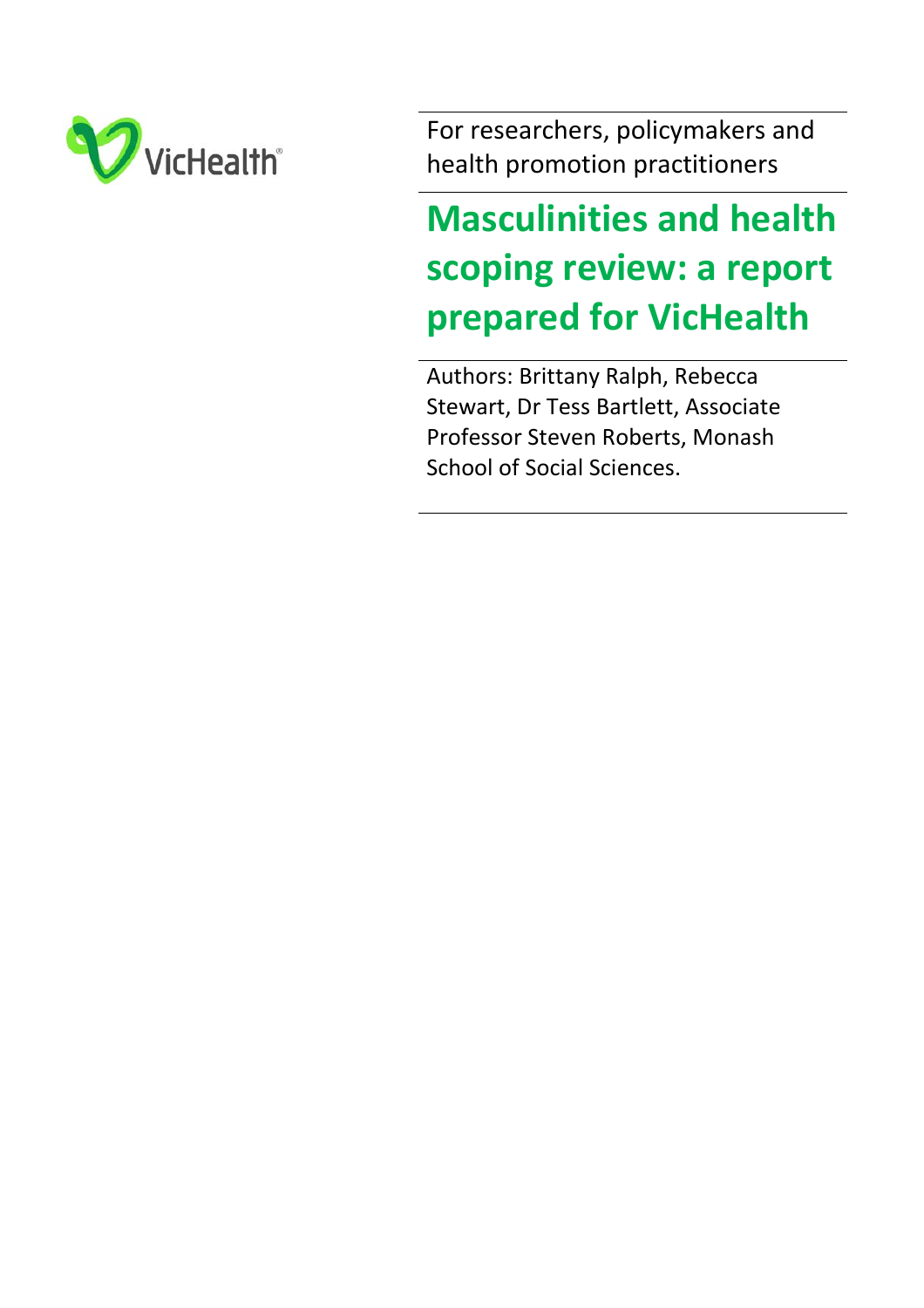# **Table of contents**

#### **Reviewers**

Dr Michael Flood Associate Professor, Faculty of Law, Queensland University of Technology

#### Dr Andrea Waling

Research Fellow, Australian Research Centre in Sex, Health & Society, La Trobe University

### **Suggested citation**

Ralph, B, Stewart, R, Bartlett, T & Roberts, S (2020), *Masculinities and health scoping review: a report prepared for VicHealth*, Victorian Health Promotion Foundation, Melbourne (updated June 2020)

All authors contributed equally to this project and to the writing of this report.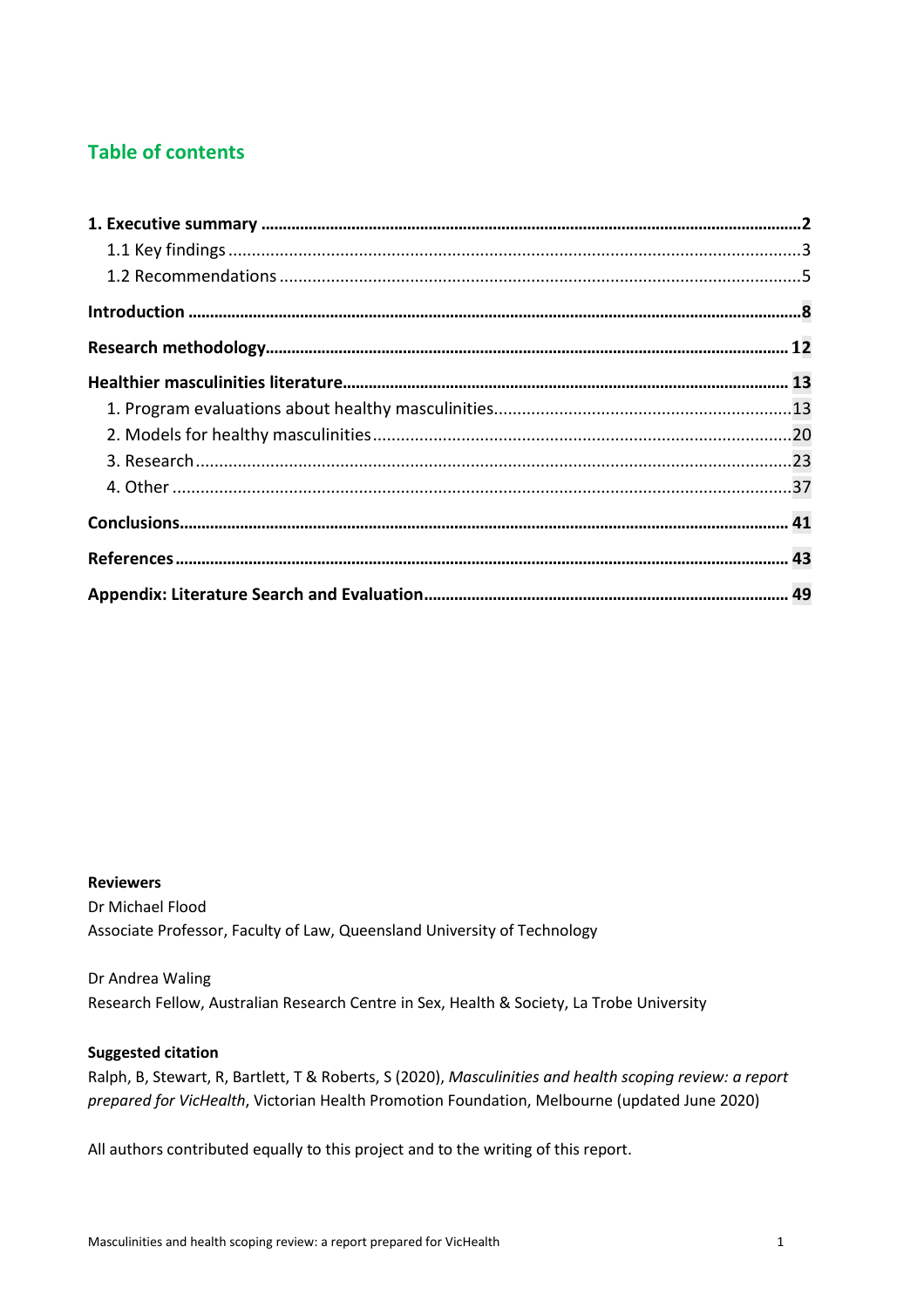# **Executive summary**

#### *by Associate Professor Steven Roberts*

Informed by VicHealth's intention to better understand the role masculinity/ies can play in promoting gender equality, this scoping review paper provides a critical discussion of a body of literature pertaining to the concept of "healthy" or "healthier" masculinities.

While relatively new, and subject to critical debate, this is a concept that has gained increasing traction in recent years among practitioners, health promoters, and academics. In short, it is a term that works as both an aspiration and a call to action.

While recognising masculinity is not the preserve of male bodies, the healthy masculinity/ies agenda is part of efforts to promote ideals for boys' and men's lives that are positive, diverse, and genderequitable. In this sense, healthy masculinity/ies connotes a gender performance that, put simply, insists upon the practice of less unhealthy, less problematic, more democratic sets of practices; encouraging men (or whomever) to be more conscious of their gender performance and its associated norms and how these have pernicious impacts on women and girls as well as on the self and other men. But what do we know about healthy masculinity/ies and how might we harness the current state of knowledge?

The present review set about answering this question, aiming to explore what health promotion methodologies are being used to promote and educate people about healthy and positive masculinities in the Victorian (and wider national and international) context; to, relatedly, establish what evaluation is being undertaken to measure attitudinal and sustained behavioural change and assess the evidence for effective strategies; and to engage with and learn from the wider academic research literature pertaining to healthy masculinity/ies.

The analysis excludes much of the large body of literature on gender-based violence, recognising this terrain as covered in the research and advocacy conducted by Our Watch. While clearly overlapping imperatives in some ways, this report focuses instead on programs and ideas that pertain more explicitly to the pursuit of healthier masculinity/ies.

The research conducted for the scoping review borrows from the methods deployed in both systematic reviews and narrative reviews. A systematic search approach using key databases, *specific* agreed search terms and iterative search strategies was conducted, followed by a screening-for-relevance process. The results of this search process were supplemented with a selection of articles drawn from researchers' knowledge of the field. The latter was purposively limited for brevity. Eighty-one pieces of literature were included in the final analysis. The literature was divided into four discrete sections (evaluations; models; research; "other"), critically assessed and synthesised into a narrative review format.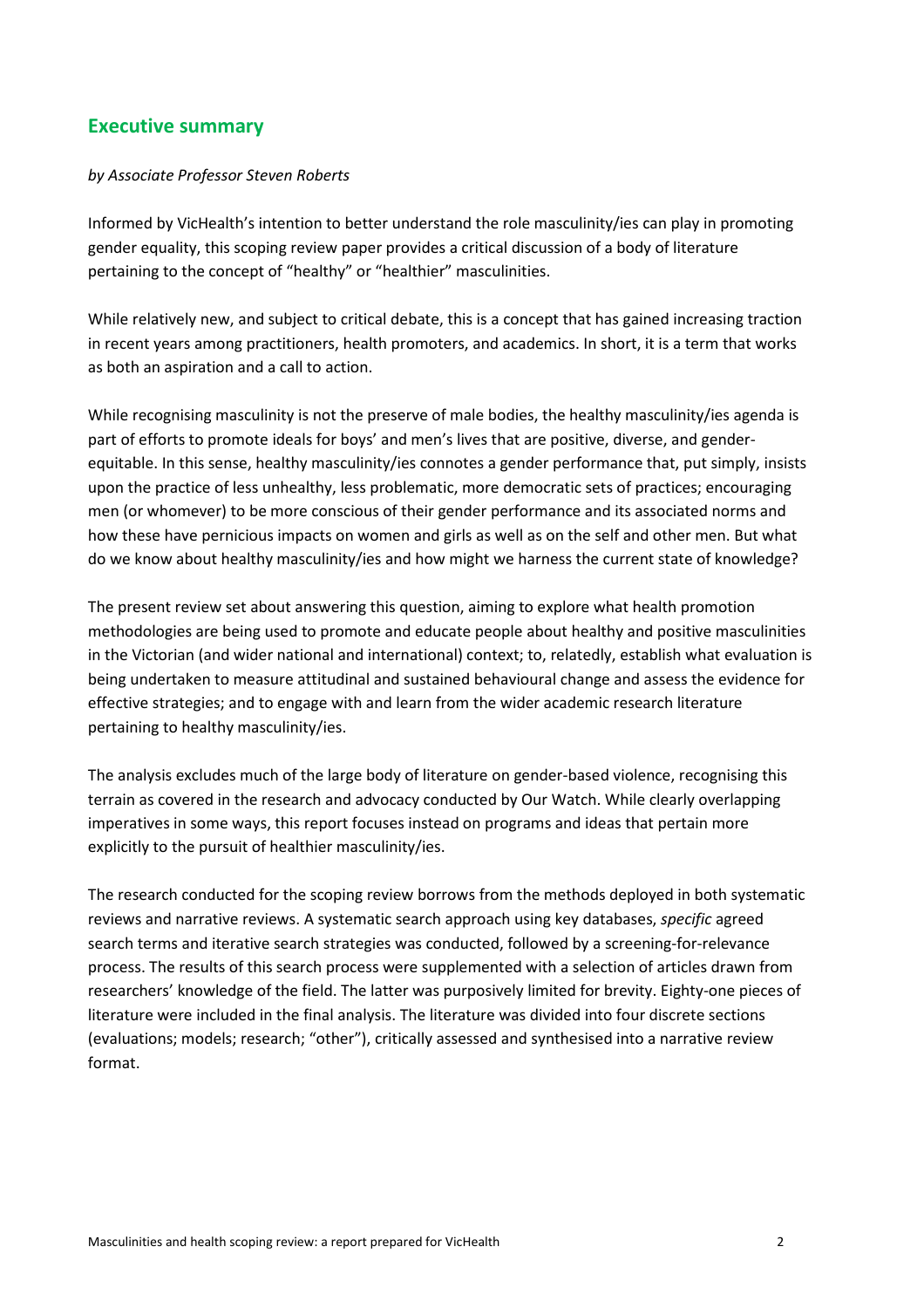#### **Key findings**

The current literature on healthy or healthier masculinities comprises a spectrum of loosely or more directly related material, with a considerable number of articles dedicated to discussing or researching the key issues. First, and most crucially, our review finds that while a variety of health promotion/socioecological methodologies are being used to educate men and boys (and in some cases people of other genders) about "healthy and positive masculinities", there is a lack of robust, long term evaluation data. This makes identifying best practice difficult.

This review clearly identifies the need for more rigorous, longitudinal evaluations of programs, often highlighting what *is not* evaluated as well as the limits of current evaluation strategies. Of the 81 publications used in this review, only 16 of these were program evaluations, and many of these were either case studies, or short-term evaluations conducted at the completion of the program. Whilst there has been an increase in program evaluations over the past two years – with 10 of the 17 program evaluations published since 2018 – longer term change in behaviour of groups or at aggregate levels is often missing, instead with much attention directed to examination of the attitudes of individual men.

In short, and of primary concern, there is a need for more research that explores promotion, policy, and educational tools around healthy masculinities aimed at men and boys. Similarly, there is a need for a commitment to an extensive and robust program evaluation that will inform future decision making for interventions in this space. Regardless of the (at present) relative absence of relevant evaluative evidence, the assessed literature points to a number of inescapable key messages that health promoters and relevant stakeholders should incorporate into their logic and messaging strategies.

The literature suggests there is a need for an expansion on current public health campaigns to include sub-groups of men. Accordingly, Australian health promotion must "account for multiple masculinities in the planning, development, implementation and evaluation of health promotion activities aimed at men" (Smith, 2007, p.20). Educating and raising awareness of a spectrum of masculinities, amongst both healthcare practitioners and the general public, would allow for flexibility and understanding around men's engagement with, for example, mental health services; the current absence of which acts as a barrier. Foregrounding the plurality of masculinities and men's lives in this way demands constant attention to wider socio-structural forces. Answering the question of how issues of social exclusion, for example, might work against more gender-equitable relations is an imperative; individual-level interventions are not enough to bring about transformative change, particularly when considering social factors such as poverty.

Indeed, because awareness of gender inequality does not necessarily translate into support for *challenging* gender inequality, health promoters and wider stakeholders will need to invest wholeheartedly in the project of transforming the *culturally idealised* form of masculinity. That is, productive change in any context requires more than a focus on particular men, and in any case, change is still likely to be very slow and incremental. On this basis, given most current healthy masculinities interventions are driven by the short-term goal of change in the attitudes and behaviour of individual men, there is a strong argument, even in lieu of evaluation data, for interventions to be delivered over a much longer time frame than is currently common practice (Jewkes et al., 2015b). This will mean supporting direct and targeted approaches inviting men to engage, and supporting them to develop the language and skills to maintain engagement long-term; but it will also mean a set of coordinated efforts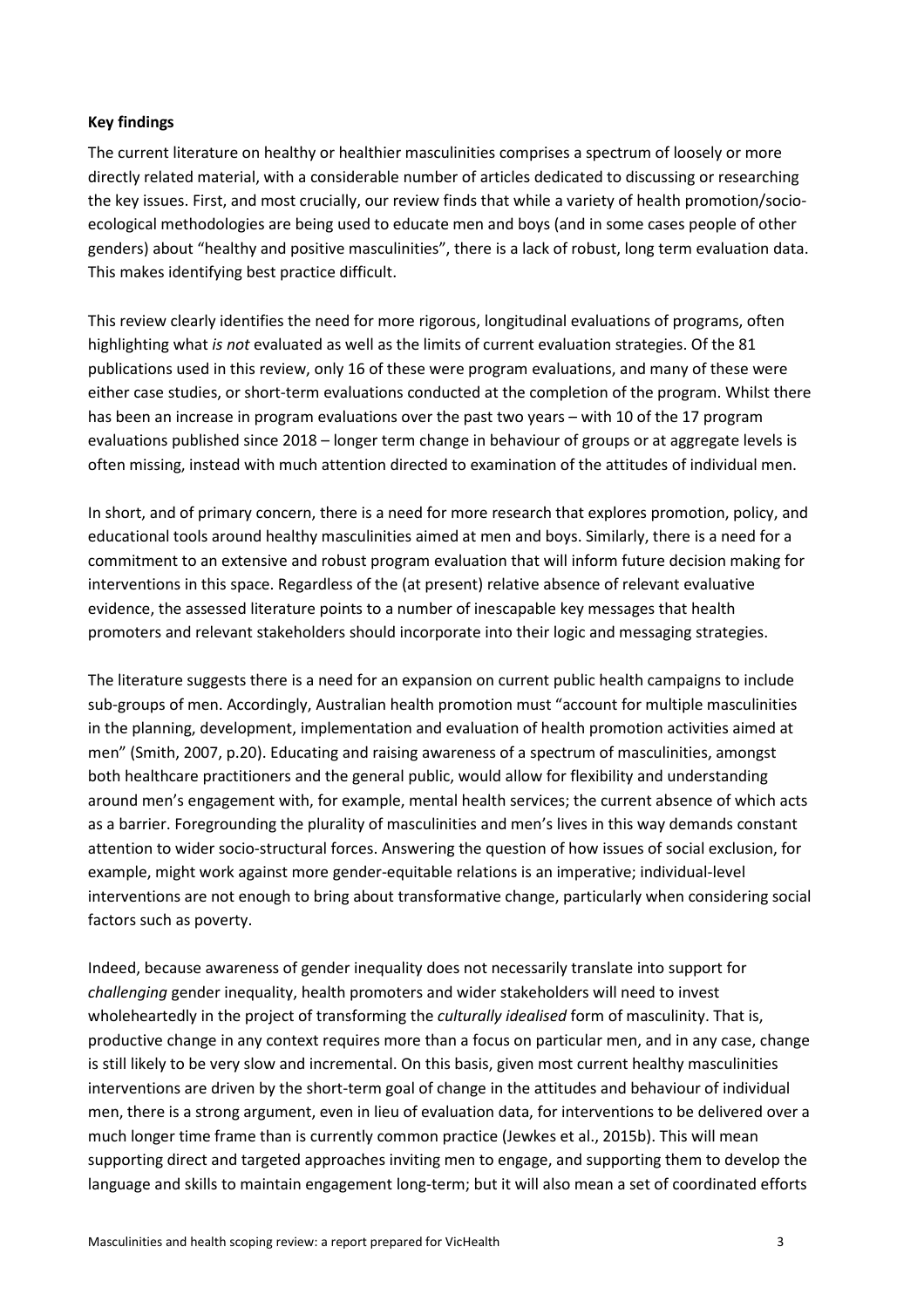aiming to "transform the relations, social norms, and systems that sustain gender inequality" (Jewkes, Flood & Lang, 2015a, p.1580), horizontally and vertically at organisational, institutional community, and societal levels.

Allied to this, health promoters must ensure they retain healthy scepticism such that changes over time in hegemonic masculinity are not automatically framed as "success"; rather, we must remain mindful of how and whether newer forms of masculinity still operate oppressively. Furthermore, the relationship between raising awareness, changing gender attitudes and behaviour change is unclear, and should not be assumed. This takes us full circle, back to the opening point in this section: the pursuit of robust, long-term evaluation data and best evidence is crucial.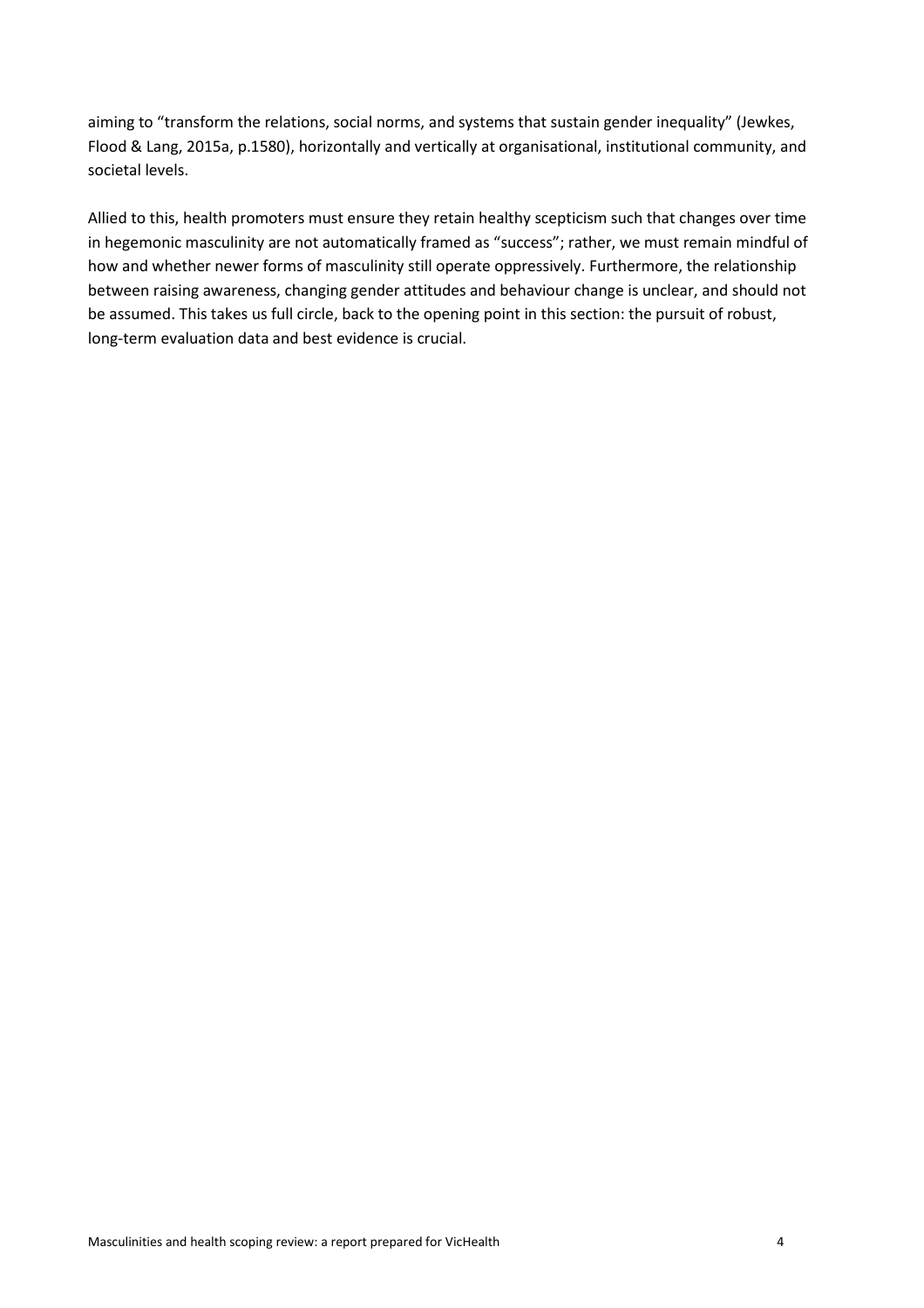#### **Recommendations**

Our chief recommendations are geared around a set of suggested actions and also a list of key issues that ought to be the focus of advocacy, as follows:

## **1. Actions:**

The health promotion sector and related stakeholders should:

- a) Consider further utilising existing research data (e.g. more extensive analysis of the Jesuit Social Services' "Man Box" data, plus expanded qualitative research) to help establish the parameters and priorities for new healthier masculinities intervention programs. This would aid in the modification or adoption of programs like Promundo's "Manhood 2.0" or in the development of new models and programs.
- b) Consider developing and making available a common evaluation tool. Following this, stakeholders might initiate a widespread suite of "joined up", medium to long-term program evaluations across Victoria, involving a wide variety of program delivery organisations across sites and settings to help develop a best practice tool kit. The absence of effective evaluation data is a critical issue. This should include robust investigations into the efficacy of single- versus mixed-sex interventions in terms of design and gender of participants and facilitators; decisions are currently often based on assumed common sense.
- c) Consider promoting/initiating a network/community of practice approach that engages a wide range of stakeholders in a continuing fashion to share best practice insights and data.

## **2. Advocacy:**

The sector and related stakeholders should consider the following as key messages that could be promoted/supported and advocated as necessary:

#### *Intervention design fundamentals*

a) Advocate for healthy masculinities programs and interventions aimed at boys and men that are gender-transformative. This means including critical discussions of masculinity, gender, and sexuality across a range of different risk factors and settings. Such programs must be evidence based, use integrated approaches that utilise community outreach and mobilisation and mass media campaigns, not just individual behaviour change, and should seek "to balance reflection on the power, vulnerabilities and oppression of hegemonic masculinity and positive aspects of men's aspirations"

(Jewkes et al. 2015b, p.118).

b) Advocate for the use of gender theory and theories of intersectionality as the underpinning foundations of gender-transformative approaches and interventions. This will ensure that more work is done to undo the gender binary, rather than reinforcing the notion that "real men" act in specific ways.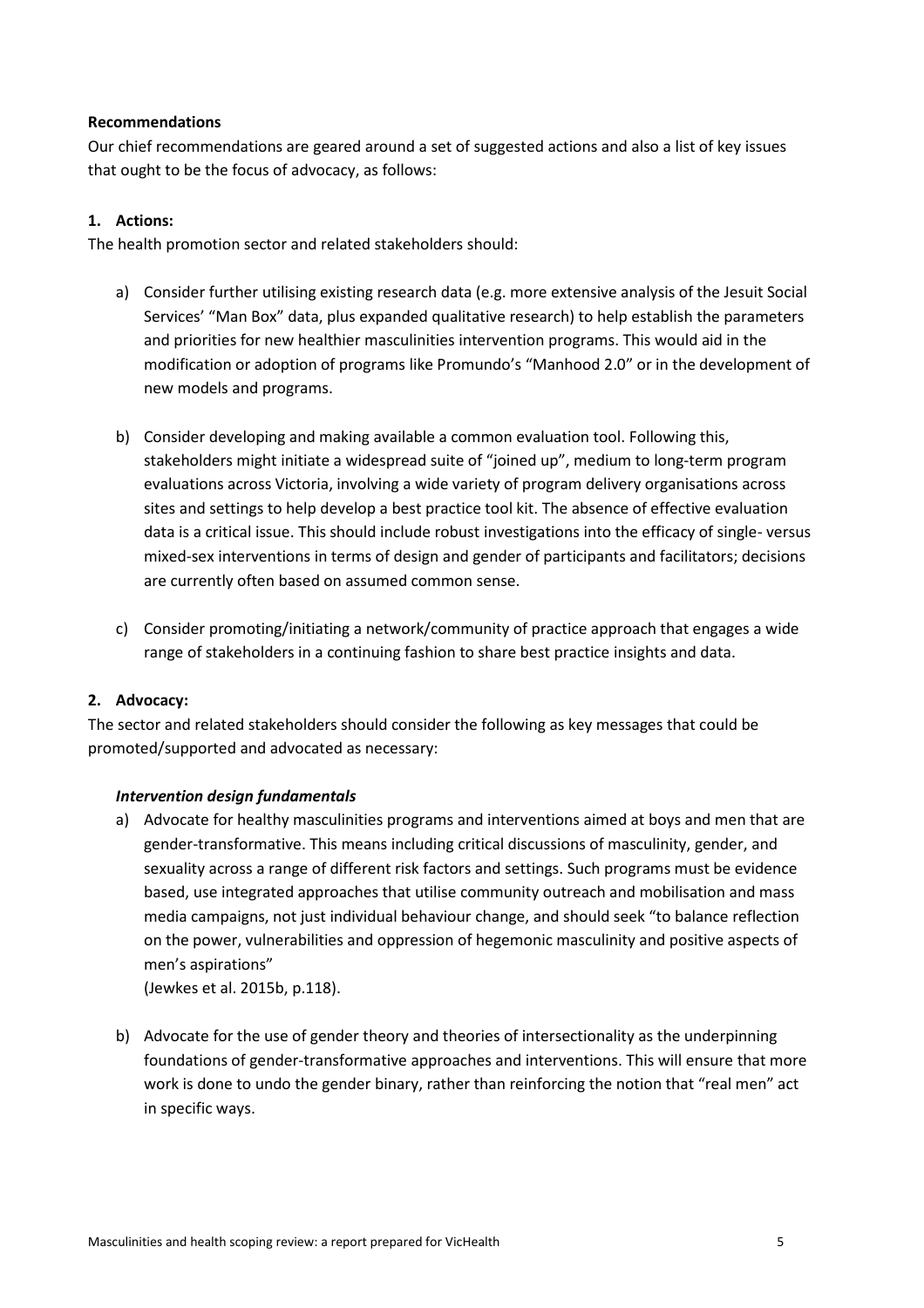- c) While at first seemingly contradictory to point 2, it is important that "any efforts that address men's health should build on men's strengths rather than pathologise men as problematic or toxic" (Ragonese et al. 2018, p.7). This type of framing is pivotal in achieving point 4.
- d) Advocate for programs to encourage boys and young men to engage in critical ontology of the self. This would include opening up discussions about the construction of alternative ways of adopting healthier and inclusive masculinities (or, equally, rejecting masculinity altogether) and could be achieved through the utilisation of creative approaches and mediums such as drama, fiction, film, and role play.
- e) Support programs that use repeated exposure to ideas over a longer period of time and that are delivered in a range of settings. That is, because the antecedents of 'unhealthy' or problematic masculinity are pervasive, intervention programs are required across a variety of domains including but not limited to settings linked to sports, education, workplaces, health, and wider community projects.

### *Sector/intervention staffing and training*

- a) Advocate for program facilitators and healthcare professionals to have formal training and accreditation, particularly in intersectional gender theory. Current or future programs and associated evaluations in Australia need to acknowledge multiple models of masculinity and gendered political consciousness in order to sustain meaningful change. Masculinity models in health promotion must also cater to this and consider men as active agents and participants in health promotion.
- b) Emphasise how facilitators deliver programs in a way that is non-judgemental, transparent and collaborative, rather than focusing on the facilitator's gender. This means ensuring that traditional gender norms are not inadvertently reinforced via the chosen spokesperson, role model or facilitator. In particular, the idea that participants are better engaged with only male facilitators is a practice to be avoided.
- c) Emphasise "place based" approaches that take into account how place/ environments can facilitate or constrain enactments of healthier masculinities; interventions undertaken in a program setting may not be translatable in a different setting.
- d) Promote the inclusion of external or internal advocates in programs or interventions in institution's own delivery models. This would help, in the sport setting for example, overcome the reality that coaches can be reticent about or unqualified in delivering gender transformative programs. Further, target interventions at coaches before, or certainly not only at, young players.

#### *Influence public discourse*

a) Acknowledge and promote that gender equality requires the rebalancing of power and privilege currently skewed in favour of men.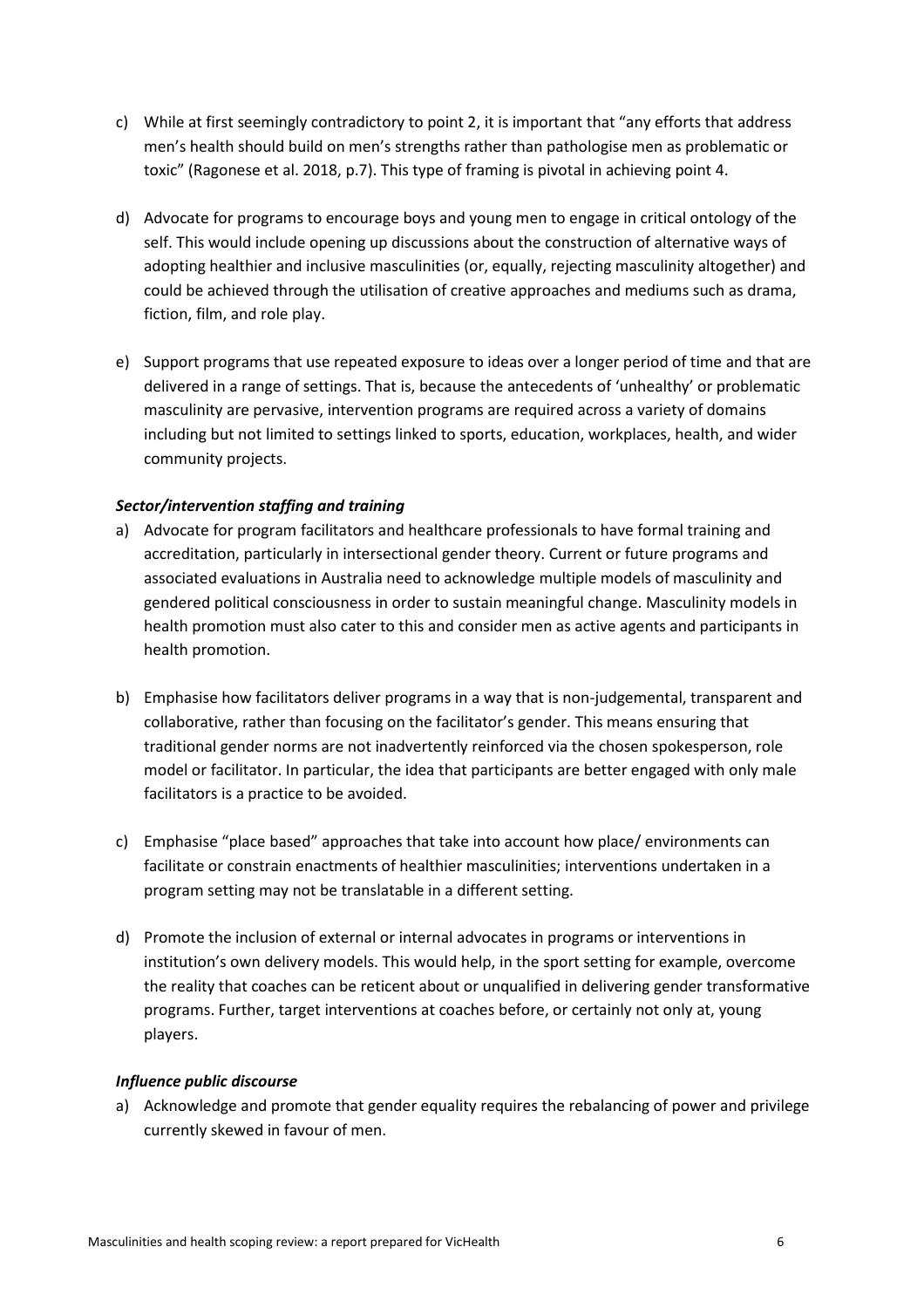- b) Advocate for more education and advertising surrounding the conceptualisation of masculinity, as young and adult men's alignment with masculine norms differ and have variable consequences.
- c) Endorse/promote the use of social media in campaigns about healthy masculinities aimed at boys and men; and emphasise the need for a clear social media strategy implemented by an expert.
- d) Lobby for (social) media and public health promotion messages that focus less on "manning up" or on traditional masculine stereotypes and more on multiple versions of what it means to be a "real man" in modern society.
- e) Overtly problematise news stories and commentary relating to sport spectatorship and domestic violence, making clear that such violence is firstly, a pattern of behaviour and, secondly, a product of specific gendered social and cultural norms, rather than being a specific reaction to an event.
- f) Encourage moves toward redefining traditional gender roles in the family to help address the management and (uneven) distribution of stress to mothers, and fathers.
- g) Target community institutions (outside of/in addition to program interventions), such as colleges, churches and workplaces, encouraging them to actively promote healthy masculinity and egalitarian practices. This means supporting men to explore their self-awareness, to facilitate men's adoption of non-breadwinner identities, and to encourage healthier masculinities by playing into men's commitment responsibility.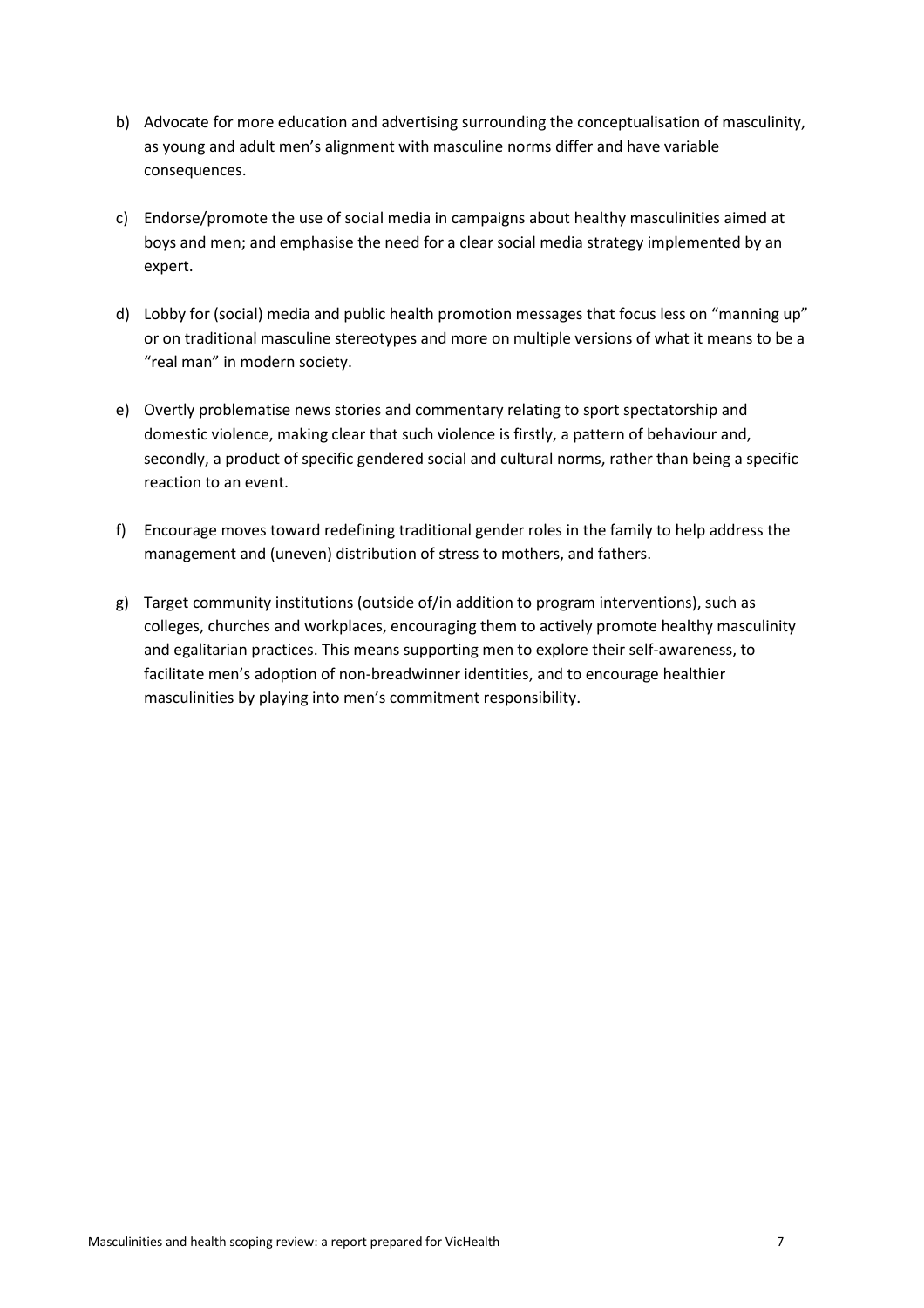## **Introduction**

There is growing consensus that enacting genuine, sustained change in respect of gender inequality – from violence against women, to sexual harassment, to inequities in pay, wealth, and the asymmetrical distribution of household labour and caring tasks – requires efforts to "transform the relations, social norms, and systems that sustain gender inequality and violence" (Jewkes et al., 2015a, p.1580). Transforming these deeply entrenched inequalities is recognised as crucial if sustainable development and meaningful change is to be achieved in our local and global communities (MenEngage Alliance, 2017a, 2017b). This is an idea that emerged as central to recent work in respect of men's violence against women in the Australian context, figuring as a core component of the Our Watch, ANROWS & VicHealth (2015) *Change the Story* framework, and also featuring in the Victorian Government's (2016) recognition of the need to contest and transform rigid constructions of masculinity and femininity.

This sentiment departs somewhat from traditional models that have emphasised challenging and changing specific "higher order" problematic behaviours of individuals (such as violence against women) or working with women in respect of violence prevention and response. However, an approach emphasising the need to change underpinning gender relations and attitudes should be seen as complementary, rather than in competition with these traditional models. Indeed, international bodies/networks working to engage men and boys in gender equality, such as the MenEngage Alliance and Promundo, advocate for the use of approaches that challenge and transform gender roles and promote more gender-equitable relationships. The strategy for such bodies is to engage men and boys as "agents of change in challenging harmful social norms, stereotypes, traditional practices, privileges and dismantling patriarchal power structures which perpetuate and underpin systemic gender inequalities across every society of the world" (MenEngage Alliance, 2017b; see also Barker, Ricardo, Nascimento, Olukoya & Santos, 2010; Barker, Heilman & Reichert, 2020; MenEngage Alliance, 2017a).

In this regard, then, *gender-transformative* programs are those influenced by masculinity theories that view masculinities as "socially constructed, contested, fluid and locally and regionally determined" (Dworkin, Fleming & Colvin, 2015, pp.130-31). Crucially, Flood (2019, p.2386) distinguishes between "gender-sensitive" public health interventions, which acknowledge gender norms and inequalities, and those that are "gender-transformative", in that they "challenge and redress" these norms and inequalities, and the "power relations that privilege men over women". Within the present report the term gender-transformative will be used to describe interventions and programs that are more likely to challenge traditional views of gender in both boys and girls (Ellsberg et al., 2018). If gender relations are reduced to simple norms or gender roles this may ignore the way that gender is built into social structures and institutions. Instead, gender-transformative programs utilise gender theory to move beyond gender roles and stereotypes and in so doing transform gender and the social norms, inequalities, and power relations that are associated with it (Greaves, 2014) in order to "democratise gender relations between women and men" (Dworkin et al., 2015, p.130). In short, crucial theoretical underpinnings of such programs include the understanding that gender is something that one 'does' in their social transactions, rather than what one 'is'; that gender is *relational* and imbued with power, such that thus there is a need to democratise gender relations between women and men; that there is a need to disrupt the gender binary, and that we should understand masculinities as socially constructed, contested, fluid and locally and regionally determined.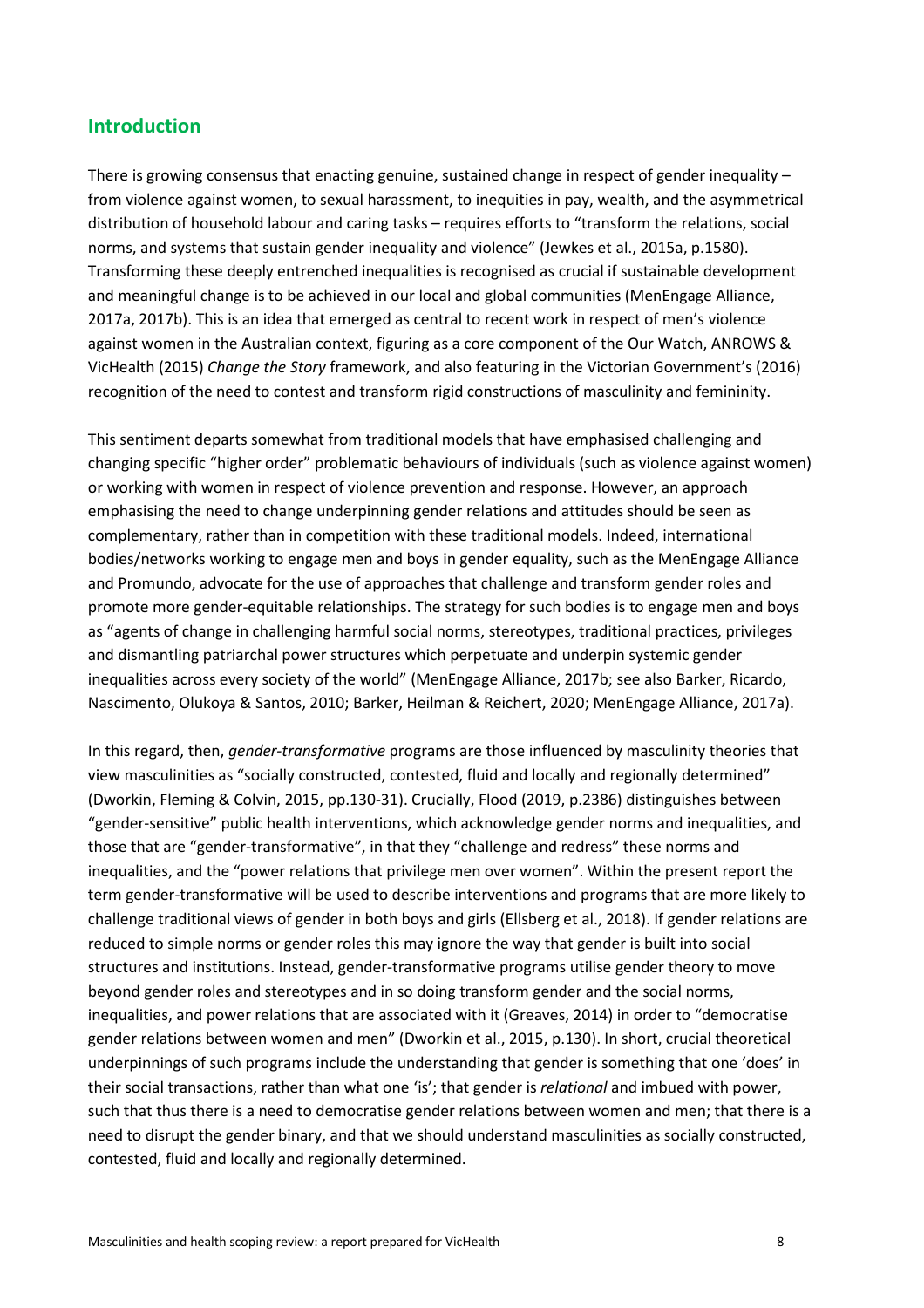While ostensibly targeting men and masculinity, in that men need to both "change themselves and align themselves with women to deepen and sustain the goals of women's rights and empowerment in the economic, political and domestic spheres" (Jewkes et al., 2015a, p.1594), gender-transformative approaches will be successful only if women and men across age and generation divides are actively part of the process. As Jewkes et al. (2015a, p.1593) make clear, "gender norms are reproduced through generations and operate across the life course and not just among those most at risk of current perpetration".

While nomenclature varies, a term with growing traction in relation to the above issues is "healthy masculinity". This term implicates traditional masculinity as far too imbued with toxic elements that are a threat, in respect of physical and mental health, to people of all genders as well as underpinning and legitimising gender inequality in a variety of other domains. Locating the origin of this term is difficult, but since the reporting of the United States (US) based Healthy Masculinity Action Project in 2012 the phrase has proliferated. Indeed, the nomenclature is prominently visible in Australian and wider international media, too. Examples (not returned in our evidence search) include the ABC's online reporting of a "healthy masculinity" photo exhibition in October 2018, an explication of the "healthy masculinity movement" in online magazine *Mashable* in June 2018, an account about a program for building healthy masculinity in YMCA Victoria in March 2018, an advocacy piece in *The Good Men Project* in November 2018, and a "What is healthy masculinity?" explainer in *Psychology Today Australia* in June 2017. In preparing this report, we also undertook a worldwide 'Google trends' analysis of Google searches for the term 'healthy masculinity' over the period February 2015 to March 2020, with the peak search in this 5-year window being in November 2018 and February 2020. This growing traction is perhaps emphasised in the title of a recent report published by Promundo, the global gender equality advocacy organisation. Focusing on educating boys and men in the context of the mobility constraints associated with the COVID-19 pandemic, the report is entitled 'Staying at Home With our Sons: Fostering Healthy Masculinity in Challenging Times' (Barker et al., 2020). The traction of the term is also apparent more locally, reflected in the results of a VicHealth survey of targeted stakeholders in Victoria, where more than two-thirds of those surveyed nominated 'healthier masculinities' as a term with the most resonance for their work (over and above prefixes such as 'positive', 'inclusive', 'progressive' and 'modern') (Stewart, 2019).

Nonetheless, despite the growth of the phrase, the usefulness of the term healthy masculinity is subject to some debate, with critique sometimes centering on the idea that masculinity – as a representation of gendered practice – can never be anything other than unhealthy given it is used to reinforce and police the link between sex and gender practice. Others have taken the opposite view, alluding that the term implies that masculinity is inherently bad. For others, the term implies a narrow scope applying to only health practices, and thus risking issues of gender equality being overlooked. Others still have raised concerns that any discussion of the word 'masculinity' alienates the general public, or leads to a simple conflation where 'men', 'male' and 'masculinity' are used interchangeably.

As Michael Flood (2018, para. 26) recently noted, irrespective of the adopted nomenclature, "we need to promote ideals for boys' and men's lives that are positive, diverse and gender-equitable". Working from this basis, and similar to the broader construct of masculinity, healthy masculinity does not pertain to only male bodies; indeed men need not be masculine at all. However, healthy masculinity connotes a gender performance that, put simply, insists upon the practice of less unhealthy, less problematic, more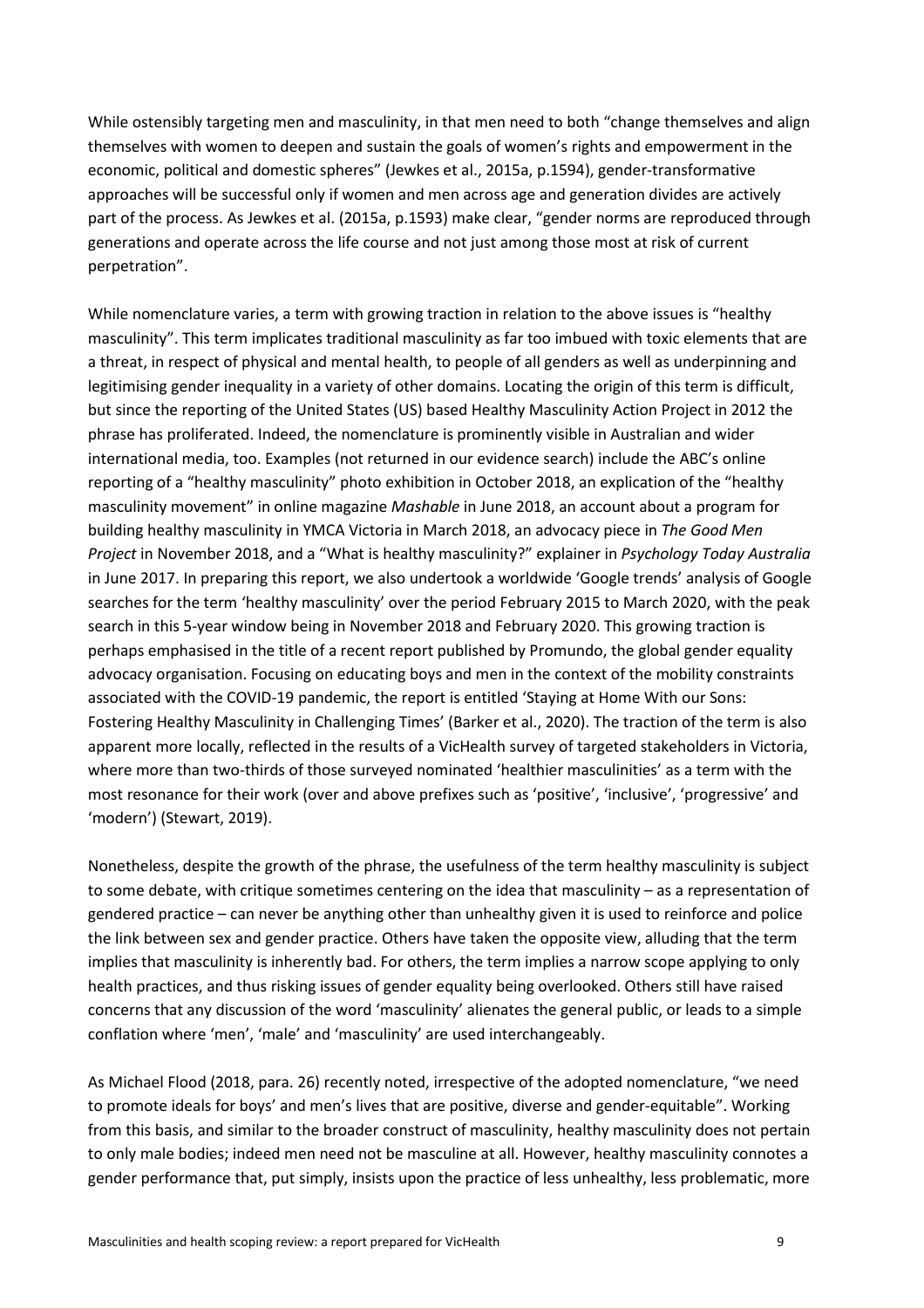democratic sets of practices, and encourages men (or whomever) to be more conscious of their gender performance and its associated norms and how these have pernicious impacts on the self and others. There is no doubt that this can feel a little nebulous. However, the writing of renowned gender scholar Raewyn Connell (2000) offers a helpful starting point when thinking about what healthy masculinity – as a more democratic set of practices – might be. She writes:

Democratic gender relations are those that move towards equality, non-violence, and mutual respect between people of different genders, sexualities, ethnicities and generations. Some of the qualities in 'traditional' definitions of masculinity (e.g. courage, steadfastness, ambition) are certainly needed in the cause of peace…The task is not to abolish gender but to reshape it; to disconnect (for instance) courage from violence, steadfastness from prejudice, ambition from exploitation

(Connell, 2000, pp.29-30).

This might translate into dissolving the commitment to ideas of being a real man. Instead, men/boys might then engage in behaviours such as greater emotional vulnerability, sharing feelings of sadness, fear, shame, kindness and joy to both women and other men/boys. Healthy masculinity would also include: accepting and not judging the gender performances of others; respecting women and girls and advocating for their rights and safety; encouraging and praising the strengths of colleagues and peers rather than mocking or 'jokingly' bullying; embracing meaningful friendships with people of all genders and sexual orientations; treating women and girls respectfully, engaging in equitable divisions of household labour and caring tasks; and feeling confident to draw a personal line in the sand when deciding how much to drink, how fast to drive or how soon one should engage in sexual relationships (rather than abide by social or peer conventions). A further component of healthy masculinity would be to call out efforts to police or chastise the positive behaviour in this indicative list.

The present evidence review canvasses extant literature that speaks explicitly, but to greater or lesser extents, to the issue of positive, healthy or healthier masculinities. The nomenclature is evolving, as is practice in this space. Accordingly, while we have used a systematic method, our review is not exhaustive. Indeed, as below, we have added into this review a small selection of material with which the research team is familiar, but that was not returned via the databases used as part of our literature search.

## **Aims**

In this project, our aim was to synthesise international evidence and broader research literature relating to the role that masculinity(ies) can play in promoting gender equality, and to identify promising practice in relation to gender-transformative programming that promotes so called healthy, healthier, positive, and/or inclusive masculinity(ies).

To meet these aims, we operated with the following research questions:

- 1) What health promotion/socio-ecological methodologies are being used to promote and educate people about "healthy and positive masculinities" in the Victorian/Australian/international context?
- 2) Who is being targeted and what evaluation is being undertaken to measure attitudinal and sustained behavioural change?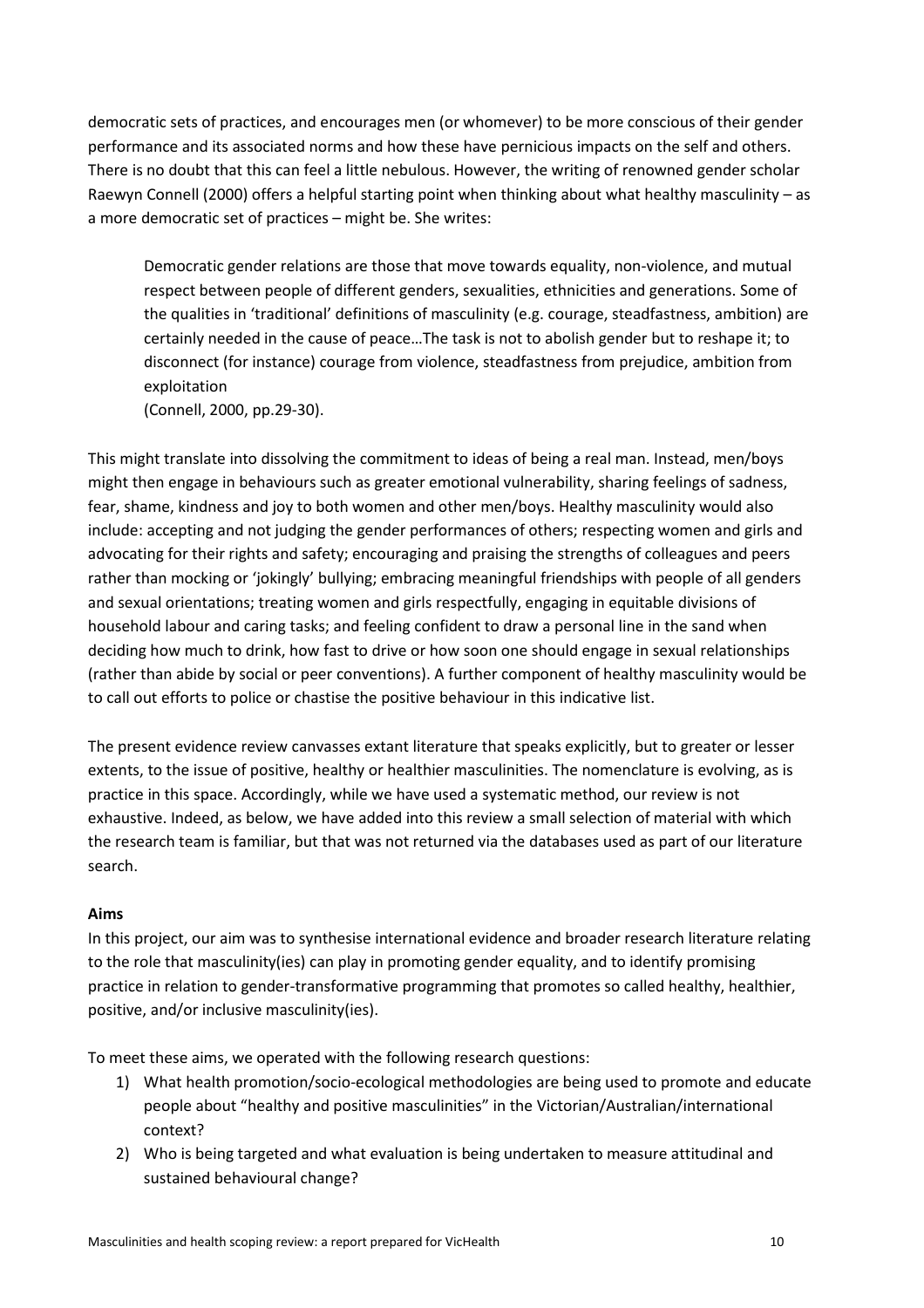- 3) What evidence exists for "effective strategies"?
- 4) What insights can be gleaned from the research literature pertaining to healthy masculinities? (beyond solely evaluation studies)

#### **Caveats**

This review is driven primarily by relevant nomenclature. It is, first and foremost, an assessment of literature that pertains to healthy/ier masculinity/ies. This means that a large number of publications on gender equality in the workplace, for example, would not have been returned via the literature search. Furthermore, while recognising the significant overlap of the issues, the review deliberately excludes much of the substantial body of literature related explicitly or exclusively with sexual or gender-based violence. A very wide variety of excellent academic research, commentaries, evaluations and policy literature related to such issues can be found at [https://xyonline.net/.](https://xyonline.net/) Furthermore, Our Watch (2019) has recently prepared a review and commentary that is an invaluable resource for readers interested in engaging men in the fight against gender-based violence. The scope of the present paper, then, is different from reviews that would emphasise interventions aimed at ending violence against women and girls, and different to those reviews looking at gender equality more broadly in a variety of settings. Some material that speaks to these issues is included in our review, but only when the material was returned via the keyword search process described in the Appendix and/or only if the material still overtly speaks to some of the issues of healthier masculinity, more broadly.

This review, as requested, pays attention to evidence and discussion that is more overtly potentially translatable to the Australian context. Hence, while much good work is emerging from South Africa (SA), for example, and while SA performs well on its gender gap index score, the country's political history, the social context, in respect of the proportions of single parent/non-two parent families, and the high prevalence of rape and murder of women make for a unique set of circumstances that were deemed to be not commensurate with the purpose of the present review. Publications have also been included if they are comparative or include several countries, some of which are translatable to the Australian context (see for example Miller et al., 2016).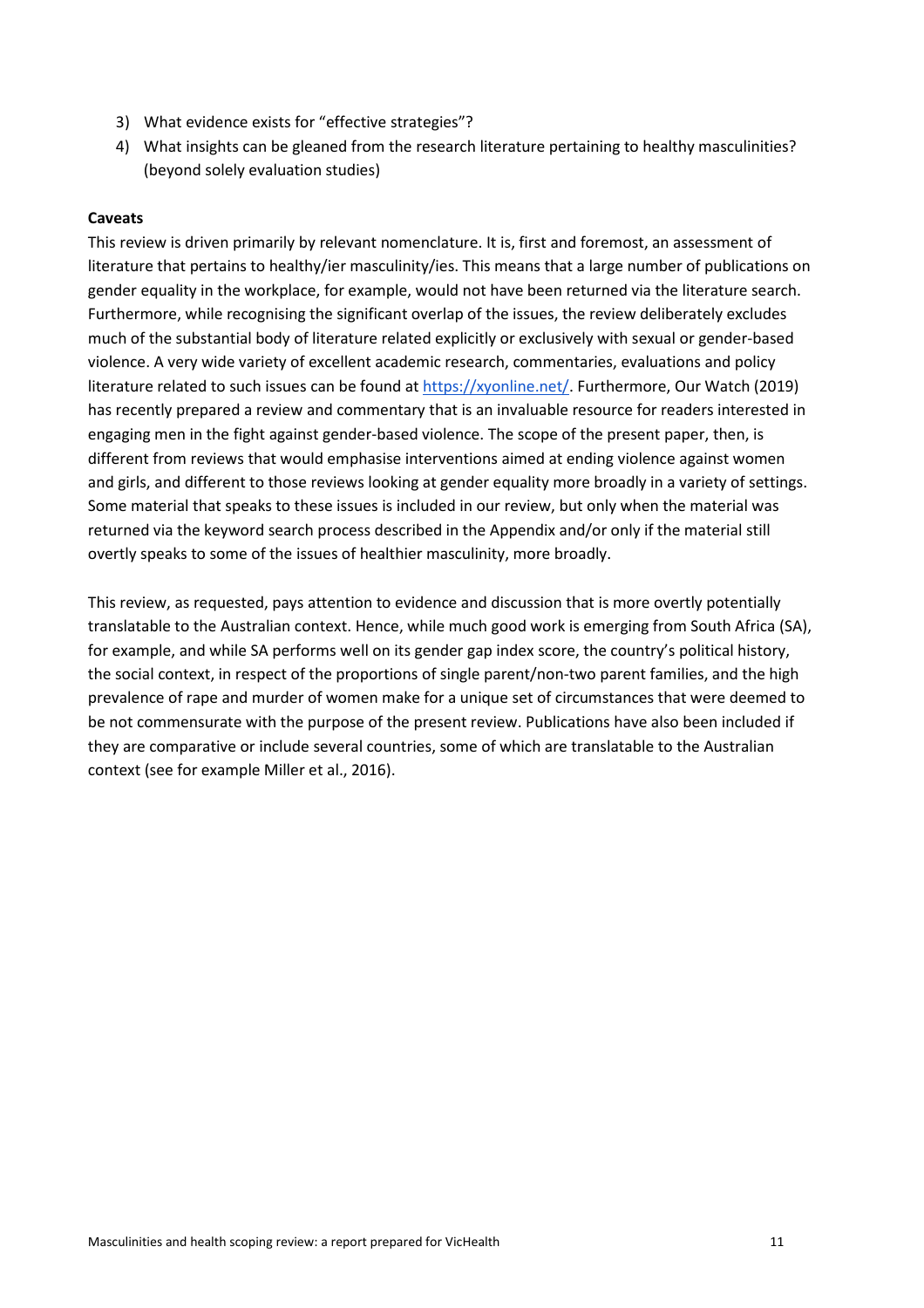# **Research methodology**

The review of literature for this report borrows from the methods deployed in both systematic reviews and narrative reviews. A systematic search approach using key databases, specific search terms and iterative search strategies was supplemented with a small selection of items drawn from researchers' knowledge of the field. After screening this combined body of literature for relevance, the content was assessed and evaluated, resulting in an extended narrative review, which we present below in the Literature Review. Overall we discuss 81 publications that were sourced from the United Kingdom (UK), the US, Canada, Australia, New Zealand (NZ), or Scandinavian countries. All articles involve boys or men and relate directly to healthier or healthy masculinities. Discussion of the literature is sometimes couched in reference to other literatures that were not returned via the search methods, but which complement or enrich the analysis. For a full description of the research methodology and criteria used for this report please see the Appendix.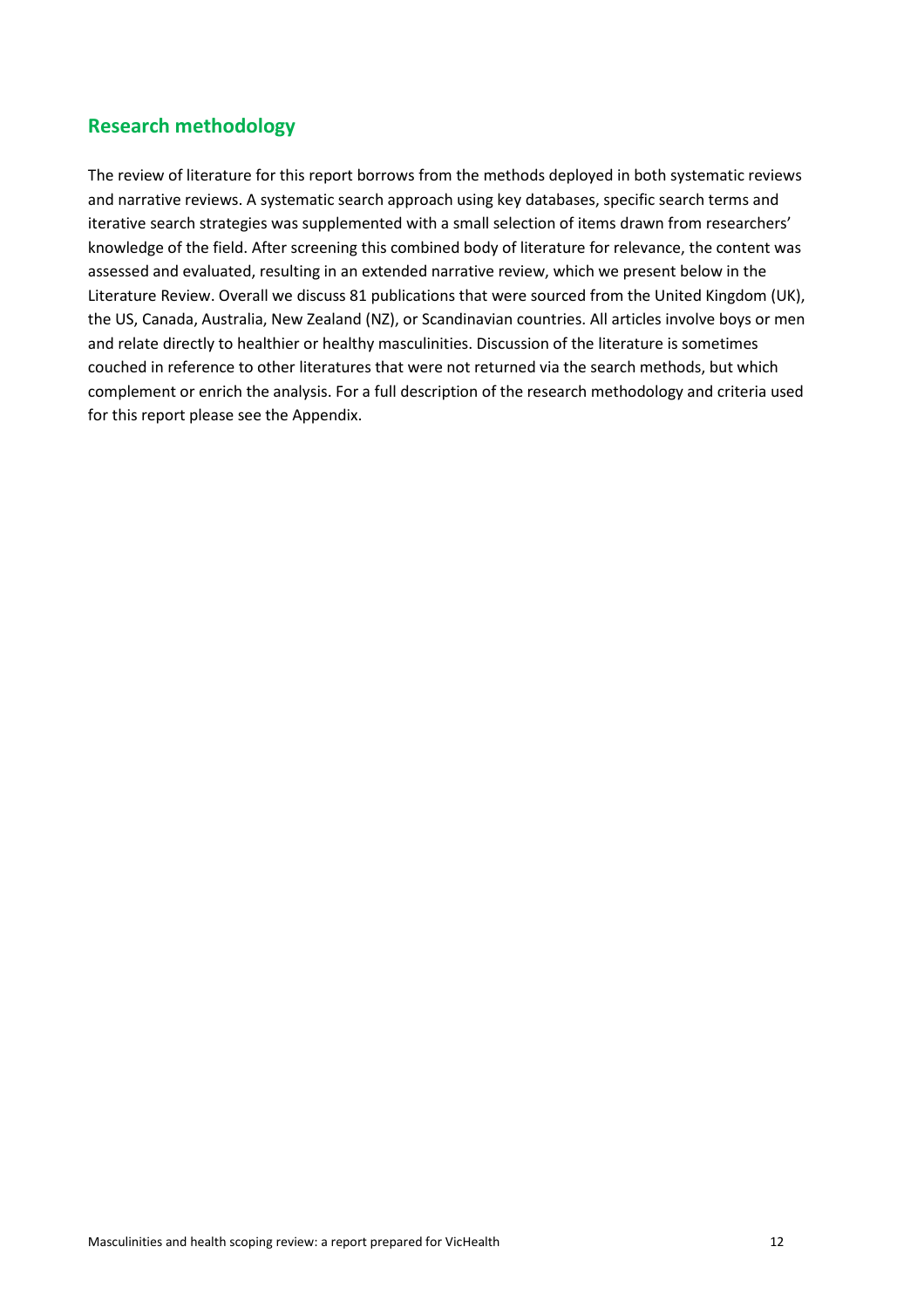# **Healthier masculinities literature**

Publications relating to healthier masculinities were categorized by *type*, including: program evaluation, models, research, and "other" (comprising advocacy, policy, reports and reviews). Within this, the publications covered a number of different *settings* including community, education, family, health, media, psychology, sport, and workplaces. The literature pertaining to each *type* is analysed and a narrative synthesis of the literature across *settings* (rather than by settings) is provided in order to present the key messages extracted from each *type*. The literature presented below is that identified in the systematic review and does not reflect a comprehensive overview of each type of intervention, nor a comprehensive list of the settings they appear, or are undertaken, in. It does, however, offer considerable insight into what does or does not exist in relation to healthy masculinities in Victoria, Australia.

We present our analysis of the literature in the following order. First, we address the literature on *program evaluations*. This is followed, secondly, by proposed practice of conceptual *models* geared towards the achievement of healthier masculinities that have not yet been evaluated. Thirdly, we turn to the wider *research* pertaining, in various ways, to healthier masculinities. This takes in empirical and theoretical research literatures, and forms a major part of our discussion as this was the category of literature that predominated in our search. Fourthly, we address the key messages that were gleaned from an analysis of the material we designated as advocacy, policy, reports and reviews. These four types are discussed together under the heading *"other"*.

### **1. Program evaluations about healthy masculinities**

This section includes an exploration of 16 program evaluations relating to healthy masculinities. In their evaluation of a men's behaviour change program in Australia, Brown, Flynn, Fernandez Arias, and Clavijo (2016, p.viii) recognise that there "is little Australian research, and no independent nor any large scale research" to adequately "provide any context, directions to pursue, or basis for comparison". As will become clear, and is to be expected given the greater impetus towards anti-violence programs, a similar assessment might be made in relation to programs and evaluations on healthier and/or positive masculinities more generally, whereby the evidence base is thin and not sufficiently robust.

Program evaluations relating to healthy masculinities that *are* included in this review sit within the contexts of community, the criminal justice system, education, family, sport, and health and provide only a preview into programs of this type. These evaluations are of programs for boys and men that range in length, with shorter programs running for one session from 60–90 minutes, such as the Coaching Boys Into Men (CBIM) program in the US (Abebe et al., 2017), and longer men's behaviour change programs running for between 12 and 52 weeks (Brown et al., 2016). It was noted in a report by the World Health Organisation (2007), however, that very few programs with men and boys extend beyond the pilot stage or a short-term program.

#### **1.1 Programs and interventions for men and boys**

Various programs have been used to engage men and boys on issues relating to healthy masculinities and gender equality. One such program is The Boys Forum, which explores the effectiveness of gender role interventions in schools. This program was conducted with a group of 51 boys aged 13 to 14 years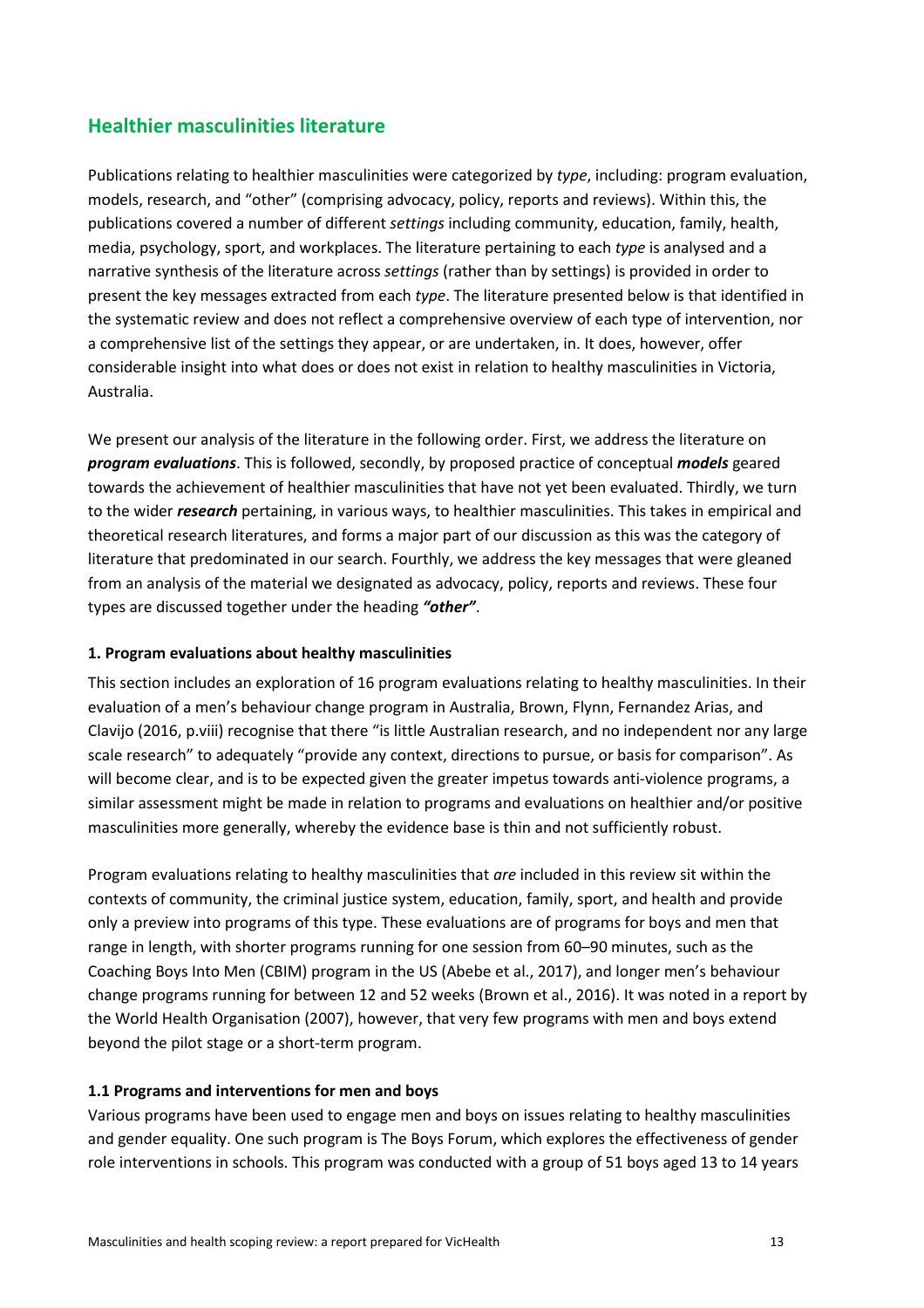at a US middle school (O'Neil, Challenger, Renzulli, Crapser & Webster, 2013). Led by male role models the program used media, group discussions, empowerment themes and adult self-disclosure to promote psychosocial development, and to encourage the boys to reflect on the challenges of growing up male, and embrace more positive masculinities. Findings from the evaluation of the The Boys Forum indicate that boys felt positively about the program and internalised some of the content, suggesting that boys not only can but *want to* engage with critical thinking around masculinity from a relatively young age (O'Neil et al., 2013). In some cases, this engagement translated into positive thoughts and actions, with the majority of boys reporting feeling better about themselves, and almost half of the boys stating that they had reached out for help for their problems because of the program.

A common focus of programs working with teenage boys is dating and adolescent relationship violence. Baynard et al. (2019) reported on the pilot program Reducing Sexism and Violence Program – Middle School Program (RSVP-MSP), a gender-transformative, healthy masculinity focused classroom curriculum, undertaken with 292 sixth to eighth grade boys in a predominantly white middle school in the United States. The normalisation, pervasiveness and harmful impact of rigid gender role assumptions were explored across four 1-hour sessions, covering topics such as empathy, healthy relationships, gender-based violence, and bystander intervention training. Interactive learning approaches used included peer-to-peer dialogue, storytelling, role play, multimedia, and group discussions. These were intended to support critical thinking and reflection on the boys' own attitudes and behaviours, in particular relative to the broader societal and cultural pressures, as well as to upskill them as active bystanders and agents of positive change in their communities. The focus of the program was split between reduction of violence-related risk factors as well as the promotion of positive youth development. Findings from the pilot showed improved attitudes towards the use of coercion and violence in relationships, greater support for gender equity in relationships, and decreased support for male power. However, no significant changes were found, regardless of condition, in relation to social norms supporting violence prevention, bystander intentions, apathy, or masculinity stress.

Baynard et al. (2019) refer to several other programs using the concept of healthier masculinities to varying degrees and which work with teenage boys to similarly tackle prevention of violence by challenging inequitable gender attitudes and adherence to outdated masculine norms. This includes Men Can Stop Rape's Men of Strength Clubs (no evaluation findings published to date), Mentors in Violence Prevention (MVP, Katz, Heisterkamp & Flemming, 2011) and the US based Coaching Boys Into Men (CBIM, Abebe et al., 2017; Miller, Jaime & McCauley, 2016) aimed at young male athletes. However, in terms of engagement with masculinity, the MVP program attends to violence and understands this as a "transgression against – rather than an enactment of – the social norms of masculinity" (Katz, Heisterkamp & Flemming, 2011, p.688) placing it outside the scope of this review.

In contrast, CBIM is an evidence-based adolescent relationship abuse and sexual violence prevention program conducted with coaches of male student athletes and specifically encourages young men to talk about respect and healthy masculinity (Abebe et al., 2017). The CBIM program's 60-minute leadership training sessions teach a number of strategies, including ways to respond to disrespectful behaviour or language among adolescent male athletes and talking to athletes about nonviolence, respect, and healthy masculinity. A key component of the program is "recognition of what constitutes abusive behaviours, promoting bystander behaviour, and discussing healthy masculinity norms" (Abebe et al. 2017, p.13).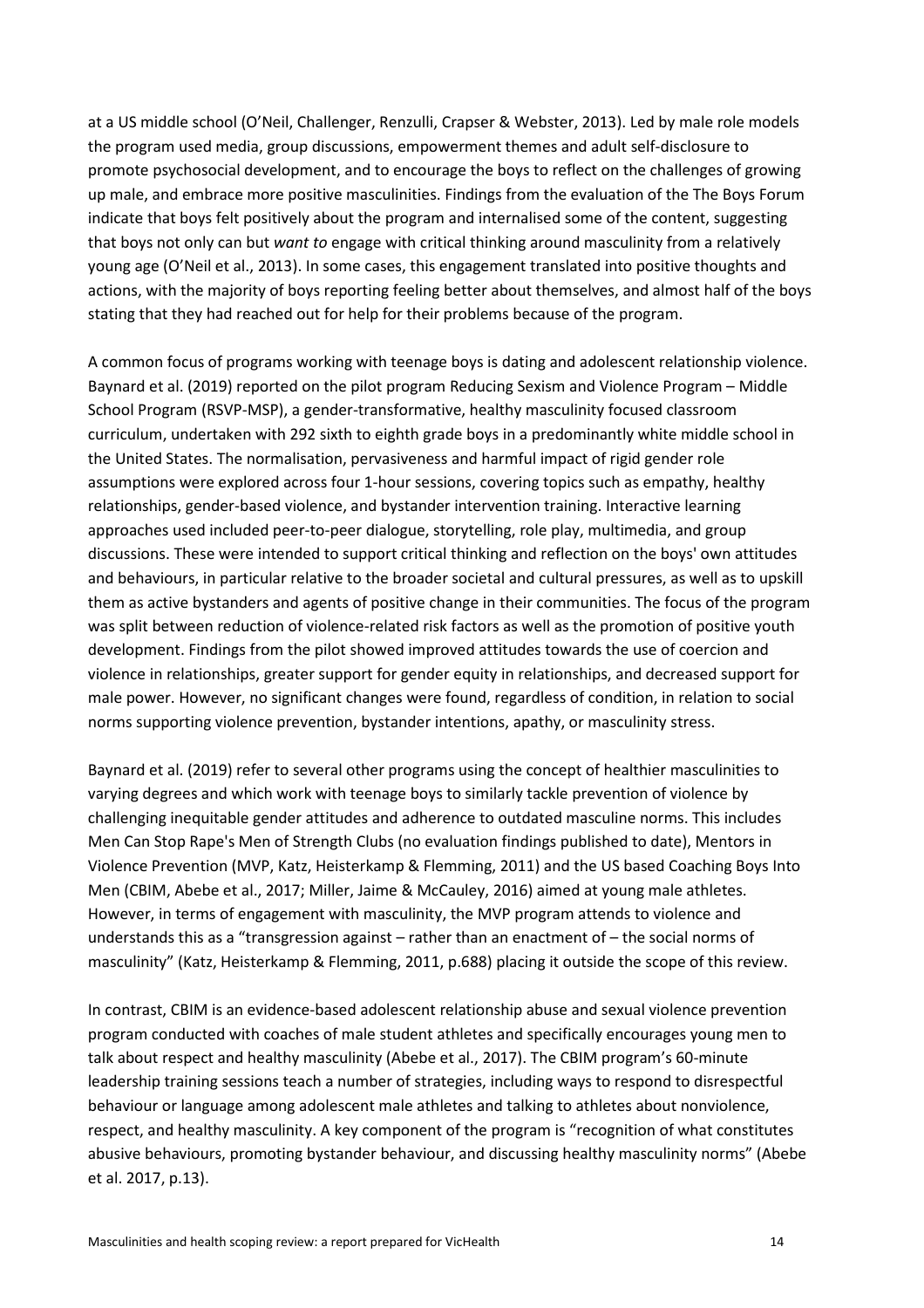Several evaluations of the CBIM program have drawn attention to its use of bystander intervention models to promote norms of nonviolence and respect for women (Abebe et al., 2017; Miller et al., 2016). Miller et al. (2016) summarise three evaluations of the program that were conducted in California, Mumbai, and Pennsylvania. Abebe et al. (2017) also conducted a cluster-randomised control trial with 973 athletes (aged 11–14) from participating middle schools, and administered surveys at the beginning and end of their sporting season and 12 months later. The California and Mumbai (but not the Pennsylvania) evaluations by Miller et al. (2016) and that by Abebe et al. (2017) all found that the intervention resulted in athletes having positive outcomes. These included a better understanding of what constitutes abusive behaviour, displaying improved attitudes towards gender equity, and reporting higher levels of positive bystander intervention in peers' disrespectful or harmful behaviours, and lower perpetration of abuse (at the time of the 12-month survey). Additionally, there was increased bystander intervention behaviours among the coaches, and significant improvement in their confidence talking to athletes about gendered violence. As studies that have implemented long-term, mixedmethods evaluation strategies, and strategies that test both the intervention participants (coaches) *and*  the boys they work with (made accessible by the middle school setting), these studies are highly useful as models for future healthy masculinity interventions.

The design of programs is brought to the fore, here. This echoes a report by the World Health Organization (2007), which points to the importance of integrative approaches that include a range of content and the importance of well-designed programs with boys and men in order to lead to change in behaviour and attitudes. This report is an evaluation of 58 studies across numerous countries, including one study from Australia, of interventions with men and boys focused variously on, among other things, sexual and reproductive health and HIV prevention, treatment, care and support, fatherhood, and gender-based violence. The report indicates that there were thousands of studies excluded due to lack of (or access to) evaluation data. However, based on a combination of their gender approach (genderneutral, gender-sensitive or gender-transformative) and their overall effectiveness measured by evaluation design and level of impact, interventions were rated as "effective" (29%), "promising" (38%) and "unclear" (33%). More weight was given to those using quasi-experimental and randomised control trial designs and provided confirmation of behaviour change on the part of men or boys.

The Australian evaluation in the WHO report, of fathers' support services at UnitingCare Burnside, was classified as gender-sensitive and was given a low rating for outcome indicator levels, but an overall classification of "promising". Crucial here, though, is that the use of gender-transformative approaches "had a higher rate of effectiveness" than other programs (World Health Organization, 2007, p.4) and that the findings included "evidence of behaviour change in all program areas and in all types of program interventions (group education; service-based; community outreach, mobilisation and massmedia campaigns; and integrated programs)". The underlying logic and theoretical foundation of a program is therefore crucial and the use of gender-transformative approaches that include community outreach, mobilisation and mass-media campaigns, and not just individual behaviour change are more effective (World Health Organisation, 2007). This is also apparent in a much more recent evaluative systematic review of program features and outcomes in community and school-based programs targeting young males aged 12–25 years (Gwyther et al., 2019). While reporting on programs overtly geared towards the enhancement of men's and boys' wellbeing (as opposed to an explicit focus on gender equality), Gwyther et al. (2019) signal the need for the "[i]ncorporation of male-targeted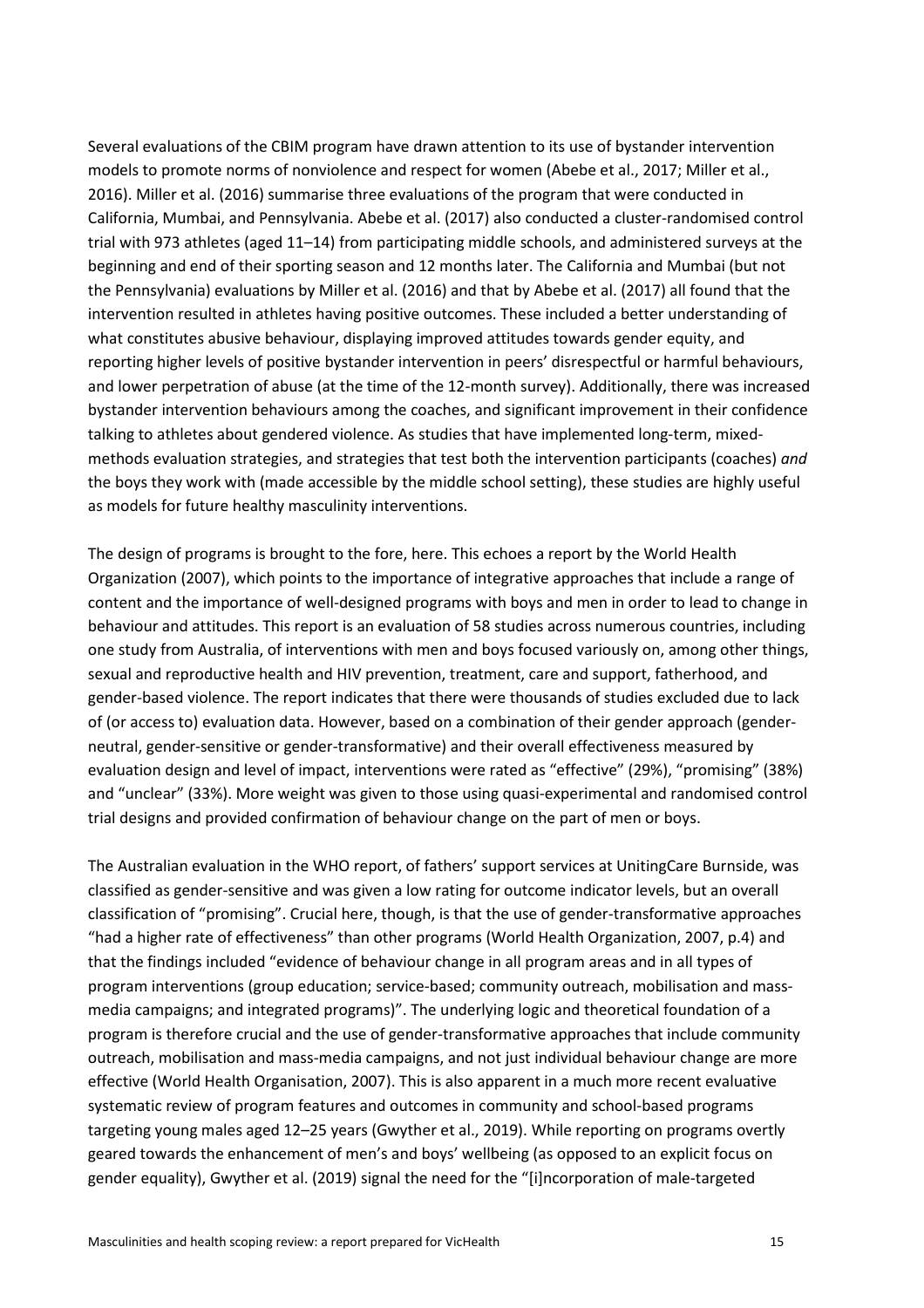approaches through gender-sensitive and gender-transformative programs", and raise concerns about the limited use, and sometimes complete absence, of masculinity theory as an overarching framework in the 40 pieces they critically discuss.

Using integrative approaches also means utilising a range of different methods for engaging boys and men. One Canadian based program, called WiseGuyz, serves as a good illustration. WiseGuyz is a schoolbased program for boys in Grade 9 (ages 13 to 15) and is based around understanding masculinity ideologies and how these influence adolescent boys specifically in relation to sexuality, gender equity, sexual health, and their relationships (Claussen, 2017). Based on this foundation, the WiseGuyz program aims to educate boys to "be conscious, critical, and self-aware" of masculinities that influence the development of identity and their relationships (Claussen, 2017, p.160). Using group-based discussions, the sexual health education program seeks to change beliefs and expectations in relation to adolescent boys and sexual relationships, by critically examining dominant forms of masculinity.

The evaluation of this program used focus groups and the Male Role Norms Inventory Scale– Adolescent–revised (MRNI-A-r) standardised scale with 52 adolescent boys aged 13 to 15 who had participated in the WiseGuyz program at the Calgary Sexual Health Centre (Claussen, 2017). Some of the boys reported that the educational element within the program that encouraged boys to be "conscious, critical, and self-aware" with regards to masculinity ideologies allowed them to think more critically about masculinity (Claussen, 2017, p.161). Further, that a sexual health promotional program, like WiseGuyz, might be an effective way for lessening the endorsement of traditional masculinities. Another evaluation of the WiseGuyz program was conducted with 142 Grade 9 boys in the US (Exner-Cortens, Hurlock, Wright, Carter & Krause, 2020). Findings from a pre-experimental (no control group) evaluation indicate that participants reported improvements in friendship closeness and in positive mental health, as was indicated by their emotional, psychological and social wellbeing. Both evaluations provide support for programs such as WiseGuyz that give boys the opportunity to critically reflect on how male norms influence aspects of their life, such as their identity, behaviour, and wellbeing (Claussen, 2017; Exner-Cortens et al., 2020).

A longitudinal evaluation of WiseGuyz commenced in the Fall of 2019, in a West Canadian province, with an anticipated cohort of 600–700 male-identfying ninth graders across two commencing cohorts: Fall 2019 and Fall 2020 (Exner-Cortens, Wright, Hurlock, Carter, Krause & Crooks, 2019). Data collection will be conducted by facilitators at the start of the program year, immediately following each session, at the end of each module and at the end of the program year. Participant impressions (acceptability, utility, etc.) will be captured via focus groups at the end of program year. The authors intend to use 1:1 propensity score matching to create matched comparison and intervention groups, exploring baseline scores on the 'Male Role Norms Inventory-Adolescent-Revised (MRNI-A-r), Negativity Towards Sexual Minorities (NTSM), Adolescent Masculinity Ideology in Relationships Scale (AMIRS), Dating Abuse Awareness Scale (DAAS), Masculine Discrepancy Stress, and Intentions to Intervene with Peers scales, a measure of stressful life experiences, a measure of school belonging, and demographics (race/ethnicity, socioeconomic status, sexual orientation and family structure)'; Exner-Cortens et al., 2019, p.8). Whilst the primary and secondary objectives of this study is to measure increased positive bystander action and reduction in perpetration of adolescent dating violence, attitudes towards male role norms are a nominated mediator and moderator (based on baseline levels) of behavioural outcomes. While no data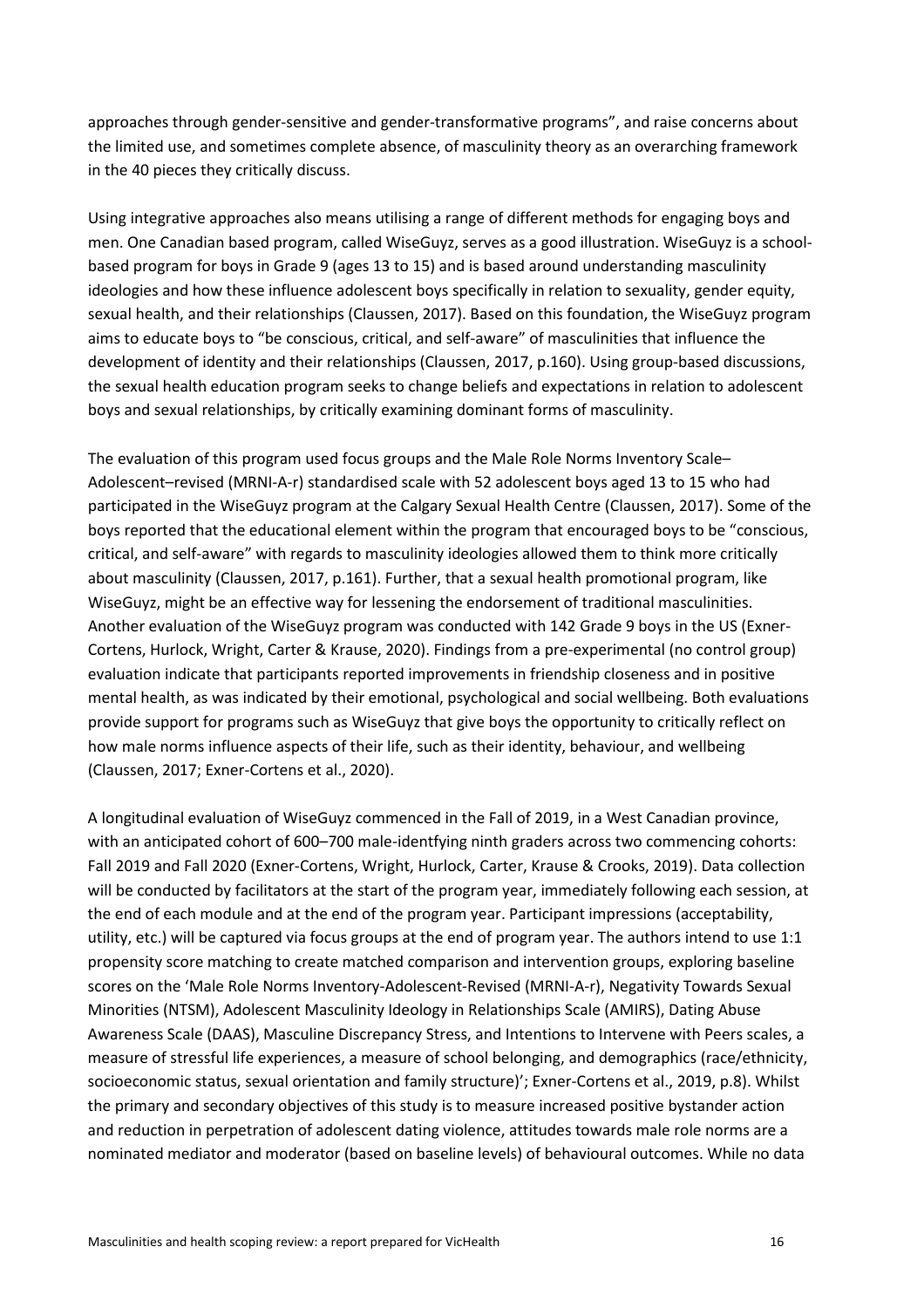is yet available there is promise in this approach given its attention to evaluation through longitudinal design.

Another program employing integrative approaches as a means of engaging boys and young men is Promundo's Manhood 2.0 (Abebe et al., 2018; Promundo-US, 2019). The program itself is discussed below (under 'Section 2 - Models') as a full-scale evaluation of the program has not yet been undertaken. However, evaluation of a small pilot program has been reported by Promundo-US (2019), which used Manhood 2.0 as an 'evidenced-based adolescent pregnancy prevention programming for young men in the United States' (p.3). Due to withdrawal of funding support, the original pilot was reduced from 2.5 years to 11 months. A 13-hour curriculum was delivered over seven sessions, using experiential learning activities and reflections on the previous session. Due to difficulties experienced in recruitment, the final cohort was 110 young men aged 15–22, with only post-program survey data reported. Participants reported significantly higher rates of 'discussing what it means to be a man' with family and/or friends compared to those in the control group (64% compared to 40%, p.8), and reported an increase in feeling they had strong social support from pre to post program participation (67.3% increased to 83.7%, p.9). Significant focus group findings included participants reporting feeling they had a space to 'think about gender norms and stereotypes' for the first time, allowing for some reported shifts in views on gender, increased knowledge about sexual consent, articulated the desire for safe spaces to have these discussions, highlighted the importance of non-judgemental facilitators 'with the same background and life experiences' for creating a 'sense of brotherhood and openness' amongst the group (p.9; see also Parekh, Finocharo, Kim & Manlove, 2018).

The utilisation of arts in healthy masculinity programs has also been documented as effective. MacNeill et al. (2018) undertook a review of programs that sought to promote gender equality through artsbased activities, in which they discussed the Locker Room Talk project, run by not-for-profit organisation the Too Much Information Project (TMI Project, 2018). Conducted with American high school footballers, the program uses memoir writing and storytelling to "confront the hyper-masculine culture the boys inhabit and redefine what it means to be men, through inspiring them to find their own authentic self" (MacNeill et al., 2018, p.21). Though the authors cite the widespread success of the TMI Project in general, they do not provide any substantive evaluation of the efficacy or outcomes of this particular program. Despite this, wider research on the use of arts-based programs with fathers suggests that using arts-based approaches to engage men and boys in discussions of masculinity could assist in the development of personal narratives around being a man and identity formation (see, for example Block et al., 2014; Boswell, Poland & Price, 2010; Buston, 2018).

As well as the use of integrative approaches, evaluations also point to the importance of facilitators and facilitator skills in the delivery of programs around healthy or positive masculinities (Brown, 2016; Miller et al., 2016; Promundo-US, 2019; Quam, Passarello, Miller & Culyba, 2020). Findings from a qualitative review of Manhood 2.0 in Pittsburgh, from the perspectives of facilitator engagement, highlighted the benefits of incorporating community leaders in program delivery in terms of generating higher levels of youth engagement and fostering natural mentoring relationships (Quam, Passarello, Miller & Culyba, 2020). In the Men's Behaviour Change program in Australia, facilitators were considered crucial to men's understanding of whether programs were successful (Brown et al., 2016) and formal training and accreditation of program facilitators were important aspirations within the program management (Brown et al., 2016). Although one of the three evaluations of the CBIM program reported by Miller et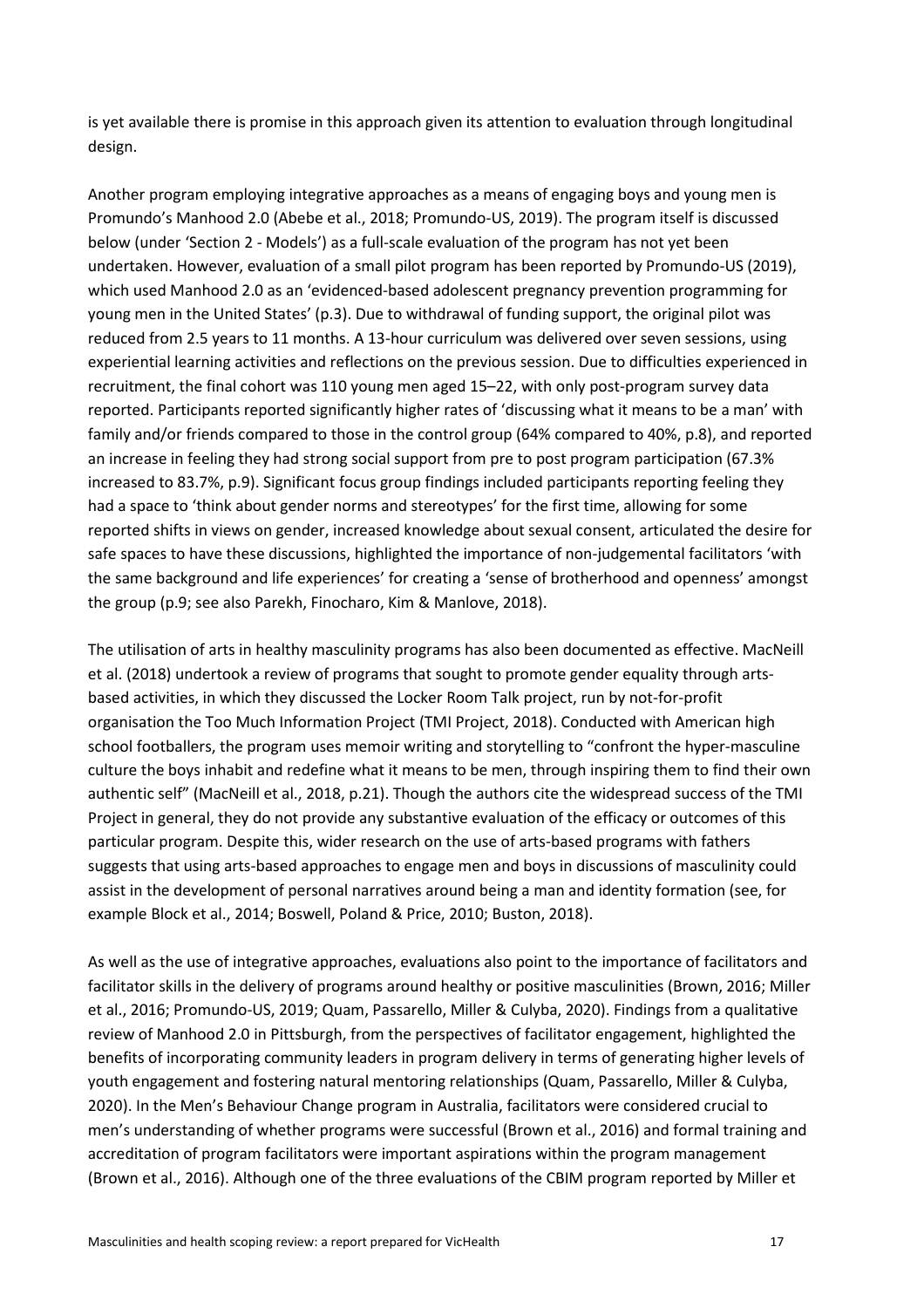al. (2016) showed no significant difference in outcomes for athletes enrolled in the program, such as intentions to intervene, knowledge of abuse, or positive bystander behaviours, it did point to the importance of the facilitators in the delivery of the CBIM program (Miller et al., 2016). Participants reflected on "how having their coaches engage in these serious discussions was meaningful" (Miller et al., 2016, p.239). An additional strategy used in the facilitation of this program was the utilisation of anti-violence advocates alongside coaches in the presentation of material as some coaches were reticent about implementing the program. In these instances, advocates were well received as they were non-judgemental and were able to build rapport with those attending and employed interactive delivery styles that integrated themselves into the groups they worked with (Miller et al., 2016).

Another important consideration is that a one-size-fits-all approach does not work when it comes to program development. The 'Check-Mate tool' was developed as a resource for this reason, comprising a list of evidence-based questions intended to support the use and incorporation of gender-sensitive factors when designing mental health programs for men and boys (Struik, Abramowicz, Riley, Oliffe, Bottorff & Stockton, 2019). It was developed as an evaluative tool for the Social Innovators Challenge (SIC), a funding competition run by Movember to promote men's mental health and wellbeing via improved social connections. The questions align with five approaches; creating a male-friendly space, basing the program on activities that are appealing to men, using masculine ideals to increase the wellbeing of men and their families, considering aspects of men's identities other than gender, and encouraging independence and participation. Useability and usefulness of the tool was evaluated via qualitative interviews with 10 SIC project leads across eight eligible projects. Reported strengths of the tool included practicality and ease of use, adaptability, the fact that it's a living tool that can be utilised throughout design, delivery and evaluation phases of a project/program, and that it primes thinking prompting project leads to consider gender-sensitisation regardless of their experience or knowledge in this regard. A noted concern, however, was the complexity of male programming and the politics associated with gender-sensitisation and the navigation of masculine ideals, which are ultimately being targeted for disruption. It is here that experience and knowledge in relation to the diversity and plurality of masculinities, as well as a feminist and/or gender theory grounding can make a significant difference. Struik et al. (2019) acknowledge that evaluation of the programs designed using the Check-Mate tool is yet to happen/be released; however, their findings from the user-perspective and development in consultation with theoretical and practice experts make for a promising foundation for the tool.

These findings provide some useful methods and models for the delivery and facilitation of health promotion around healthy masculinities and violence in Victoria. Conversely, at times it is also unclear whether the inclusion of male role models, such as those used in the Boys Forum, and the centrality of males is based on common assumptions with regard to male role modelling or a conclusion drawn from robust data (e.g. see below summary of Robb et al., 2015).

Tangentially related, on the theme of role models, is a very small evaluation of a men's sheds intergenerational mentoring program in Australia (Wilson et al., 2013). While this program was not geared towards gender transformative outcomes, its focus on how nine teenage men at risk of social exclusion fared on this program speaks to the issue of role models and engagement. Wilson and colleagues (2013) use as evidence the voices of the older men who had acted as mentors to the younger men. The older men reported positive outcomes for themselves and perceived benefits for the young men, but the latter is of course highly speculative as the young men were not consulted.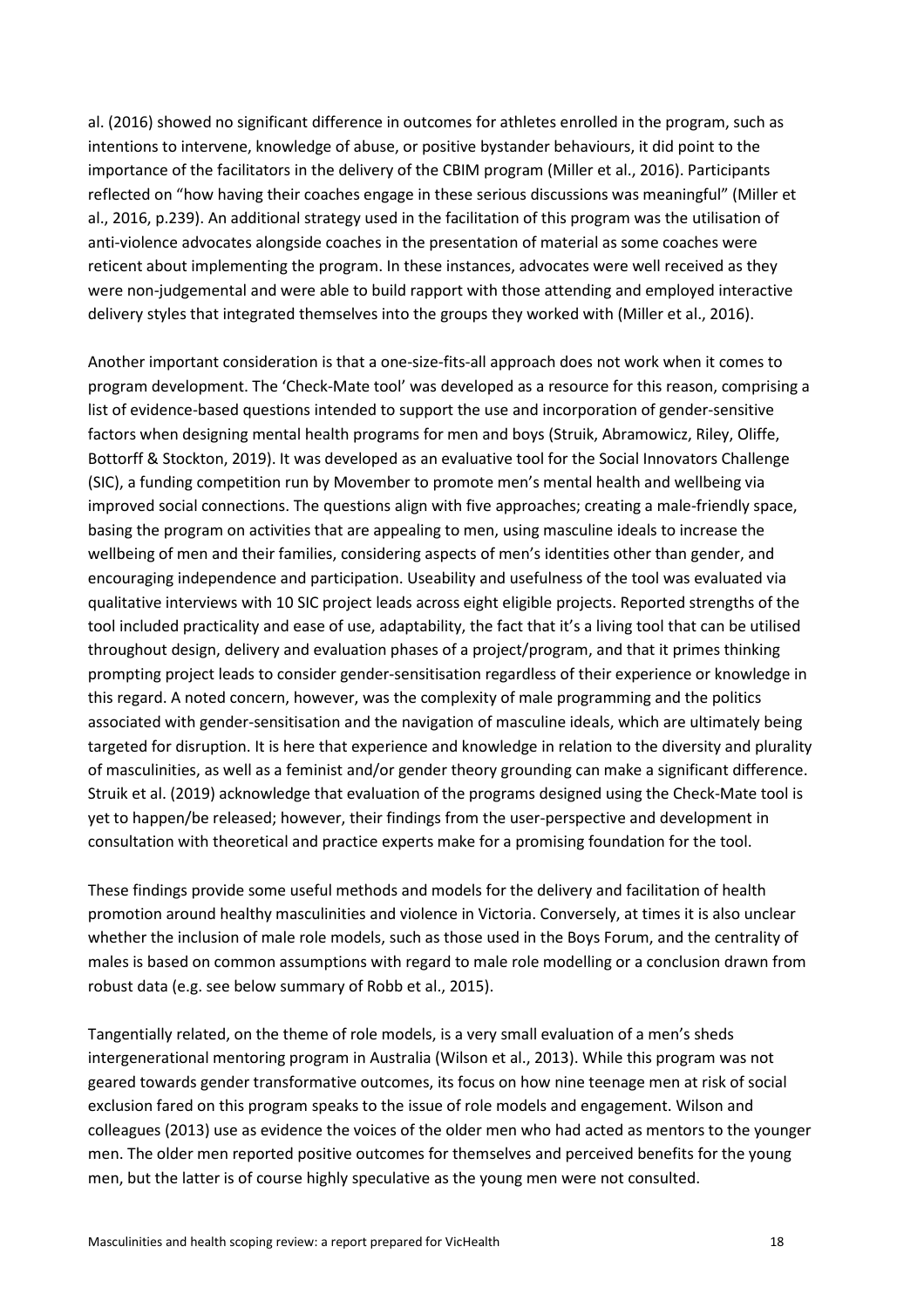#### **1.2 Gaps in programs and evaluations**

The evaluations of the programs above support longstanding calls for gender transformative approaches to be a central part of the design of interventions. The above also speaks clearly to recent suggestions by The Men's Project and Flood (2018) that efforts should be made to: highlight the harms of traditional masculinity; highlight the gap between men's ideals and the social norms they abide by; engage men and boys in critical dialogue about these things, and; to promote alternatives to traditional masculinity. However, there were a number of gaps noted in the program evaluations.

At present, evaluations of programs relating to healthy masculinities tend to be conducted close to the completion of the program itself and are rarely longitudinal in nature (O'Neil, Challenger, Renzulli, Crapser & Webster, 2013; see also Gwyther et al., 2019). This limits the ability to draw conclusions regarding program effectiveness over the longer term and risks making judgements on what could primarily be program satisfaction data. One such study involved three evaluations of The Boys Forum in the US. Three evaluations were conducted including a pre-assessment of the boys' gender role attitudes, a questionnaire immediately after the program, and a questionnaire 3 weeks after the program (O'Neil et al., 2013).

While results indicated that the majority of boys had positive feelings about the program and cognitively internalised the content over time, the end of program evaluation limits the ability to relate these findings to longer-term implications of this content on the boys involved. Longer-term assessment of this program would provide more robust evidence as to its efficacy. This was a point also raised in Brown et al.'s (2016) study, with an emphasis on the need for long term assessment of programs aimed at boys and men that move beyond "end of program" analyses and instead are large scale, multiple site, longitudinal studies that focus on how and whether boys and men maintain progress in respect of attitudes and understandings of gender relations (Brown et al., 2016).

As well as needing gender-transformative foundations, programs also need to engage men and boys over longer periods of time and have their effectiveness evaluated longitudinally (Gwyther et al., 2019; Brown et al., 2016; World Health Organization, 2007; see also Stewart, Wright, Smith, Roberts & Russell, 2020). This echoes the evidence in the literature on anti-violence program evaluations, where Lundgren and Amin's (2015) review of 142 interventions noted better efficacy for any program that goes beyond awareness-raising or discussion sessions. Gwyther et al.'s (2019) review of school and community based programs, noted above, elaborates the problems here, pointing to how a lack of long term evaluation can lead to limited efforts at refinement. Indeed even among the programs they note as 'gendertransformative interventions', none in their sample reported any follow-up data. Additionally, the language used in the advancement of some of these healthier masculinities types of programs, such as The Boys Forum, reinforce gender roles, rather than being gender inclusive and transformative. The stated aim of The Boys Forum is to help young men navigate "gender role transition" periods such as puberty. This works to reify, rather than challenge, the essentialist notions of male and female sex roles (O'Neil et al., 2013, p.194). As well as this, the title of Coaching Boys Into Men may be understood in a way that frames boys using a deficit model in which men are categorised as being those who are less likely to engage in harmful or unequal gender practices. This notion of cultivating "proper men" or "real men" is at odds with gender-transformative approaches that aspire to work towards reducing the emphasis on gender differences.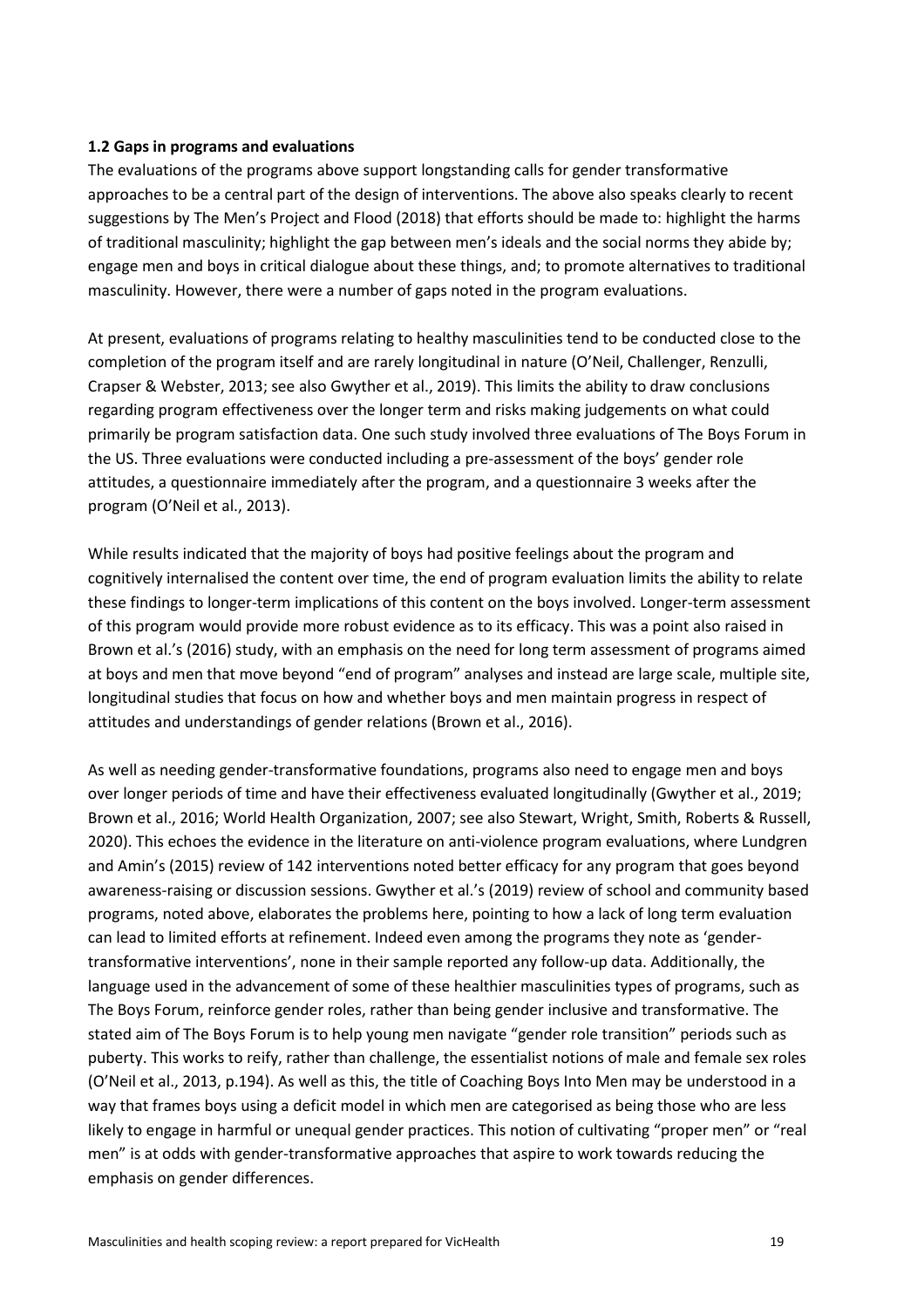More narrowly, while advocates for changes in masculinity have stressed the need to emphasise diversity and change that already exists and/or is happening among men and boys (e.g. Roberts, 2018; The Men's Project & Flood, 2018), it remains unclear whether this strategy is taken up in any program material. The importance of doing so is clear in the data from the Man Box Study (The Men's Project & Flood, 2018) which finds that most men reject traditional, problematic masculine social norms, and yet see their own (often progressive views) as being at odds with how "society" tells them to "be a man".

In addition to this is the need to ensure clarity around the changes being sought in programs in relation to masculinity. A recent systematic review of interventions aimed at addressing gendered stereotypes and norms by Stewart et al. (2020) also found a disconnect in several studies of programs for men and boys, observing successful shifts in descriptive norms (what we think and expect others are doing) towards more equitable attitudes, but failing to observe the same changes in personal norms (what we expect of ourselves). Additionally several studies incorporated in the review demonstrated that shifts in male participant attitudes were not generalised, but targeted towards females in relation to women acting in counter-stereotypical or more 'masculine' ways. The same progressive shifts in attitudes were not observed however in relation to other men, in particular in relation to men acting in counterstereotypical or more 'feminine' ways. These findings reaffirm the need to be clear in what programs are seeking to address or change especially when it comes to embracing the diversity of masculinities and breaking down outdated notions of acceptable masculine behaviour.

The final point of concern emerging from these evaluations relates to what is not said. We have not found any data or discussion on interventions that explicitly outline and/or evaluate work done with gay, bisexual and transgender men; men of diverse cultural and ethnic backgrounds are part of the equation in some sections of this review, but Aboriginal and Torres Strait Islander men are present in healthy masculinities initiatives largely through their striking absence.

## **2. Models for healthy masculinities**

This section draws on the four models for promoting healthy masculinity that were identified in the literature and which were not, at the time of writing, underscored by evaluation data (Abebe et al., 2018; Lander & Nahon, 2017; Kiselica, 2011; Seidler, Rice, River, Oliffe & Dhillon, 2018). The first of these models is Manhood 2.0, a practical community-based intervention model for adolescent boys in Pittsburgh (US). We have included this in our discussion of models because, despite some initial pilot evaluation data being reported (see discussion above under section 1.1, Promundo-US, 2019) the main program outlined by Abebe et al. (2018) has at the time of writing yet to be evaluated. The model that underpins the program is, nonetheless, likely of interest to readers: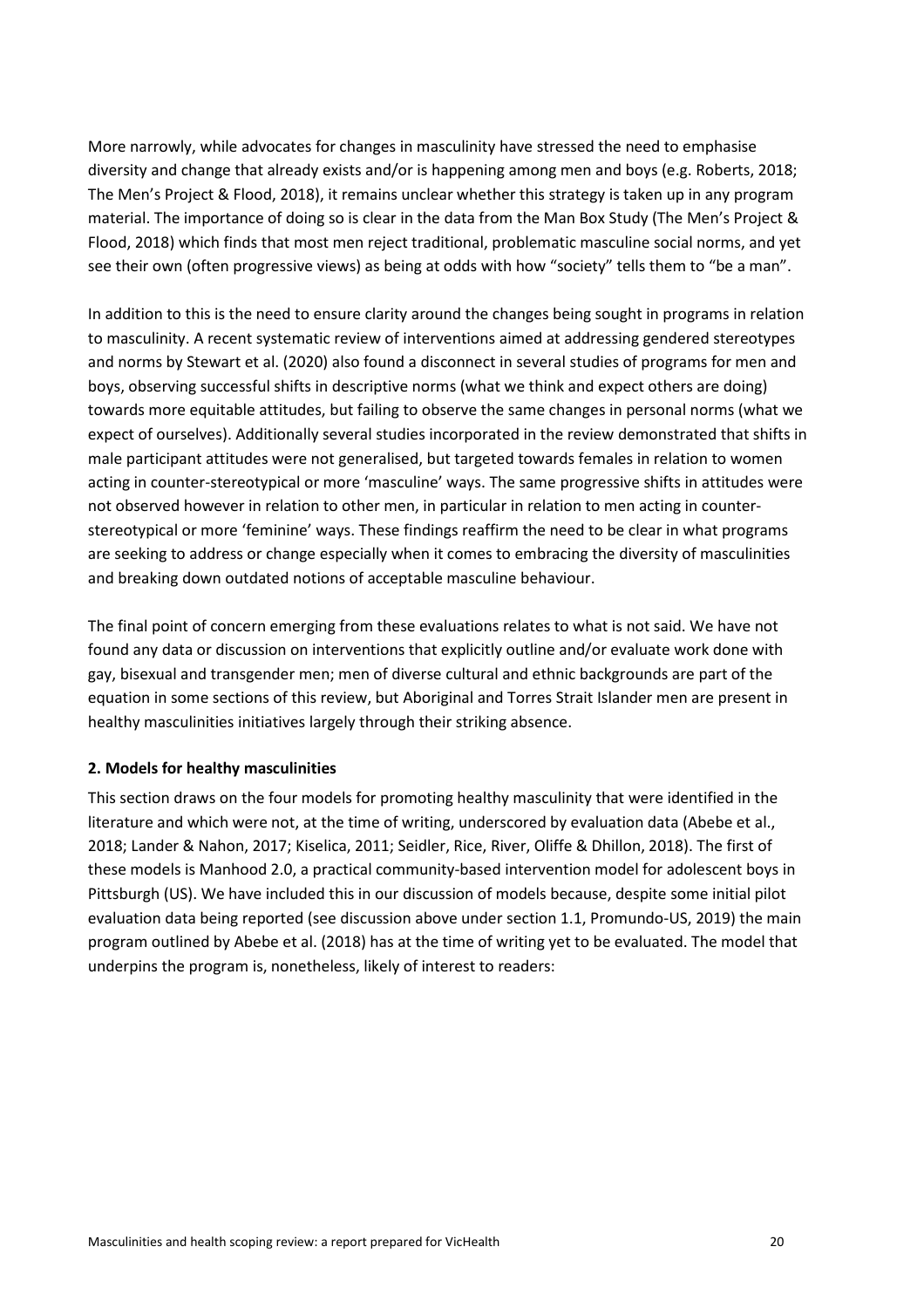**Figure 1. Conceptual model for Program H (as per Abebe et al., 2018, p.20).** 



Manhood 2.0 is a gender-transformative initiative, premised on Program H, which was created in Brazil by Promundo (2019; Kato-Wallace, Barker, Garg, Feliz, Levack, Ports & Miller, 2019). While its primary aim is to reduce violence against women, it explicitly aspires to engender healthy masculinities. Manhood 2.0 involves challenging harmful gender/sexuality norms, shifting gender norms, reducing homophobic attitudes, improving knowledge around sexuality and sexual consent, and promoting bystander intervention (Abebe et al., 2018). The proposed model also includes discussions about social media use and internet pornography, an exploration of intersectionality using arts-based approaches that cover racism and the marginalisation of African American males in the US along with white and male privilege, female contraception, and bystander intervention skills (Abebe et al., 2018). This is done over an 18-hour curriculum, with six sessions of 3 hours delivered once or twice a week, and is delivered via a range of neighbourhood settings (Abebe et al., 2018). To do so, it includes an integrated curriculum and community outreach model as presented in Figure 1. above.

Abebe et al.'s (2018) proposed evaluation (yet to be completed and reported on at the time of writing) of the program is premised on a two-arm cluster-randomised control trial conducted with adolescent males between the ages of 13 and 19. This will feature 21 clusters across 20 neighbourhoods in Pittsburgh and follow-up surveys will be collected at 3- and 9-month intervals after the end of the program. The intervention is to be compared against attitudes and self-reported behaviours of those in a control group undertaking a different community-based program, aimed at improving young people's job readiness. The effectiveness of the gender-transformative program will be measured 9 months after intervention. At times it is difficult to ascertain whether some aspects of the evaluation have taken place or not. This makes analysing the proposed evaluation somewhat limiting. Despite this, there are a few things to note. First, Manhood 2.0 is aimed at lower socio-economic populations and targets young men at risk of marginalisation (Abebe et al., 2018). This speaks to implicit prejudices that presume boys from lower socio-economic backgrounds are somehow more problematic in their constructions and performances of masculinity. Secondly, although some mention is made of the training of facilitators, Abebe et al. (2018) also indicate that "the facilitators... are stakeholder-identified men from the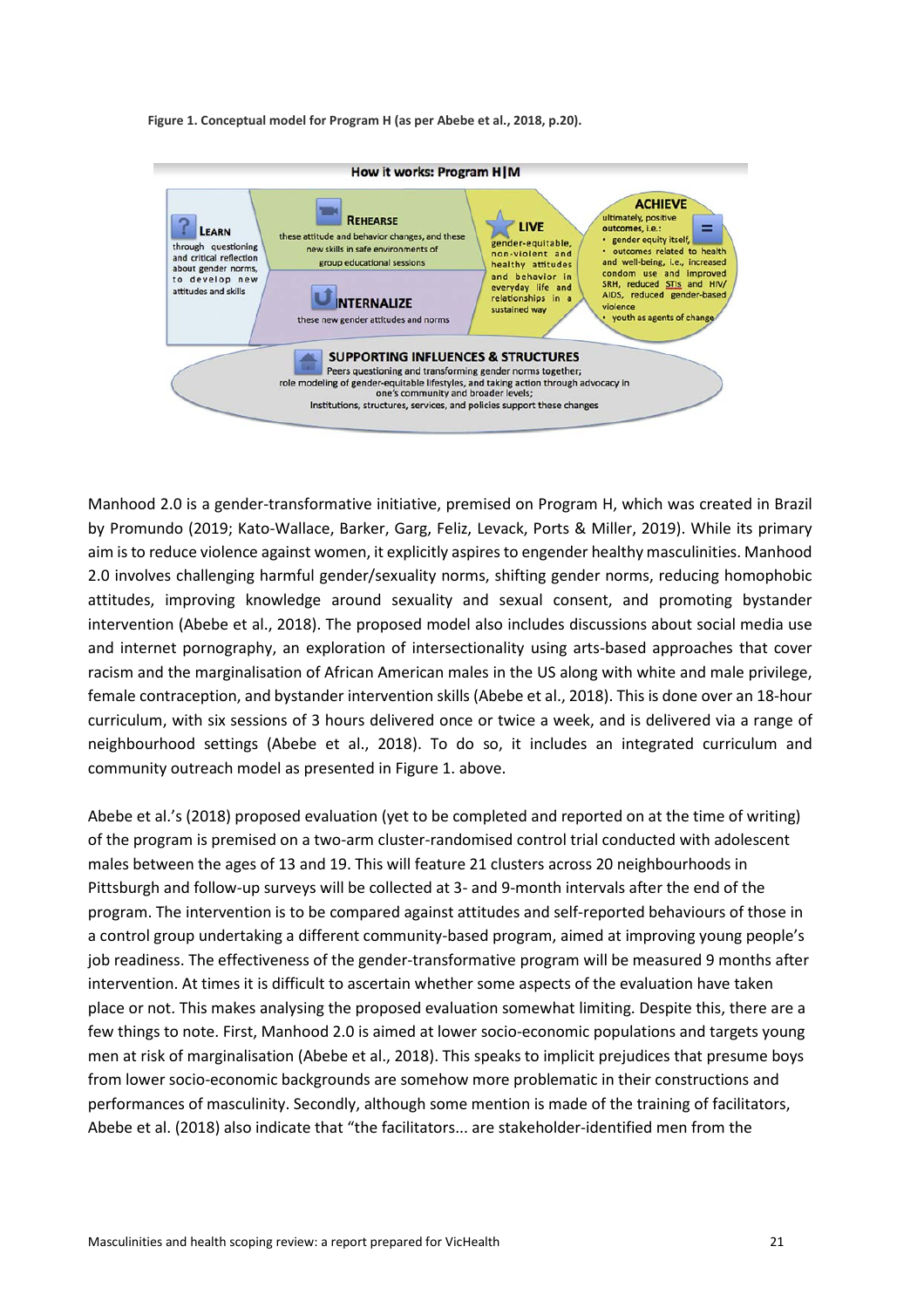communities where the program is taking place"<sup>[1](#page-22-0)</sup>. The taken for granted assumption that males would make ideal facilitators is fraught with tension and limited evidence (e.g. see previous section on program evaluations; also, as below, Robb et al., 2015).

Another healthier masculinities model, one directly related to the health space, is that proposed by Seidler, Rice, River, Oliffe and Dhillon (2018). This model seeks to complement current de-stigmatisation and promotional help-seeking practices to engage men in mental health services. Instead of focusing on the narrative that men do not seek help, the authors propose that suitable treatment approaches should instead be the focus (Seidler et al., 2018). This means more than simply getting men into a mental health service; a masculinities model for mental health care would remove barriers in order to provide effective care once men engage with the service. A four-pronged approach is proposed, which takes into consideration the plurality of masculinities and the need to become more flexible and diverse when engaging men in this space.

This involves, firstly, the need for an expansion of current public health campaigns to include subgroups of men and, secondly, an increase in focus on person-centred care using techniques such as Cognitive Behavioural Therapy in support of evidence which demonstrates the need for nonjudgemental, transparent, and collaborative relationships between patient and clinician. This corresponds with findings from the UK based Beyond Male Role Models program in which personal qualities and commitment and the ability to form relationships of mutual care and respect are prioritised (Robb, Featherstone, Ruxton & Ward, 2015). The third prong involves targeting education of healthcare professionals with regards to the plurality of masculinities and the various challenges and barriers faced by men with regards to accessing mental health services (Seidler et al., 2018). The purpose of which is to challenge their own beliefs and biases around gender thus allowing for the development of more nuanced and adaptive approaches to engaging men. Lastly, Seidler et al. (2018) note the need for comprehensive health economic data around the public health costs of low engagement of men in mental health services as the current estimate in the US is US\$500 billion, when taking into account the "impact of alcohol and substance misuse, domestic violence, and depression on societal productivity, health, and law enforcement" (Seidler et al., 2018, pp.99-100).

Our advice is that, while the models Siedler et al. (2018) and Abebe et al. (2018) currently await full evaluation data, these models each contain important underpinnings that would help the move towards healthier masculinities: recognising, promoting, and respecting *masculine plurality*, and, as a corollary, a gender-transformative orientation. These are approaches that could and should feature strongly in training and development in the health promotion sector, both for health promotion staff and associated staff and facilitators at organisations running men's behaviour change programs.

## **2.1 Transferring international models to the Australian context**

The masculinities model proposed by Seidler et al. (2018) for men's mental health could work well in an Australian context. Educating and raising awareness of a spectrum of masculinities, amongst both our healthcare practitioners and the general public, would allow for flexibility and understanding around men's engagement with mental health services; the current absence of which acts as a barrier. Likewise,

 $\overline{a}$ 

<span id="page-22-0"></span> $1$  Quote taken from Children's Hospital of Pittsburgh website page advertising the program <http://www.chp.edu/research/clinical-studies/adolescent-medicine/engendering-healthy-masculinity>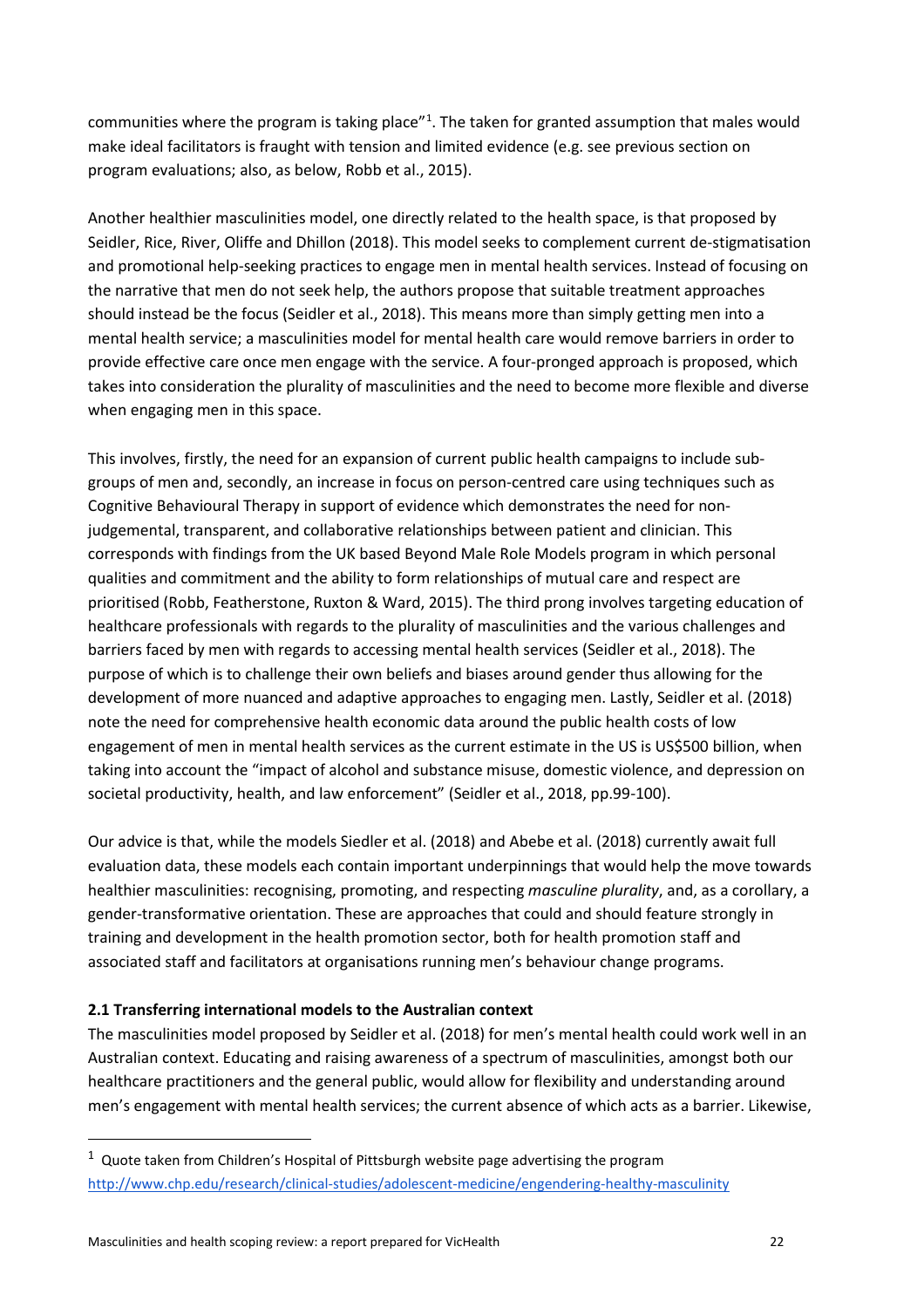the economic burden of mental health is equally as problematic in the Australian context with the cost estimated in 2012 for young men aged 12–25 coming in at \$3.27 billion per annum, or \$387,000 per hour in lost productivity (Degney, Hopkins, Hosie, Lim, Rajendren & Vogl, 2012). Kiselica (2011) also offers some important, if somewhat cursory, nods to community-based programs with men in the US. One of these is a national level awareness raising campaign called the Country Boys Project. This program offers a reminder that the hardships faced by boys, in relation to being/becoming a man, in low socio-economic communities ought to be understood from the perspective of such boys, thus acknowledging the influence of place in producing different, locally idealised versions of masculinity. Within an Australian context this would thus involve the development or promotion of models in low socio-economic communities that are drawn from the experiences of boys from within these communities.

#### **3. Research**

Beyond the relatively small literature on relevant evaluation studies and/or proposed models, our search process returned a wide array of research literature that, to greater or lesser extents, pertains to the issue of healthy masculinity. Here we summarise the major findings and arguments of 55 research papers. Although this literature is highly disparate, we have identified seven major themes across them. The first four pertain to the complexities of engaging men in gender equality, including the challenges and barriers to engaging men in gender transformation; the importance of intersectionality; the inadvertent harm of public health strategies; and some successful strategies offered by research literature to overcome these barriers and social divisions. The fifth briefly discusses the challenge of moving from attitudinal to behavioural change, and ultimately, onto the broader aim of transforming the culturally idealised form of masculinity. The sixth explores the importance of engaging women in these processes. And lastly, we highlight three studies that found an adherence to masculine norms and hegemonic traits is linked with positive social and health-related outcomes, but we contextualise these alongside a number of studies that found the opposite.

## **3.1 The challenges of engaging boys and men in gender-transformative "healthy masculinity" initiatives**

A number of the research pieces returned in this review explore the socio-structural mechanisms that maintain and reinforce masculine norms and prevent men's engagement with gender transformative healthy masculinity initiatives, and gender equality more broadly. Specifically, they examine the perpetuation of harmful gender stereotypes in the media, barriers to gender equality in sport and workplace settings, and the relationship between social exclusion and men's engagement in *un*healthy masculinities.

The first and most substantial barrier to engaging men in gender-transformative programs, are the problematic notions of masculinity themselves. Alongside burgeoning public support for healthier masculinities (Flood, 2019; Barker, 2020), there remains a strong and vocal backlash to the "feminising" effects of shifts toward gender equality. In their examination of the impact of the Australian docuseries "Man Up", Schlichthorst et al. (2019) conducted a content analysis of 4,053 comments on 150 Facebook posts (pertaining to the series). Though the series was largely well-received, Schlichthorst et al. (2019, p.8) note that a small but vocal group of men opposed the messages in the campaign, as they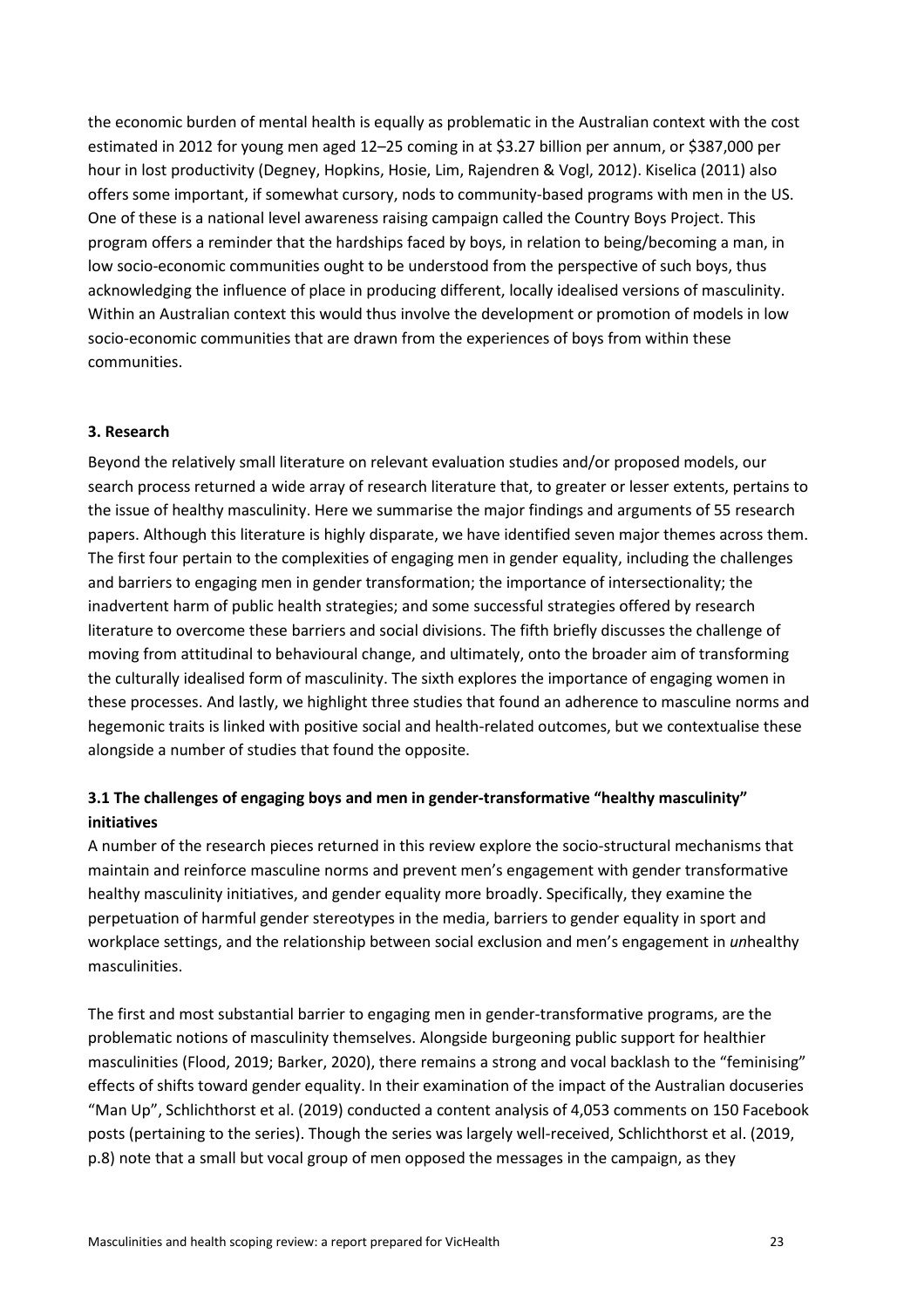"interpreted the call for opening up as feminising men and diminishing manhood." However, a recent paper, by Adegbosin et al. (2019) amplifies the notion that these men are a minority.

By extracting data from the 2013 Queensland Social Survey, Adegbosin et al. (2019) examined what it means to be considered a "real man" in contemporary Australia. Some traditional characteristics emerged as important, such as being a provider and being physically fit. However, the key findings were that being of "good character" was more important than physicality, and "that masculinity was conceptualised in much more rich and complex terms than hegemonic stereotypes and past studies would suggest" (Adegbosin, 2019, p.567).

In a brief qualitative study of 44 American men aged 19–25, Molenaar and Liang (2020) deepen this understanding by exploring "ideal" notions of manhood versus who their participants felt they "ought" to be as men. The former was most often aligned with traditional notions of "prestige and a career focus", but when it came to "conceptualizing who they 'should' be as men, responses frequently included a focus on relationships and confidence in oneself" (Molenaar & Liang, 2020, p.324). Of particular significance, however, was that in both the "ideal" and "ought" conditions, over a third of the participants identified personal deficits (in terms of their abilities, appearance or character) as the main barrier to achieving their respective descriptions of manhood. Molenaar and Liang (2020, p.324) therefore warn against promoting overly prescriptive notions of healthier/positive masculinities, highlighting that "supporting men may come from fostering less rigid conformity to masculinity, even in positive forms." However, there are also a number of external barriers that must be accounted for, and overcome.

It is well established that gendered socialisation begins at an early age and, despite an increasing public discourse around healthy masculinities, marketing and media remains highly gendered (Maclaran, 2015). For instance, using self-reported data drawn from 134 (predominantly white) mothers of preschool children, Coyne et al. (2014) explored the role of superhero televisual media in celebrating and (re)producing particular masculinities among young boys and girls. Perhaps unsurprisingly, they found that superhero exposure increased male-stereotyped play over time for boys, and increased weapon play over time for both boys and girls. Similarly, Gough's (2006) deconstructive analysis of a men's health insert in UK-based newspaper *The Observer* found the insert not only reproduced harmful masculine norms, but also absolved men from actively protecting their health. Though somewhat intuitive, these findings serve as a reminder of the role the media plays in (re)producing restrictive gendered behaviours and preventing a wide uptake of healthy masculinities.

The social research literature is replete with studies making similar claims about sporting and workplace cultures, and the role they play in reinforcing harmful masculine norms, though given they do not necessarily pertain to healthy masculinities, relatively few were returned as part of our literature search. One returned study, by Brooks-Hay and Lombard (2018), drew on interviews and focus groups with key stakeholders in England and Scotland to demonstrate the deeply embedded and intersecting relationship between sport spectatorship, alcohol, violence, and masculinity in the UK. Similarly, Berdahl and colleagues (2018) found that many workplaces are still deeply masculinist spaces, which value and reward raw ambition, ruthlessness, and domination. This creates organisational cultures that exclude women, as well as men who embody non-hegemonic masculinities (Berdahl et al., 2018). Likewise, Seaton et al.'s (2019) study of workplace mental health in male-dominated industries in British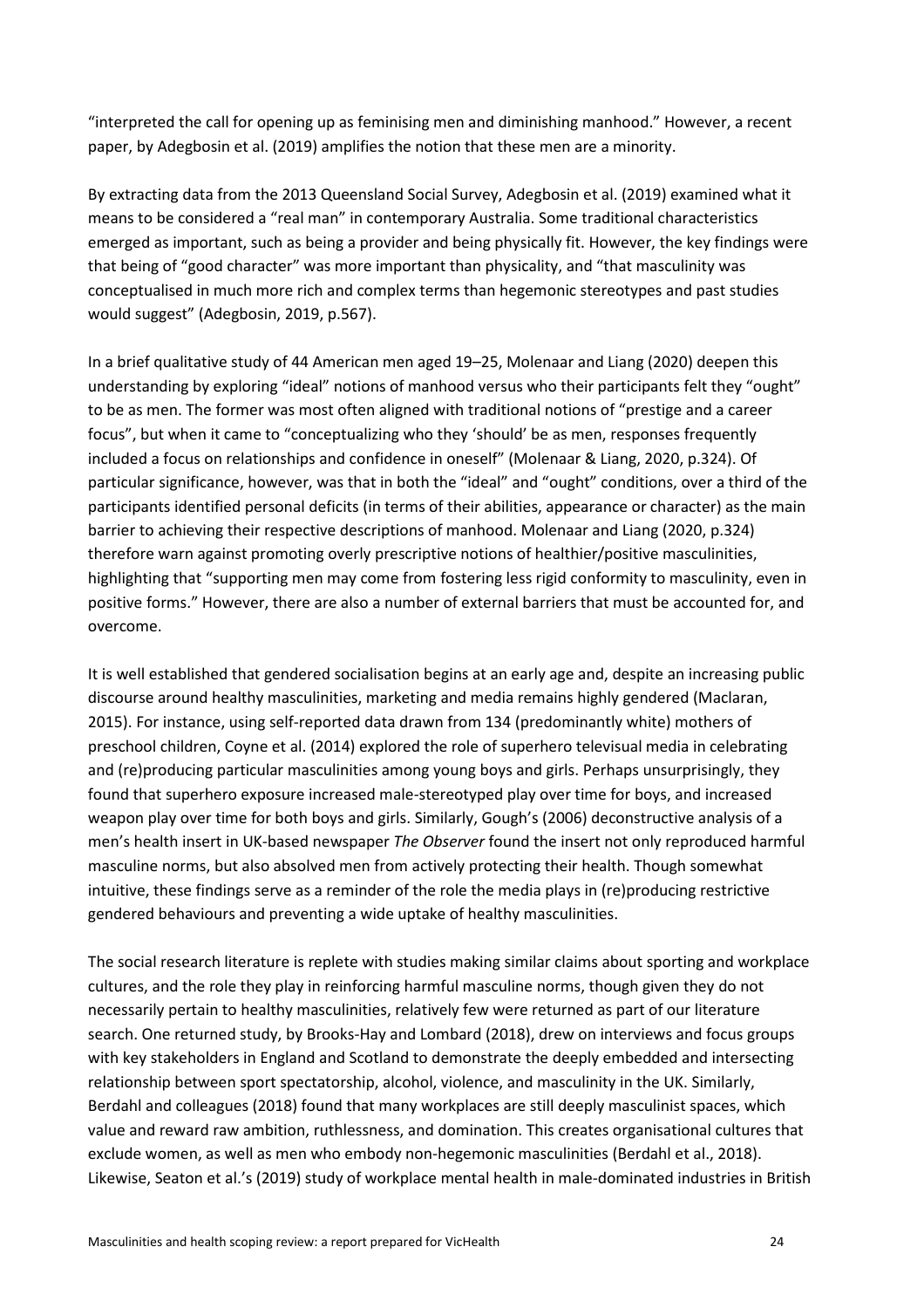Columbia found an ever-present pressure to "man up" limited efforts toward mental wellness. Data from seven interviews with workplace representatives and five consultation groups with male employees suggested that "masculine hierarchies... served to silence men to conceal their vulnerabilities for fear of being marginalized, 'othered', and/or ostracized" (Seaton et al., 2019, p.545).

There continues to be extreme resistance or feelings of unease at the prospect of workplace culture change toward gender equality. Though only tangentially relevant to this review, these studies highlight the pervasiveness of masculinist cultures. In accordance with these findings, gender-transformative projects should account for the complex and intersecting relationships between masculinity and settingspecific norms, and employ multi-faceted approaches to address the compounding barriers to engagement that they create. This suggestion is supported by Ellsberg et al. (2018, p.408) who, in their review of literature on adolescent intimate partner and sexual violence, found that "multisectoral programs that engage with multiple stakeholders appear to be the most successful in transforming deeply entrenched attitudes and behaviours". With specific reference to mental health interventions, Seaton et al. (2019, p.548) highlight the need "for authenticity with respect to managerial commitment in efforts to promote men's mental health, the importance of language in naming the opportunities and/or programs to appeal to men, and the need for strength-based approaches."

The last set of research articles pertaining to barriers to engagement focus on social exclusion and deprivation, and the (supposed) imperative for disadvantaged boys and men to rely on sexism and homophobia to establish their masculinity. Limmer (2014) conducted focus groups and follow-up interviews with 43 young men aged 15–17 to explore their understanding and enactment of masculinity. Nineteen of these participants were considered "socially excluded" (involved in the criminal justice system, or excluded from education etc), while the other 24 were from affluent areas and engaged in the education system. Limmer (2014) found that the socially excluded men were unable to access masculine capital through financial gain, success or social dominance, and therefore relied on peer approval through overt heterosexuality, sexism, and homophobia. Lorimer et al. (2017) found similarly in their Scottish study of 116 men and women aged 18–40, most of whom were unemployed, lived in social housing and did not hold school level qualifications. Drawing data from 35 individual interviews and 18 single-sex focus groups, the authors found these men, too, felt trapped by their inability to live up to hegemonic masculine ideals and relied more heavily on hypersexuality and forms of physical dominance. Importantly, Lorimer et al.'s (2017) participants acknowledged that this inhibited their ability to engage in healthier and more gender-equitable intimate relationships.

Social exclusion and deprivation therefore increases the imperative for *some* men to engage in *un*healthy masculinities. Care should be taken, however, to avoid *a priori* labelling men from marginalised backgrounds as automatically sexist, hypersexual, homophobic, and motivated by dominance (Roberts, 2018). Problematic masculine norms and how they (differentially) manifest among boys and men from both marginalised backgrounds *and* those from privileged backgrounds must be given equal attention (Roberts, 2018). In line with this, gender- transformative projects should account not only for setting-specific conditions, but also give due consideration to the intersecting and potentially compounding effects of social characteristics such as class, race, and ability.

#### **3.2 The importance of intersectionality**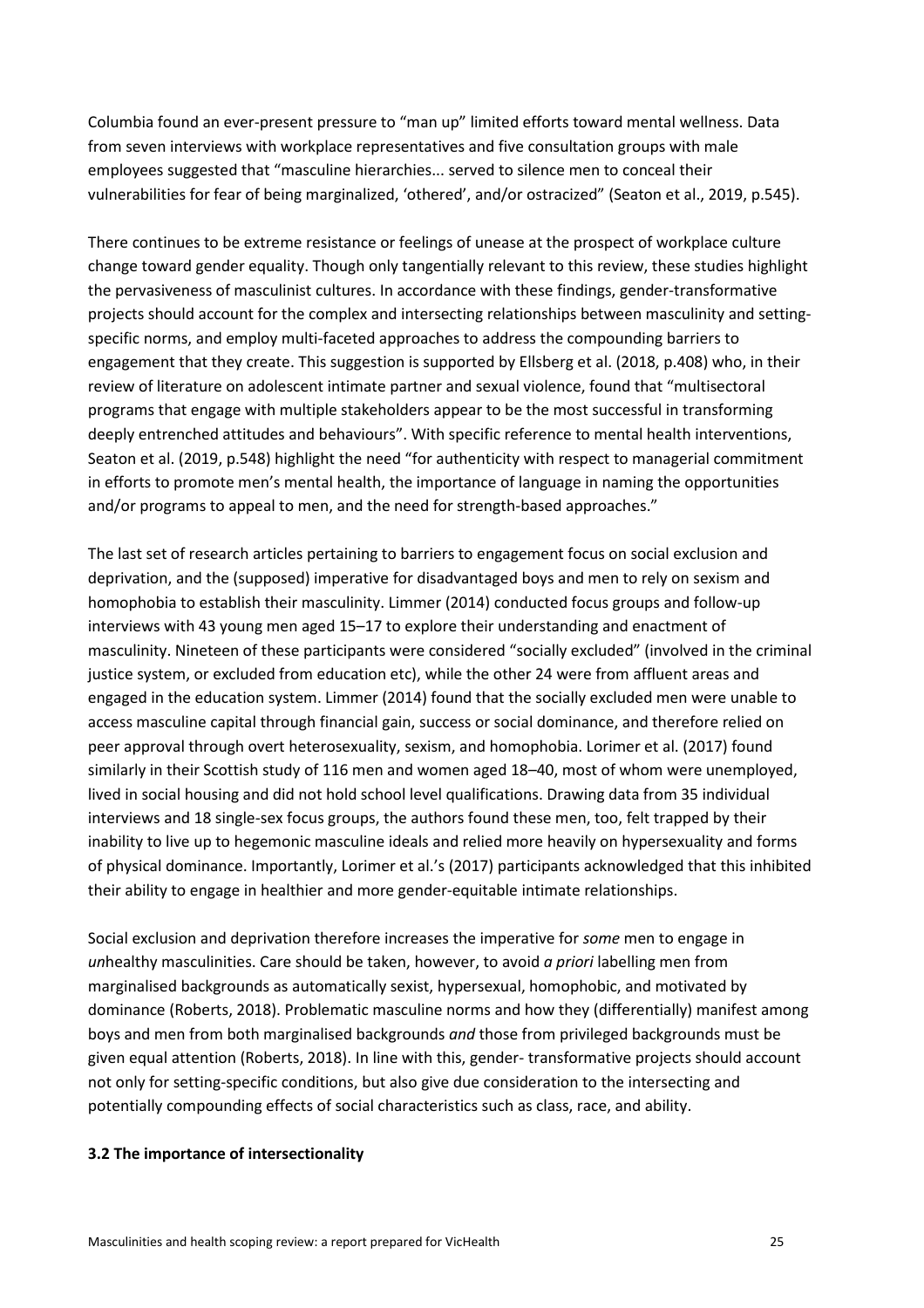Academic writing on intersectionality has long stressed the need to recognise and acknowledge the function of multiple social divisions, especially in the ways that these interlock as systems of oppression (Crenshaw, 1990). Drawing on, or complementing, this logic, and against the grain of popular imaginings that position men as a coherent homogenous group, studies of men and masculinities have also long held an intersectional approach. This approach particularly foregrounds plurality through assessments of intersections such as age-gender, class-gender, "race"-gender, place-gender and (though nowhere near as often) "race"-class-place-gender. Indeed, the recognition that masculinities are multiple emerges consistently throughout the present review. Our search returned a set of research pieces that, in varying ways and to lesser or greater extents, demonstrate the importance of considering intersectionality when promoting gender equality.

In a recent editorial piece, Smith et al. (2020, p.161) note that health promotion discourse tends to reproduce an oversimplified binary of men's versus women's health, which fails to acknowledge and address "the complex health and social inequities faced by marginalised groups of men." To demonstrate a more productive approach, the authors summarise three programs that take an intersectional approach. The first was funded by the Lowitja Institute and aimed to understand the interplay between health literacy, gender and cultural identity among young Aboriginal and Torres Strait Islander men in the Northern Territory. Using a combination of yarning sessions and Facebook Photovoice activities, this project found that these young men "conceptualise and negotiate health from both Western and Aboriginal paradigms and are constantly resisting and embracing different constructions of masculinity – sometimes simultaneously" (Smith et al., 2020, p.162). The second was the YBMen Project, which sought to create a culturally sensitive, age-appropriate and gender-specific mental health intervention for young black men in the United States (age 18–30), who are known to face more, and more extreme, psychosocial stressors than other men. Using private Facebook groups, the 6-week program facilitates discussions about "mental health, manhood and social support using prompts from popular culture and current news headlines" (Smith et al., 2020, p.162). Baseline and post-intervention data demonstrates improved mental health, an increased sense of social support, and the espousal of more progressive definitions of manhood among participants, highlighting the effectiveness of specialised and intersectional approaches (Smith et al., 2020). Similarly, the final program in Smith et al.'s (2020) article focused on how race and gender intersect to produce higher rates of obesity-related illnesses among African American men. Noting the importance these men place on being active in their community, having a successful career and being a financial provider, Mighty Men – a 6-month faith-based weight loss program – utilised a strengths-based framework by tailoring their approach to these aspirations. These intersectional approaches not only account for specific cultural and structural factors, but aim to highlight and leverage the strengths within these diverse communities to more effectively improve men's social, mental and physical wellbeing.

The most direct discussion of intersectionality was evident in Fleming, DiClemente and Barrington's (2016) literature review of masculinity and men's sexual risk-taking. In one of their key findings, they emphasise the need for further research around the multiple, intersecting identities men embody, and how they work in favour of those who represent the dominant form of masculinity, and against those who do not. As part of this intersectional lens, Fleming et al. (2016, p.794) encourage a consideration of how individual men experience power across contexts, by highlighting that "men who are marginalised at a societal level (e.g. young men or ethnic-minority men) may be dominant in another context (e.g. small peer group, local villages)". Importantly, they draw attention to the (at times overlooked) issue of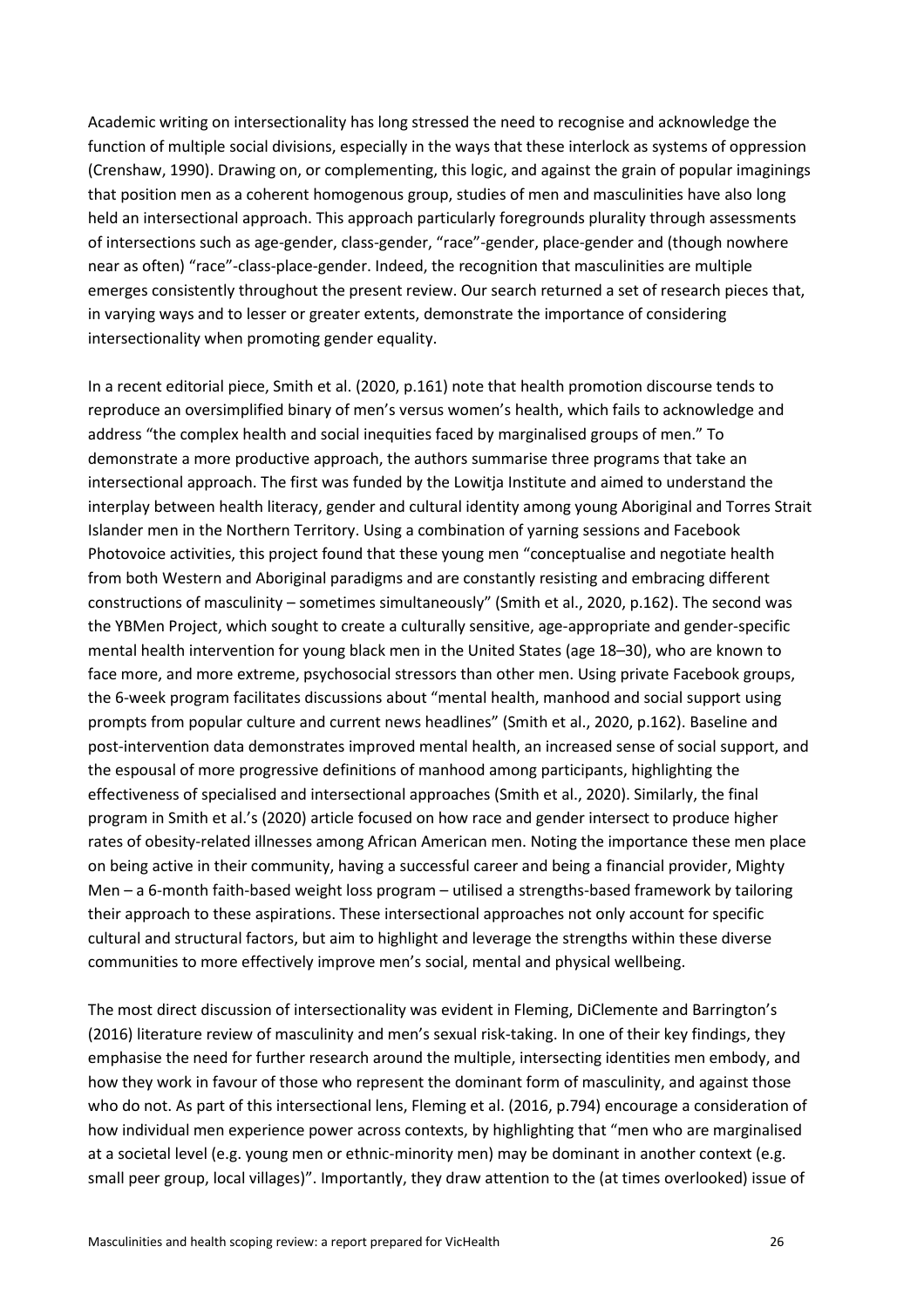age, by citing a study by Gibbs, Sikweyiya and Jewkes (2014) which found that younger men "adopt a more violent and sexual masculinity because, unlike older men, they are unable to meet the provider role" (Fleming et al. 2016, p.794). The authors argue that integrating these more nuanced considerations of intersectionality will result in a less monolithic understanding of how masculine norms influence men's behaviours.

In line with the work on social exclusion cited above (Limmer, 2014), a number of research pieces returned in this review discuss the connection between social characteristics and men's ability to engage with healthy masculine norms. Moving to the issue of locality, Lei et al. (2014) drew on longitudinal data derived from surveying 703 African American young people, to explore the relationship between neighbourhood-level gender inequity and acts of violence. Commensurate with existing theories of neighbourhood social ecologies, these researchers found that boys' violent perpetration is correlated with neighbourhood gender inequity, whereas girls' acts of violence tended to be similar, regardless of equity levels. This suggests a strong link between masculinity, setting and violence, and speaks to the importance of socio-ecological framing. Similarly, in their qualitative study of men in drug treatment programs, Wilton, DeVerteuil and Evan's (2014) participants consistently raised concerns about how to integrate the masculinities learned in the program back into their everyday lives. The authors argue that the composition of specific local opportunities, resources, and locally valued masculinities is pivotal, as "space and place mediate, facilitate and/or constrain the enactment of more or less healthy masculinities by different men" (Wilton et al., 2014, p.301). As such, programs or interventions must be developed with the understanding that progress achieved in a manufactured setting is not always practically translatable into people's everyday lives.

Where the above research suggests disadvantage might lead to *un*healthy masculinities, Stykes (2015) demonstrates a positive link between social advantage and healthy approaches to fatherhood. Using longitudinal data for 2,789 fathers from the Fragile Families and Child Well-Being Study, the author shows that men with higher economic capital, education levels and relational capital with the child's mother (e.g. family cohabitation and mother's satisfaction with fathering) were more involved as fathers. Importantly, they note that these factors were a much higher predictor of verbal interaction (i.e. reading or telling stories) than their participants' baseline visions of masculinity. In fact, valuing traditional fathering was not found to be a significant predictor of verbal interaction. This piece demonstrates the importance of class; however, it should be noted that the broader literature on class and fatherhood has illustrated that middle class men engage in *spoken* egalitarianism, but it is workingclass men who often must and do engage in *lived* egalitarianism (Roberts, 2018; Lyonette & Crompton, 2015).

Tangentially linked to this discussion of disadvantage is the role that social policy and welfare plays in reinforcing traditional gender norms and restricting the wider uptake of more equal gender relations. Through a policy comparison and 52 interviews with fathers in Sweden and Poland, Suwanda and Plantin (2014) explored the role of policy in (re)producing types and degrees of fatherhood involvement. They found that Poland's family welfare system is more *genderising* (positioning women as primary carers and men as helpers), whereas the Swedish system adopts a more feminist, "shared parenting" discourse (Suwanda & Plantin, 2014, p.519). These policy frameworks were reflected in the participants' attitudes to domestic work with Polish men more likely to view themselves as breadwinners and Swedish men more likely to be concerned with developing relationships with their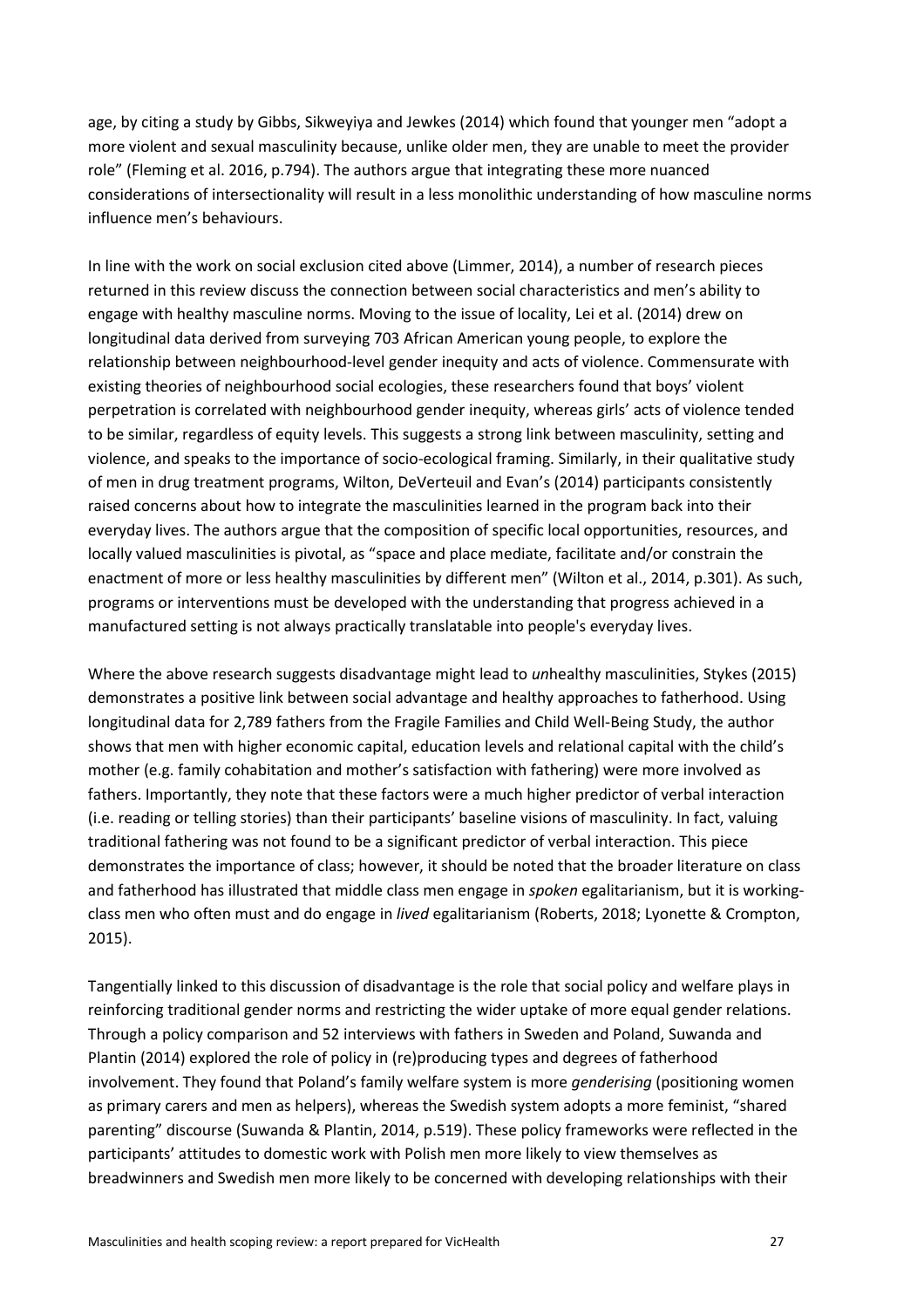children. Despite this, gender inequality is still observable in both societies, however, this study highlights the transformative scope of welfare states. In the Australian context there is a particular need to address these structurally embedded gender norms, as recent evidence has indicated that, after the arrival of a second child, mothers' (and not necessarily fathers) time pressure increases while their mental health deteriorates (see Ruppanner et al., 2018).

Most pertinent to this review, however, is the work of Harnois (2017) and Estrada and Jimenez (2018) around the intersection of race and gender. The former used multiple regression analysis on data from a representative sample of 598 men in the US to explore the role of race and sexuality in men's awareness of gender inequality, and whether this corresponds with overt support for gender activism. Despite being groups who are seldom represented as "feminist" in academic research or wider public discourses, black men and married men were found to be more overtly supportive of gender activism than white and non-married men (Harnois, 2017). Similarly, in their study of 140 Latino male university students, Estrada and Jimenez (2018) documented a growing shift towards the culturally specific notion of *caballerismo* (a masculine identity that embraces family centredness, social connectedness, and honourable behaviour), and found that it was associated with positive social outcomes. Despite limited discussion of social class, these studies illustrate the need to carefully re-think assumptions about which men are most likely to hold progressive views and align themselves with gender equality (Roberts, 2018).

The above research pieces serve as a reminder of the need for an intersectional lens when planning health promotion efforts on healthier masculinities. Doing so, as noted by Fleming et al. (2016), will help health promoters better understand the nuances of how masculinity influences men's behaviour, and develop more appropriate responses for specific populations of men.

#### **3.3 The inadvertent harm of public health interventions**

Particularly pertinent to this review are the research pieces that confront the issue of inadvertent harm in public health interventions, and which highlight the need for gender-transformative interventions in the media. Fleming et al. (2014) explored the media strategy for the US sexual health campaign Man Up Monday. The analysis demonstrates how negative, stereotypical, or rigid gender tropes are deployed in the campaign, serving to support rather than challenge hegemonic masculinity ideals. Instead of taking this approach, the authors support numerous studies (some of which are discussed elsewhere in this report) that acknowledge the success of gender-transformative public health interventions, especially with regard to sexual health and HIV prevention. In combination with the claims made by Dworkin et al. (2013) in relation to the consideration of norms and attitudes around gender equality, Fleming et al. (2014) explain that gender-transformative approaches are "underused globally", with public health programming in developing countries having outpaced high-income countries. Implementing media strategies such as this in an Australian context would mean adopting similar media strategies as those used for Stepping Stones (in South Africa) and Promundo's Project H (in Brazil) as these provide examples of best practice (as noted above). In Australia, while this sort of health promotion as a media strategy might require refinement, it is crucial that messaging strategies are modified so that they focus "less on manning up and more on questioning the characteristics of contemporary masculinity that prevent men from seeking health care services" and which underscore gender inequality (Fleming et al., 2014, p.1033).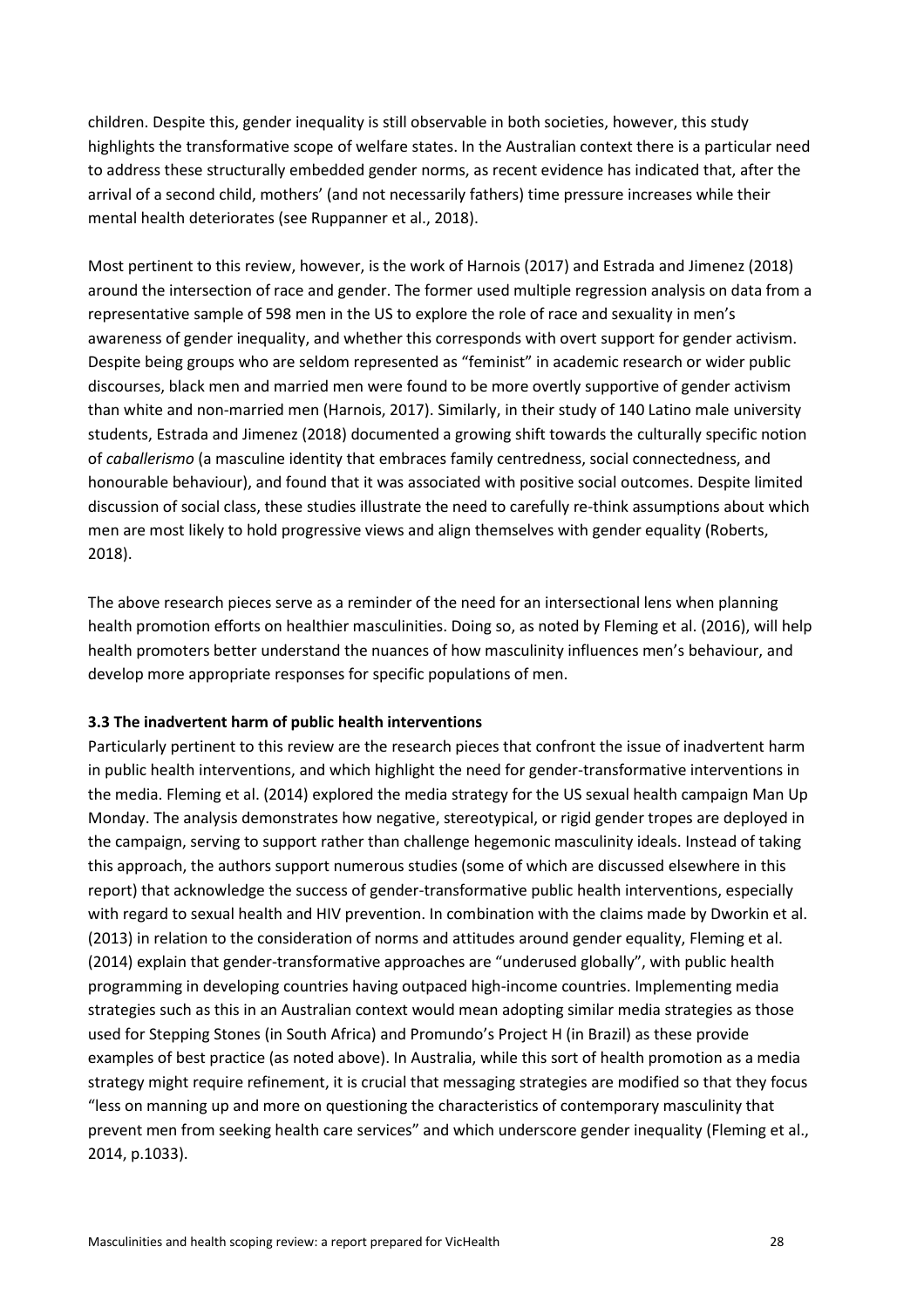There has also been some criticism in the wider psychology literature of the promotion of new psychology models that promote positive masculinity, like those outlined above (see, for example Kiselica, 2011; Lander & Nahon, 2017 in the section on "models"). These views have been explored in research conducted by O'Neil (2010), whose main engagement is with contentions by Michael Addis and colleagues about the threat posed by generic masculinity, essentialism, and positive-healthy masculinity. The premise of this argument is that positive masculinity is an oxymoron, in that its insistence on masculinity at all "promotes essentialism, inhibits the deconstruction of gender roles, limits social change, and detracts from emphasizing human qualities in men" (O'Neil 2010, p.104). Yet, this ignores previous literature that points to the need for wider understandings of masculinities. As such, O'Neil (2010, p.105) counters this assessment and proposes that, "[p]ositive-healthy masculinity is needed if men are truly going to be able to deconstruct their gender roles, understand essentialism, regain their human potential, and understand how sexism is the real form of violence that causes their pain and sucks out their passion for living". Doing so will involve the adoption of health promotion agencies' efforts to put positive or healthy masculinities on the agenda.

### **3.4 Successfully engaging men and boys: lessons from the literature**

Alongside studies around the barriers and complexities involved in gender-transformative work, there is a body of research that more pointedly discusses strategies to overcome them and increase men's engagement. Two studies returned via our search worth noting immediately are those by Casey and Smith (2010) and that by Seidler et al. (2016). The former, drawn on by Flood (2010), found "that three factors are critical in shaping men's initial entries into anti-violence work: (1) personal, 'sensitising' experiences which raise men's awareness of violence or gender inequalities; (2) invitations for involvement; and (3) making sense of these experiences in ways which are motivating". Similarly, in their systematic review of masculinity and men's help-seeking for depression, Seidler et al. (2016, p.115) note that in "contrast with the typical and popular assumption that men rarely engage in helpseeking behaviours, [their] review reflects a more nuanced conclusion that men will seek help if it is accessible, appropriate and engaging".

Similarly, Oliffe et al. (2019) depart from claims that most men have limited interest in, or do not take responsibility for, their wellbeing. Rather, drawing data from 30 structured interviews and 600 online surveys conducted with 15–29 year old men in Canada, they found that wellbeing, openness, autonomy, selflessness, and strength were all core health-related masculine values. The authors therefore argue that by leveraging these values, recent shifts toward more positive masculinities could be harnessed and translated into lifelong health promotion practices. Indeed, a number of studies returned in this review posit that masculine norms can act as *both* a barrier to, and facilitator of, men's engagement in mental health interventions, and by extension gender-transformative programs.

Though the link between problematic expressions of masculinity and the stigma of seeking help is well established (Ragonese & Barker, 2019), recent research offers a more nuanced – and in the context of this review, more productive – account of this phenomenon. In their study of 777 men from a large midwestern university in the US, Booth et al. (2019, p.759) found that self-compassion – described as having a kind attitude and compassion toward the self – "may act as a protective factor against selfstigma associated with a stressful experience of traditional masculinity." More significantly, Salgado, Knowlton and Johnson (2019) tested the impact of *specific* masculine norms on health-protective and health-risk behaviours. Through an online survey of 376 American men aged 18 to 25, they compared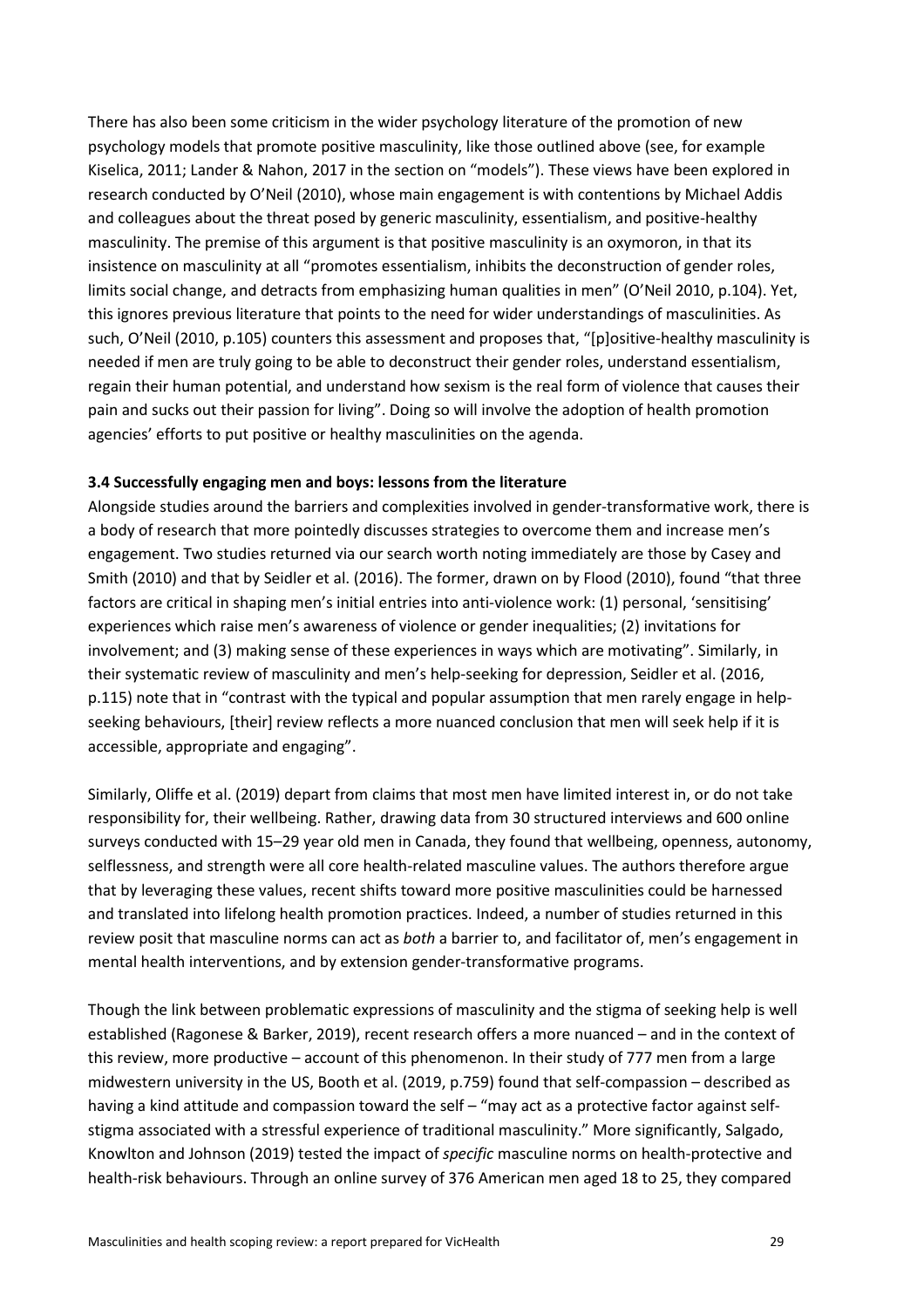the CMNI-46 measure of "conformity to masculine norms" with the HBI-20 measure of "health behaviours". Their results indicate that "Playboy" and "Risk-taking" subscales predicted health-risk behaviours; "Winning" and "Emotional Control" subscales predicted health-protective behaviours; and "Power Over Women" and "Self-reliance" predicted more engagement with health-risk behaviours *as well as* less engagement with health-protective behaviours. Echoing Oliffe et al. (2019), Salgado et al. (2019, p.273) highlight that "masculinity can function to both constrain and facilitate health behaviors among men", and recommend that men's intervention programs leverage (e.g. winning at all costs), reframe (e.g. self-reliance) and address (e.g. playboy, violence) specific masculine norms accordingly. In a recent *Comment* piece in The Lancet, Ragonese and Barker (2019, p.199) echo this sentiment, noting that "an asset-based approach... can help pivot and amplify the conversation to be more constructive and begin to incentivise healthier behaviours among men".

Building on their earlier work, Seidler et al. (2019, p.51) conducted a two-round Delphi study with 53 international experts in the men's mental health field, which produced a number of "actionable, gender-specific adaptations to psychological treatments for depression in men." Of note was the finding that mental health practitioners should promote self-reflection around their male client's gender socialisation, draw attention to diversity and the multiplicity of masculinities, and valorise the positive/healthy aspects of masculinity. Though mental health is not the focus of the present review, the insights from these studies demonstrate how a "gendered, asset-based" approach might encourage otherwise reluctant men to engage in gender-transformative programs (Ragonese & Barker, 2019, p.199). Similar themes are addressed in the remaining research pieces returned in this review, with authors emphasising that successfully engaging men requires: addressing socio-structural factors; creating space for open discussion and critical reflection around gendered experiences; grounding strategies and interventions in research and theory; and a commitment, patience, and critical selfreflection on the part of facilitators.

#### **3.4.1 Addressing socio-structural barriers**

As demonstrated by Lorimer et al. (2017) and Limmer (2014) (see above), social disadvantage can restrict men's ability to engage with healthy masculinities. In their systematic review of gendertransformative programs, Levy et al. (2020), found that while interventions often framed gender inequality as structural, they sought to address health-related outcomes at the individual and interpersonal level. Thus they did not necessarily achieve "systemic change in gender equality or norms", and in some cases "might even have led to unmeasured backlash, with participants facing community sanctions when they stood up against prevailing social pressures (Levy et al., 2020, p.234). As such, gender-transformative interventions must address these socio-structural barriers if they are to be successful.

One way to approach this is to identify the barriers within specific communities and pair solutions to these barriers with the intervention. Although only a pilot study at the time, Dworkin et al. (2013) cited the US-based "MEN (making employment needs) Count" intervention as a successful example of this approach. Grounded in the theory that "men in destabilised structural contexts engage in increased sexual risk behaviour and violence as a means of demonstrating masculinity", this intervention addressed these risk behaviours alongside *and* through programs that improve the men's access to stable housing and employment. Similarly, Gibbs, Jacobson, and Wilson (2017) found that intimate partner violence interventions that combine economic strengthening with gender transformation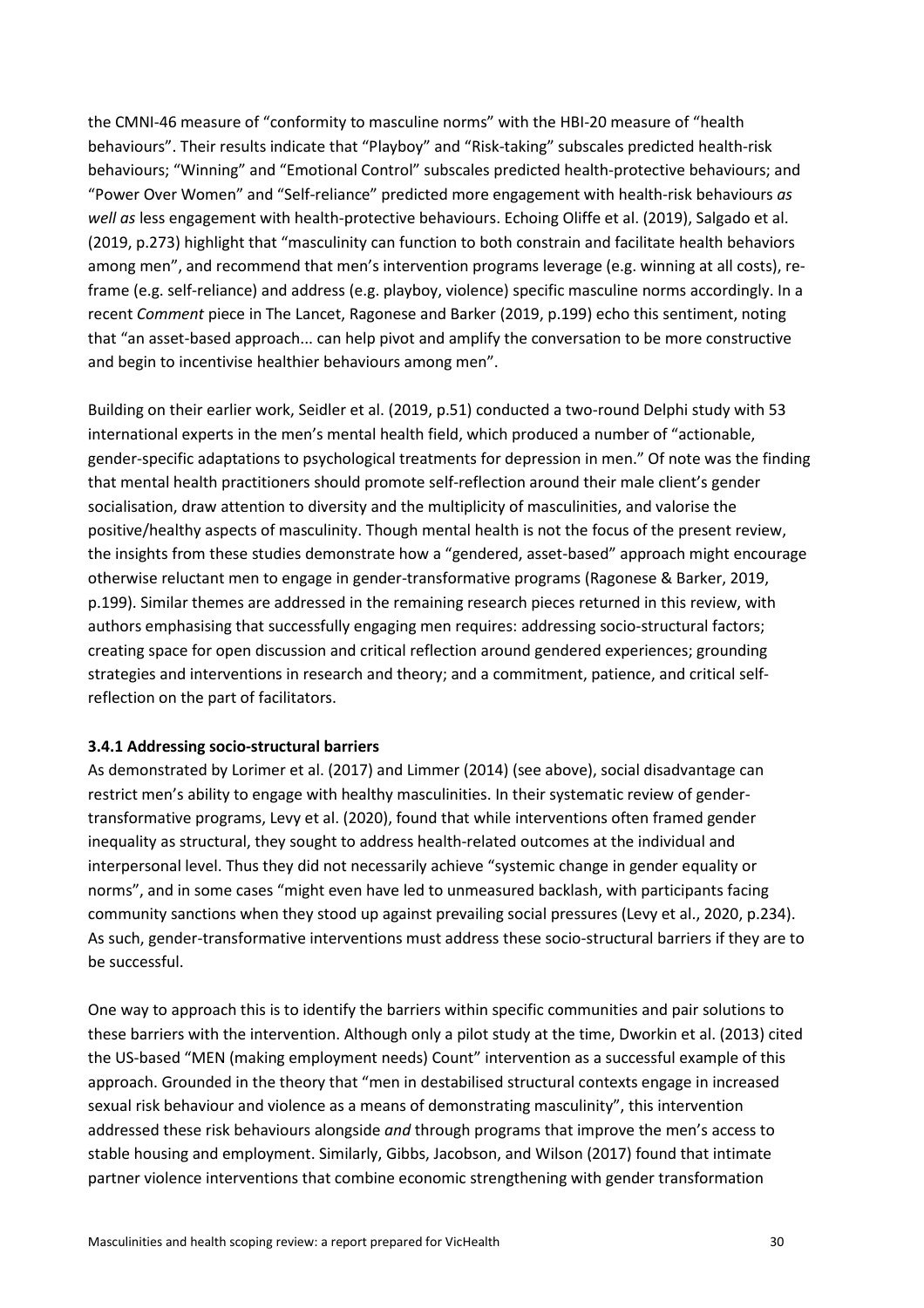tended to have more positive outcomes than those using cash transfer or economic strengthening interventions only. A second, or perhaps complementary, approach, is to raise men's awareness of how their social characteristics inform their perspectives and experiences. Acknowledging that men can "simultaneously dominate and be marginalised", violence prevention practitioners interviewed as part of a study by Burrell (2018, p.460) (outlined below), argued that working with men should involve:

helping [them] to understand not only how different forms of violence are interconnected with one another and with the structures of patriarchy, but how these inequalities also intersect with and mutually reinforce other systems of oppression based around class, 'race', sexuality, and disability for example.

While some of this literature relates to issues of men's violence, the uniting theme is that individuallevel interventions are insufficient to bring about transformative change. Of paramount importance for health promoters and program developers will be to focus on and amplify program content that exposes, educates on, and seeks to address wider socio-cultural factors and how these reinforce, intersect with, and perpetuate gendered harms.

### **3.4.2 Creating space for open discussions and critical self-reflection**

Despite the commonly held view that men are less willing to talk about feelings, a key finding among the research pieces identified through our search was the importance of creating space for men and boys to engage in open discussions about sensitive topics. One such study from the UK examined Year 6 and 9 boys' construction of masculinity through observations and all-male group interviews at three primary and three secondary schools over a 3-year period (Farrell, 2016). While traditional narratives of masculinity persisted through the privileging of sporting prowess, disciplinary authority, reputation, and competitiveness, Farrell (2016) highlights the boys' willingness to share openly and critically reflect on their experiences in the all-male group interviews. Through this process, he argues, they were able to collectively construct alternative ways of being to create conditions for healthier, more inclusive, masculinities. Farrell (2016, p.294) suggests that "diaries, film, journals, fiction, drama and role play offer considerable potential as educational technologies to support gender programs". The task here is for critical educators to create integrative opportunities for discussions in which boys, and all schoolaged children, can critically reflect on their own experiences in order to learn to engage in a critical ontology of the self.

Offering a space for self-awareness and the legitimisation of individuals' voices is also central to working with adults. Indeed, the recent Man Box Study (The Men's Project & Flood, 2018) in Australia underscored the need to encourage similar critical self-reflection among adult men. Relatedly, though centred on sexuality rather than gender, Tillapaugh (2016, p.101) found that the simple act of discussing issues of gender, sexuality, race, and other social characteristics helped their six male undergraduate participants "examine aspects of themselves in unique and meaningful ways". Morell (2014) drew similar conclusions in a study of white evangelical college men's construction of masculinity and experience of norm-related stress. Drawing on 27 semi-structured interviews, the research found participants experience the most gender norm-related stress around being a family provider and expressing emotions (Morell, 2014). However, there was a sense of self-awareness and resistance among the men; resistance to masculine ideals that are incongruent with their faith, and resistance to patriarchal masculine constructs they felt pressured to adhere to. Morell (2014) therefore argues that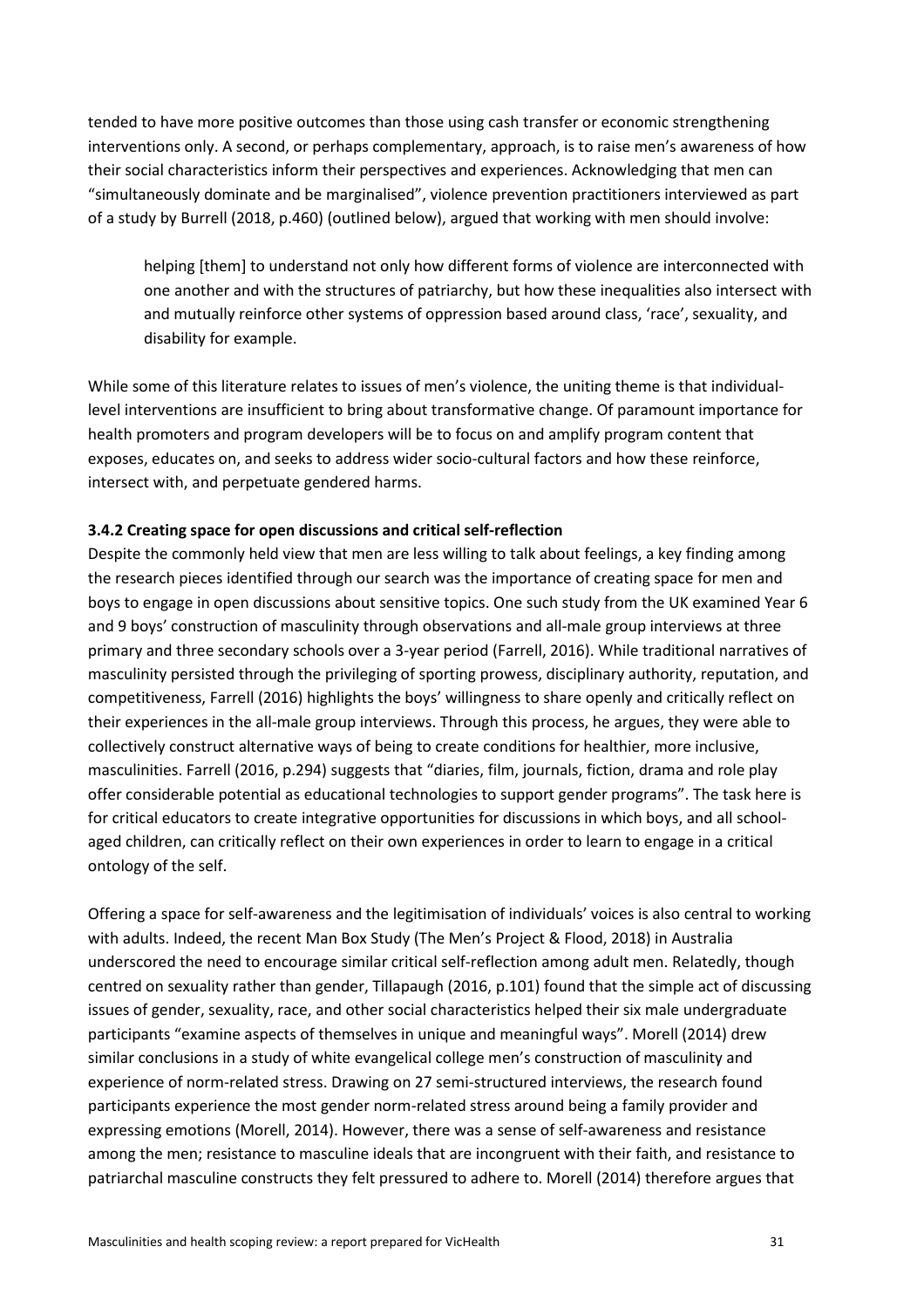the participants *want* to subvert masculine norms, and that institutions such as churches and colleges (and we should extend this to include, for example, workplaces and sports teams) should provide space for men to explore this self-awareness and facilitate their adoption of non-traditional masculinities. However, in order to be effective, interventions that seek to create space for open discussion should be informed by masculinity theory, and focus on critiquing harmful masculine norms.

The use of integrative opportunities and the importance of space was also illustrated in several studies with young men and adults in the criminal justice system. One study in particular examined young masculinities in prison in Scotland (Buston, 2018). This study used participant observation along with indepth interviews to evaluate an educational parenting program run with young men aged 18 to 21 in HMP YOI Polmont (Buston, 2018). The program provided information, skills, and reflectively based sessions, such as those on attachment and positive disciplining, to help young fathers in prison understand "the positive role they can play in their child's life" (Buston, 2018, p.282). One key aspect of the program was the atmosphere, which was seen as relaxed and informal, with board games and informal discussions, while at the same time providing more formal components such as worksheets and class materials (Buston, 2018). While the parenting classroom was a place in which hyper-masculine presentations of the self were present and played out, it was also a place where boys were able to express their softer side. This was helped with activities that encouraged the expression of feelings, such as the use of artwork and storybooks.

There has also been some recent focus on softer or more gentle expressions of masculinity for adult prisoners, or primary carer fathers specifically, within the prison system. Several research studies in the correctional setting explore alternative forms of masculinity and thus provide an alternative narrative than the "hyper-masculine" framework common to research in this area. The first is a theoretical publication by Bartlett and Eriksson (2018). This article draws on a study that was conducted between 2011 and 2013 and examines the views of 39 primary carer fathers in prison in Victoria, Australia. It explores differing expressions of masculinity that are performed within the prison environment and a conflict of identity that may exist for imprisoned fathers within these spaces (Bartlett & Eriksson, 2018). Three main themes were identified in the article: the first relates to Erving Goffman's "presentation of the self", where fathers enter the prison with a conception of the self and this is transformed into an expression of fathering in the "front" or "back" stages of the prison (Bartlett & Eriksson, 2018). The second relates to prison spaces, with the authors noting that "visits take place in a liminal space that does not allow for a father's backstage self to be nurtured, nor for fathering to be actively performed" (Bartlett & Eriksson, 2018, p.7). Lastly, and in line with the current review, findings indicate that fathers create their own script for being a father in prison in order to manage a "range of models and malleable expressions of masculinity" (Bartlett & Eriksson, p.10). This work points to a range of masculinities that exist for fathers in prison; masculinities that differ from the hyper-masculine subculture that exaggerates understandings of male socialisation. Rather than being fixed, these men instead display considerable agency in managing different expressions of masculinity in different settings and if given the opportunity are open to exploring these.

These studies emphasise several things. The first is the challenge in providing spaces and programs that allow for a coalescence of masculinities or – healthy masculinities. While several of the studies did not use the healthy masculinities nomenclature, they spoke of softer or malleable models of the self (Bartlett & Eriksson, 2018) in which "sharing, talking, nurturing and reflection" were paramount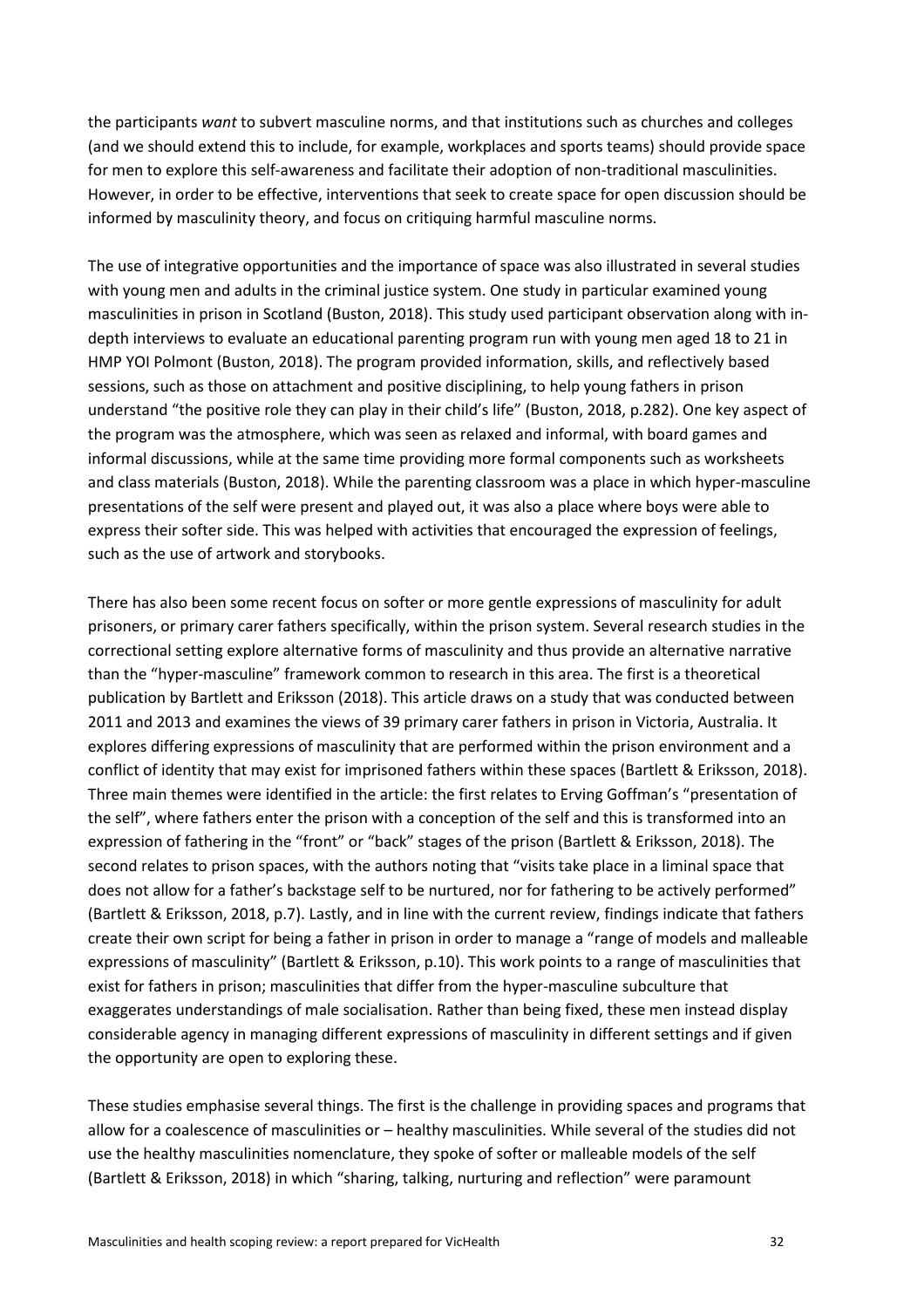(Buston, 2018, p.301). This means working towards providing these spaces and more programs in the prison environment, as well as in the community, that encourage and support healthy masculinities.

#### **3.4.3 Utilising critical masculinity scholarship to develop theoretically informed practice**

Whether directly or indirectly, a number of research pieces underscore the importance of integrating critical masculinity theory into gender-transformative projects. The most prominent critical theory of masculinity emerges in Connell's (1987) theorising of the 'gender order'. Central to this theory is the concept of 'hegemonic masculinity', which denotes the culturally most-esteemed version of masculinity. The function of hegemonic masculinity is to subordinate or marginalise other forms of masculinity and, crucially, to also subordinate and oppress femininity. The material effect of this, despite gender not being the property of bodies, is that the oppression of women and men practicing non-normative masculinities (e.g. gay men) is seen to be legitimised. Shifting the most idealised version of masculinity from its traditional format – one based in hyper-heterosexuality, emotional distance, dominance and which endorses sexism, violence and competitiveness – towards the celebration of more democratic, respectful and gender neutral ideals is a core aspiration for gender scholars and activists.

In the aforementioned study by Berdahl and colleagues (2018), the authors note that efforts toward gender equality in the workplace have, thus far, focused too heavily on "fixing" (making more masculine) or "valuing" (as a resource) women, rather than critically engaging with norms of masculinity. As a result, these interventions do not address the underlying organisational cultures that value and reward the attributes typical of white and class-privileged men. Similarly, in Edwards and Banyard's (2018) literature review of sexual violence prevention programs, they found many lack sufficient coverage of risk factors associated with male perpetration, and argue for strategies that are more grounded in research and theory. Likewise, in their reviews of gender violence prevention programs, both Jewkes et al. (2015a) and Ellsberg et al. (2018) found that the most effective programs are those that challenge the acceptability of violence, in addition to tackling masculine social norms head on, and doing so through theoretically informed practice. In a separate piece, Jewkes et al. (2015b, p.118) engage specifically with Connell's (1987) much heralded hegemonic masculinities framework, and argue for interventions that "balance reflection on the power, vulnerabilities and oppression of hegemonic masculinity and positive aspects of men's aspirations". Relatedly, Seaton et al. (2019) found approaches that leverage traditional (or hegemonic) masculine virtues such as physical strength, may be an effective way of engaging men in, for example, broader discussions of wellbeing, but warn against inadvertently reifying these norms. Though not directly related to healthy masculinities, Greaves (2014, p.792) found that the most effective tobacco control initiatives they studied were those that were informed by gender theory and sought to transform gender and social inequities as means of reducing tobacco consumption. The grounding of interventions in theory is therefore deemed essential for programs seeking to establish and retain participatory groups that document and discuss experiences, dilemmas, and contexts of masculinity, and thus promote "new possibilities for individual and group positioning" (Jewkes et al., 2015b, p.118).

As Jewkes et al. (2015b; p.117) note, "most interventions are driven by the short-term goal of change in the attitudes and behaviour of individual men". The project of transforming the culturally idealised form of masculinity in any context, which is a key goal for gender activists, requires more than focus on particular men, and in any case change is still likely to be very slow and incremental. On this basis, these authors argue that theory should be used to ensure that the ambition of the program is not simply to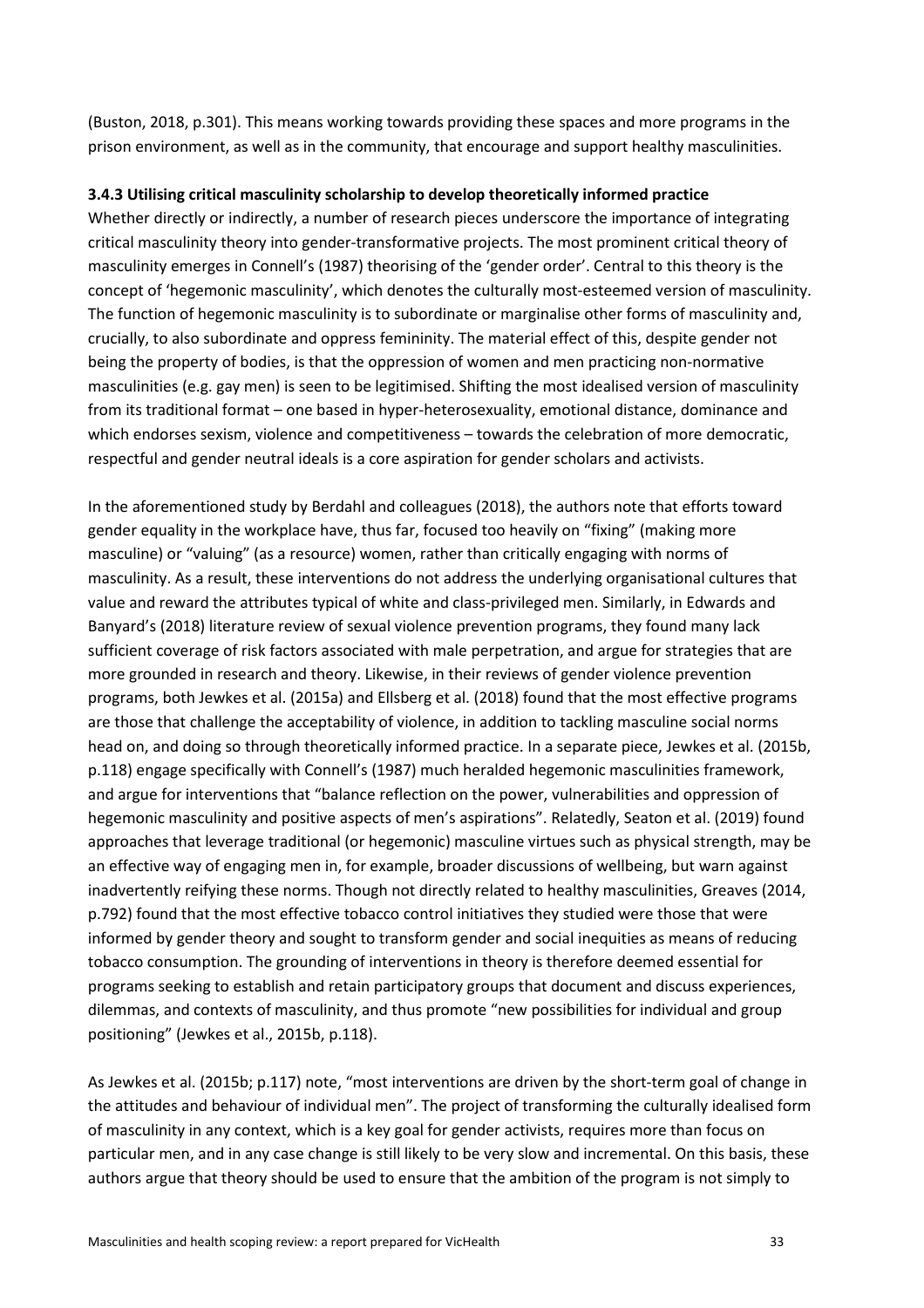create more "gender equal men", but to retain an emphasis on the need to deconstruct gender binaries and gendered power hierarchies. Necessary here is the rejection of the constant differentiation between masculinity and femininity and the idea that particular bodies have such descriptors legitimately attached.

As part of this more theoretically informed approach, interventions must strike a balance between sufficiently emphasising and critiquing the privilege men gain from patriarchal gender relations, and acknowledging meaningful, positive changes in masculinities. Flood (2015) highlights that, in an attempt to encourage men's engagement, interventions tend to focus on the benefits of gender equality *to* men, particularly around the constraints that current rigid norms and patriarchal structures promote. However, this risks "downplaying the patriarchal organisation of gender and violence and thus the actual obstacles to change", which includes the benefits gained by men who perpetrate violence and the power and privilege that comes with gender inequalities more generally (Flood, 2015, p.167). Flood (2015) argues, therefore, that along with the benefits of men's engagement, there needs to be an acknowledgement of the (justifiable) "costs" of undermining patriarchal privileges. Relatedly, the literature warns against focusing too heavily on the continuance of patriarchy, such that "changes over time in hegemonic masculinity are not celebrated, but treated with suspicion" (Jewkes et al., 2015b, p.116). The seemingly contradictory task of simultaneously appealing to, challenging, and acknowledging the progress of men arose in a study by Burrell (2018) as one of the most difficult elements of engaging men in gender equality.

Burrell's (2018) expert-informant interviews with 14 activists, practitioners, and researchers explored the obstacles they face when working with men in the domestic violence prevention space. The participants highlighted a number of issues including the need to "support rather than supersede the women's movement", build "pro-feminist engagements without diluting them", and, as discussed above, bring about both individual and socio-structural change (Burrell, 2018, p.447). The biggest challenge identified, however, was balancing "the need to embrace and encourage men's humanity, and illuminate and confront the inhumane ways in which they often behave towards others" (Burrell, 2018, p.457). To this end, Burrell (2018, p.456) deduced a triadic approach which helps men "make sense of the micro, meso and macro dynamics through which violence against women is perpetuated, and how they relate to their own lives, personally and politically". Navigating these dynamics is a difficult task for practitioners in the gender transformation space. However, when it comes to the role of facilitators, trust, commitment and dependability are said to be the most important qualities.

## **3.4.4 Notes on facilitators, staff, and role models**

Research on community-based initiatives points to the important role of facilitators and staff in the delivery of programs relating to gender for boys and men. Pertinently, Flood (2015) highlights the need to ensure that the selection of facilitators and spokespeople does not inadvertently reinforce traditional gender norms, or abide by the automatic assessment that boys need male role models. When using the concept of a "real man", it is essential that representations of different types of men are demonstrated and endorsed. Similarly, Burrell's (2018, p.458) expert-informants underlined the need "for practitioners to be reflexive about their social positioning in relation to different systems of power", and to recognise that "structural privileges may make it easier for some men to speak out about violence against women than others". Beyond these social characteristics, a number of research pieces shed light on the styles of facilitation that are most effective with men.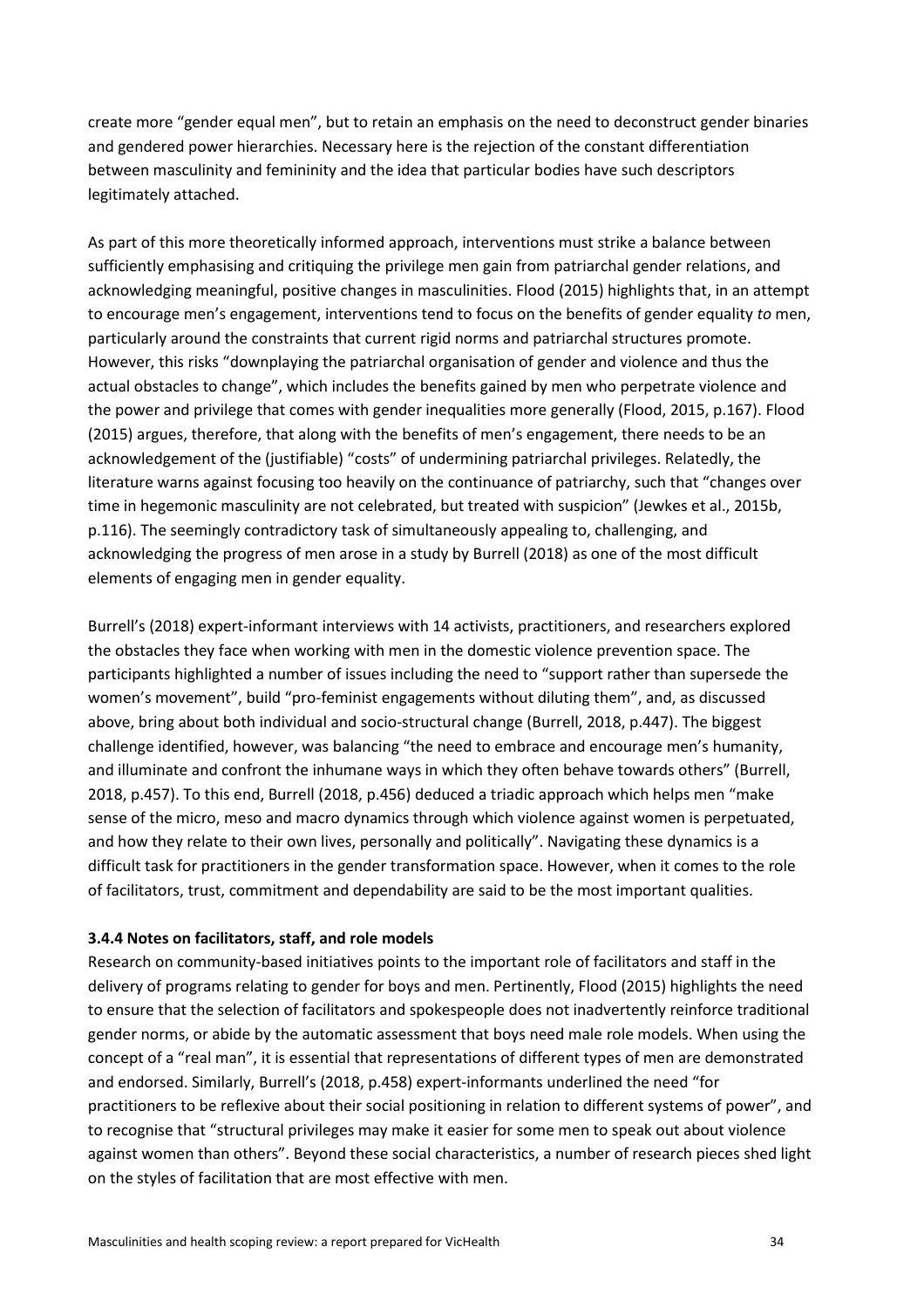Robb, Featherstone, Ruxton, and Ward's (2015) "Beyond Male Role Models" study sought to understand the role of gender dynamics in respect of vulnerable and marginalised young people's engagement with support services. Data was drawn from interviews with 50 young men and 14 young women, and 12 male and 17 female service-provider staff. The authors found that, while sharing gender (or other social characteristics) with service staff has some impact on engagement with service provision, effective work with young men seems to depend above all on the service-provider's personal qualities, commitment, and ability to form relationships of mutual care and respect. Though they do not engage as much with questions of gender, Ebert and Strehlow (2017) drew similar conclusions from their study of on site "industrial chaplaincy" for men who work fly-in fly-out (FIFO) jobs in the mining sector. Through interviews with 29 FIFO workers, they found that onsite availability, proactive outreach, and effective trust building helped overcome barriers embedded in mining culture and masculinity. Specifically, having someone "to listen, but not fix" in informal ways allows men to circumvent the rules of manliness that prevent them from discussing their feelings of isolation or even simply "venting" their frustrations (Ebert & Strehlow, 2017). The skills of the facilitators were also seen as crucial in the Being a Young Dad in Prison Program (Buston, 2018). In running the program, an emphasis was placed on providing a nurturing and caring environment, as well as on strong supportive relationships. The key to this was the ability of facilitators to create this classroom climate and was achieved by *inter alia* sending birthday cards to the young men, making tea and coffee, and challenging homophobic or misogynistic comments (Buston, 2018). In addition to exploring strategies for successfully engaging *boys* and *men*, many of the research pieces returned in this review emphasise the effectiveness of gendertransformative interventions that engage both men *and* women.

#### **3.5 Engaging women, as well as men**

There is currently a lack of robust evidence about the efficacy of single-sex interventions in relation to prevention of violence against women and gender equality interventions. Indeed, as a number of authors included in this review highlight, there is a need to engage women as well, in ways that empower them to combat unequal gender relations (see also Flood, 2015). In a systematic review of systematic reviews Ruane-McAteer et al. (2018, p.3) note that:

across international health and development policy and feminist scholarship more broadly, there is recognition of the need to have an approach which engages men alongside women in sexual and reproductive health and rights to achieve global health development goals for women and men, while not losing sight of addressing the structures of power and privilege that men hold as a group over women in society.

Likewise, a systematic review by Levy et al. (2020, p.234) found that engaging boys and girls in gendertransformative programs can facilitate a "shared understanding of the issues", and allow young people to "develop alliances, and collaboratively strategise about how to create change." Similarly, Latzman et al. (2018) make a strong case for better understanding and preventing adolescent dating violence through models that use multicomponent interventions that target both men and women. Speaking specifically about gender-transformative projects, however, Dworkin et al. (2013) call for more research into the efficacy of including both men and women, given the demonstrated efficacy of approaches which humanise the "other".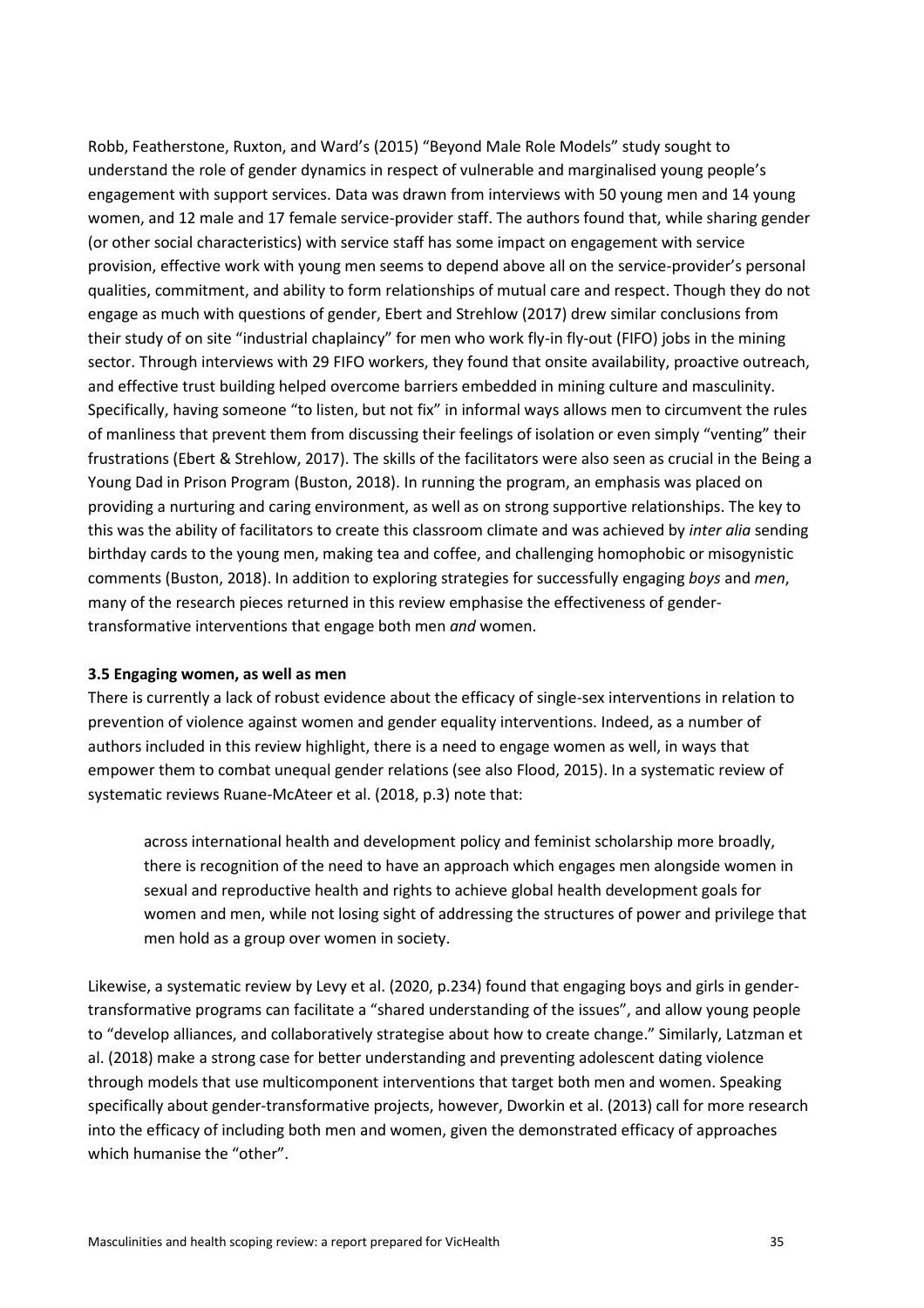#### **3.6 Moving from attitudinal change to behavioural change**

An additional issue raised by the research pieces in this review is that increasing men's awareness of gender inequality does not necessarily translate into support for *challenging* gender inequality. Indeed, the relationship between awareness, attitude and behaviour change is unclear, and should not be assumed (Jewkes et al., 2015a). This is evidenced by Stick (2017), who conducted an online survey of 456 adult male athletes across Canada to examine the extent to which liberalising trends around healthy masculinities have altered men's behaviour (rather than simply their attitudes) and gender power structures more broadly. The survey was designed to "capture the distribution of men who support inclusive masculinity as opposed to traditional oppressive hegemonic masculinity, in ideology and behaviour" (Stick, 2017, p.28). Stick (2017) found that participant ideologies and behaviours were misaligned – "they appear to be torn between how they feel and how they behave, or how they think they should behave" (Stick, 2017, p.56). While proliferation of inclusivity and progressiveness is reducing men's engagement in homophobia, sexism and racism, they still appear to be constrained by other masculine norms including limited emotional expression (we note that this is at odds with the discussions of emotional expression outlined above and, for example, as per the Man Box study (The Men's Project & Flood 2018). In all, Stick (2017) argues that despite social progress, discrimination founded on core oppressive hegemonic principles of masculinity remain and the gender hierarchy remains largely unchanged. Similarly, Burrell's (2018, p.459) expert-informant participants "felt that the focus of work with men is too often on changing individual attitudes, leaving the patriarchal structures that provide the foundations for men's violence largely untouched".

One way to address this is to avoid focusing on the short-term goal of changing attitudes and behaviours, and instead design interventions that aim to transform the culturally idealised form of masculinity (Jewkes et al., 2015b, p.117). This requires more than a focus on particular men, is likely to be very slow and incremental, and as such should involve interventions that are "delivered over a much longer time frame than is currently common practice" (Jewkes et al., 2015b, p.119; see also Gwyther et al., 2019). To this end, Burrell's (2018, p.459) expert-informants emphasised "the need for preventative interventions to be coordinated both vertically and horizontally throughout an organisation or institution, in order to address the patriarchal inequalities embedded within it". In all, these studies and their findings highlight the need for current and future programs and associated evaluations in the Australian context to attend to multiple measures of masculinity, multiple spheres and levels of society, and the broader gendered political consciousness, if we are to sustain meaningful change. Central to any future agenda on promoting and delivering healthy masculinities, then, is that program evaluations should address how programs bring about both attitudinal and behavioural change – seen as discrete categories – over the medium to longer term.

#### **3.7 The apparent value in traditional masculine norms**

Several studies in this review found that adherence to masculine norms and hegemonic ideal were linked with *positive* social and health-related outcomes. The first study offers a somewhat narrow definition of healthy masculinity and focuses on how 10 ostensibly "healthy" men talk about their lifestyles (Sloan, Gough & Conner, 2010). In this small sample, healthy men *downgrade* the relevance of health concerns when talking about their lifestyle choices. Instead, relying on the idea that discourses of health are feminine terrain, the men's accounts of ostensibly "good lifestyle choices" seemed to correlate with strongly hegemonic masculine themes – such as autonomy and self-reliance (Sloan,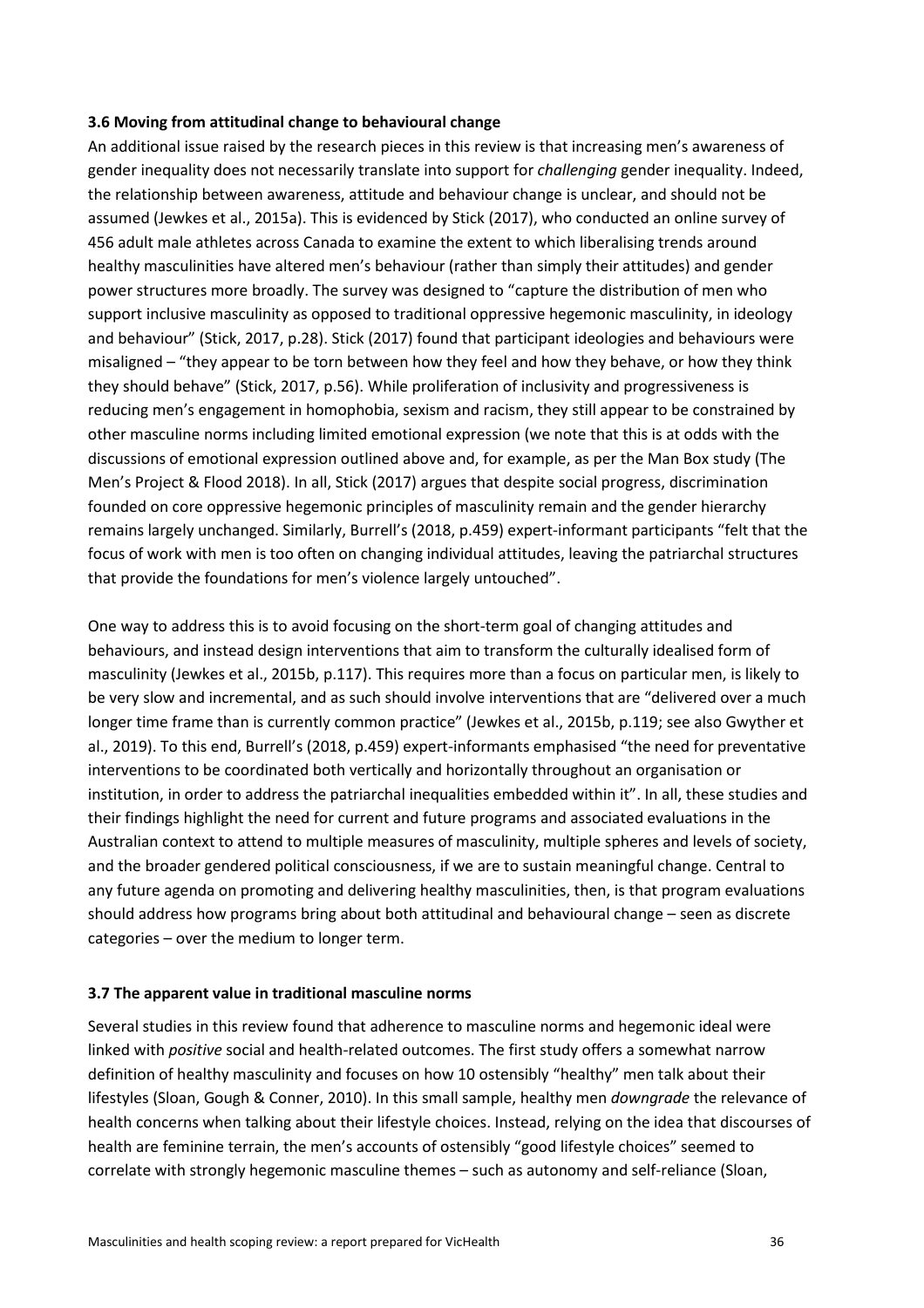Gough & Conner, 2010). Similarly, Barlow and Hetzel-Riggin (2018, p.449) examined "pro-social behaviour, gender roles, empathy, impulsivity and self-control, and posttraumatic growth in survivors of trauma" in a sample of primarily Caucasian college psychology students who had experienced interpersonal violence. Whilst feminine traits were found to positively predict posttraumatic growth, contrary to previous studies and the author's hypothesis, it was masculine role adherence that demonstrated strongest positive, and significant, prediction of posttraumatic growth; even more so when paired with altruism (Barlow & Hetzel-Riggin, 2018). In a slightly less relevant piece, Ye Kim, Fouad, and Lee (2018) report a positive relationship between traditional masculine norms and men's work/family role management. While these studies offer limited utility in relation to the current objectives, they do serve as a call to action for health promoters and researchers to investigate the talk and practice of actively healthy men (Sloan, Gough & Conner, 2010).

Despite these findings, a large body of research demonstrates the negative impact that traditional masculine norms have on men's social and health-related outcomes. Pasciak and Kelley's (2013) study of 96 Midwestern male patrol officers, for instance, found traditional masculine norms limit the efficacy of post-trauma counselling. Similarly, Houle and colleagues (2015) found a negative relationship between masculinity and health promoting behaviours among a diverse sample (in terms of age and occupation) of 669 male workers. While predominantly focusing on health and service responses, a literature review by Rice, Purcell and McGorry (2018) also notes that the more adolescent boys and young men conform to traditional notions of masculinity, the poorer their help-seeking attitudes are, which in turn makes their mental health risk greater. Similarly, in their systematic review Seidler et al. (2016, p.106) found that "conformity to traditional masculine norms has a threefold effect on men experiencing depression, impacting: i) their symptoms and expression of symptoms; ii) their attitudes to, intention, and, actual help-seeking behaviour; and, iii) their symptom management". Interestingly, the authors note that in "contrast with the typical and popular assumption that men rarely engage in help-seeking behaviours, our review reflects a more nuanced conclusion that men will seek help if it is accessible, appropriate and engaging" (Seidler et al., 2016, p.115). Considered alongside Flood's (2010) findings regarding the efficacy of "invitation for involvement", this supports the implementation of direct and targeted approaches that invite men to engage, and support them to develop the language and skills to maintain engagement long-term. However, in their literature review, Fleming and Agnew-Brune (2015, p.74) argue that, while research on masculine norms makes up an increasing proportion of studies on the relationship between gender and health, researchers need to continue to build this evidence base and focus more on "examining the mechanisms by which these norms influence behaviour".

#### **4. Other**

As noted at the outset of this review, the deployed search strategies returned a variety of literature beyond evaluations, models, and research pieces. Grouped here according to setting (health, family, and education), the following selection of position statements, commentaries and grey literature covers a wide range of topics. Broadly, it highlights: the issue of men's health-seeking behaviours and ways to address the lack thereof; the particular importance of engaging men in sexual and reproductive health; potential policy actions to improve father involvement in carer duties; and a (supposedly) successful program that sought to reduce campus sexual assault through fostering healthy masculinities. Though they are not necessarily evidence-based, they each provide some important reflections or, in some cases, simply serve to further evidence the points made in the Research section (above).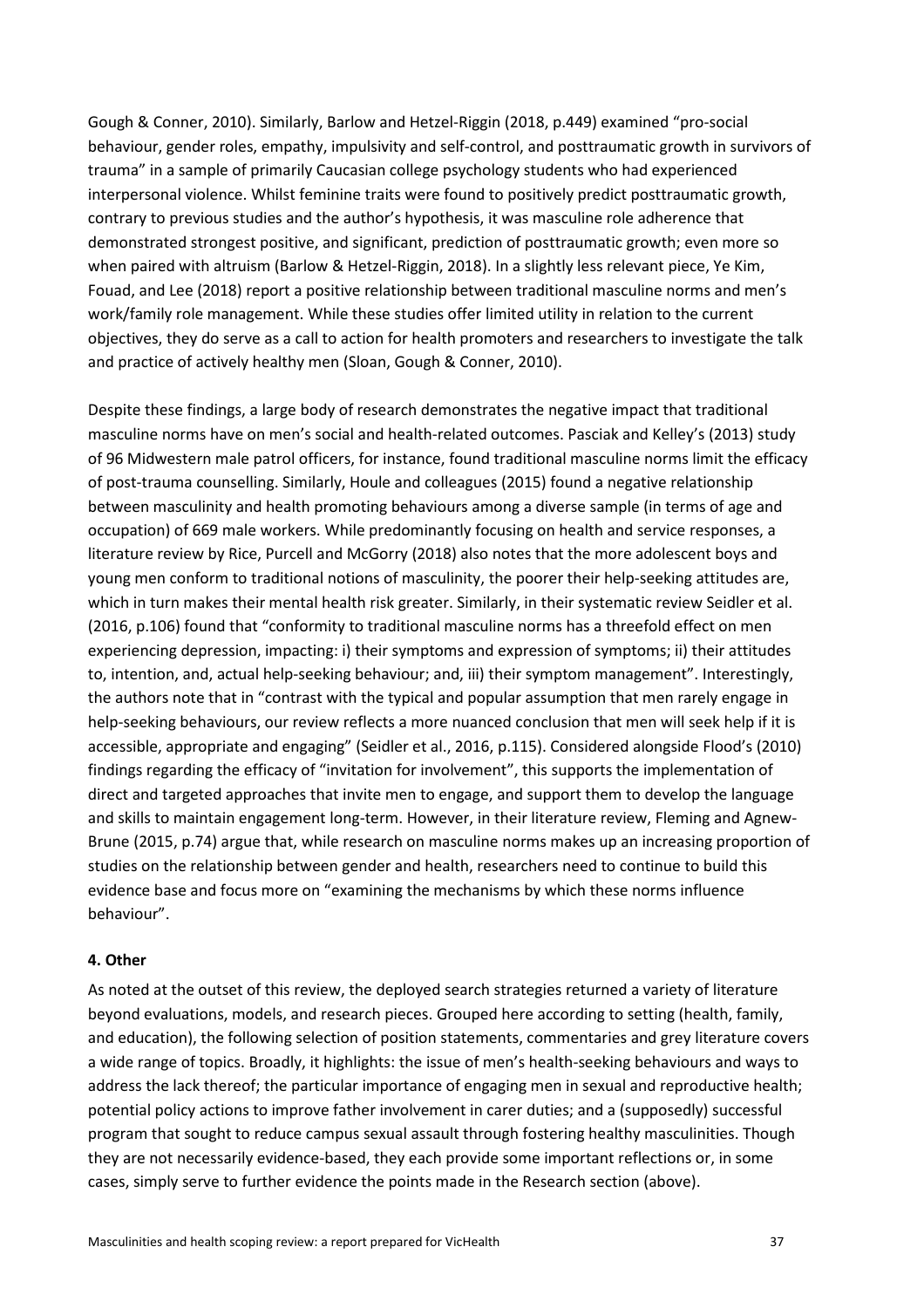Before summarising these pieces, it is worth briefly noting that the literature search also returned a further 11 advocacy pieces that appeared in the US-based press. These types of commentary make clear that the 'healthy masculinity' nomenclature is in the public domain (see also our Introduction). That said, while most of these media pieces were supportive or somewhat neutral about local colleges/universities implementing programs related to toxic, healthy or plural masculinities, one article in the Washington-based *The Enquirer* reported that a "healthy masculinities" program at the University of Texas was placed on hold to be internally reviewed following negative press coverage. Beyond this, there are no overt lessons to be taken from these press pieces and they have therefore been excluded from this review. We have, however, included full bibliographic details of these pieces immediately after the reference list at the end of this paper.

#### **4.1 Health**

Our search returned four publications that advocate for a better understanding and promotion of healthy masculinities in the healthcare sector. Specifically, these publications discuss men's health- and help-seeking behaviour in Australia (Smith, 2007) and internationally (Ragonese, Shand & Barker, 2018); and also the importance of engaging men in sexual and reproductive health (Hook et al. 2018), especially young men (Santa Maria et al. 2018). As well as highlighting the issue of men's health-seeking behaviours, these articles provide some useful recommendations about how to address this through more effective health policy and promotion.

In line with the research outlined in section 3.3, Smith (2007) and Ragonese et al. (2018) are critical of the tendency for health promotion in Australia to be aligned with hegemonic constructions of masculinity. Echoing Fleming et al. (2014), Smith (2007) argues that this alignment inadvertently perpetuates traditional gender roles, and may lead to the reinforcement of poor health-related behaviours amongst men. Similarly, Ragonese et al. (2018) point to the continued focus on biological drivers, rather than social determinants such as masculine norms, in discourses around men's healthand help-seeking behaviours. This approach tends to pathologise men as toxic or problematic, and in doing so, may reduce the opportunities for positive change in men's health-seeking behaviours. To remedy this, Smith (2007, p.20) calls for an approach that "accounts for multiple masculinities in the planning, development, implementation and evaluation of health promotion activities aimed at men". However, men are not the only stakeholders in this process.

Speaking specifically about sexual and reproductive health (SRH), Hook et al. (2018) and Santa Maria et al. (2018) emphasise the importance of educating and engaging men in health promotion, and highlight the harm inflicted, not only on men but on women and children also, when they are not. In their position statement on young men's sexual health, Santa Maria et al. (2018) express that, due to rigid masculine norms, adolescent and young adult men are both *more* likely to engage in sexual risk-taking, and *less* likely to access comprehensive SRH resources and services. As such, they argue for the development and implementation of comprehensive, evidence-based SRH education, delivered in schools, communities and families, as well as healthcare services that are developmentally appropriate and inclusive of a diversity of masculinities. Similarly, Hook et al. (2018, p.5) suggest that:

global frameworks have traditionally failed to adequately address the ways in which inequitable gender dynamics and masculinities play a role in perpetuating poor SRH outcomes, a paradigm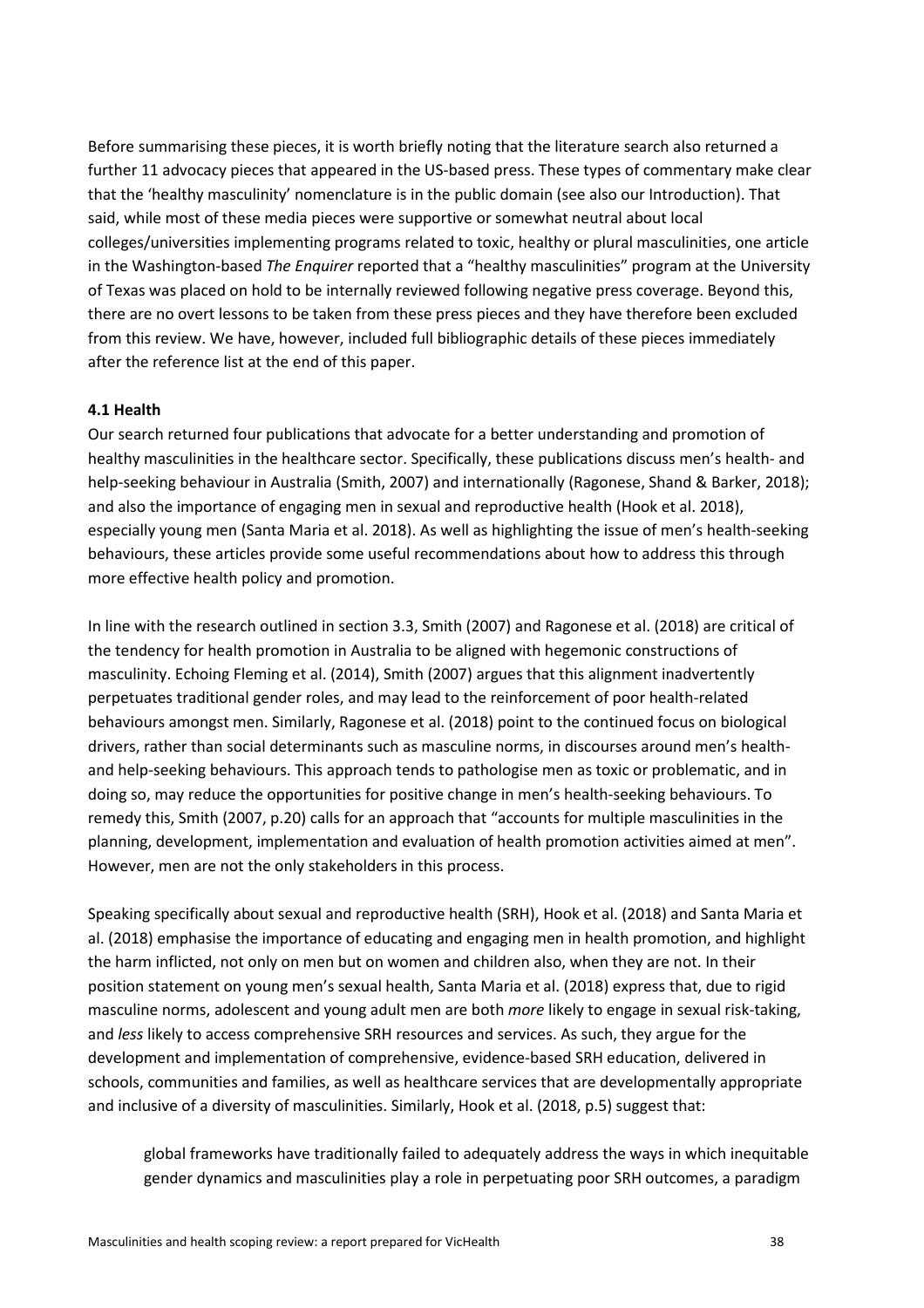that ensures women continue to bear the responsibility of family planning, exacerbates gender inequalities, and leads to suboptimal health outcomes for men, women, and children.

As such, Hook et al. (2018, p.5) argue that men must be engaged as active agents in SRH, not in a way that grants them control over women's bodies, but instead as "equitable partners invested in their own health and supportive of women's autonomy". To this end, Hook et al. (2018) highlight a number of important principles for this work, including: the centering of women's rights and choice; the use of gender-transformative, life-cycle and evidence-based approaches; the creation of opportunities for men to be positive agents of change; and, the acknowledgement and affirmation of diverse contexts and masculinities, and how they interact.

Alongside work with men as health-seekers, Hook et al. (2018) and Santa Maria et al. (2018) advocate for broad-level education and development of healthcare professionals, in acknowledging and understanding the diversity of masculinities, and employing more flexible approaches to engaging men in health-seeking behaviours. This aligns with the model proposed by Seidler et al. (2018), who call for the expansion of current health promotion efforts to cater to the diversity of masculinities, and the need for updated workforce development in this area. As one of only three countries in the world with a national men's health policy (Ragonese et al., 2018; the other two are Brazil and Ireland), Australia is better placed than many western nations to address the lack of systemic approaches to men's engagement with regards to help-seeking and health-related behaviours.

#### **4.2 Family**

Not only can efforts be made in the health sector, change can and *is* happening in relation to fathers' involvement in children's lives, as is highlighted in the "State of the World's Fathers" report by Heilman et al. (2017). In line with much of the research around household division of labour, the report emphasises the unequal distribution of unpaid care work between men and women. To address this, the authors outline a series of priority actions they deem necessary for achieving a more equitable distribution, including: overt policy levers, such as guaranteed and adequately paid leave for all caregivers, of all genders, and in equal duration; and non-transferable evidence gathering exercises such as efforts to "systematically measure men's and women's time use, including time spent on unpaid care work" (Heilman et al., 2014, p.15). Having these in place will work to ensure that all people have the scope to be both caregivers and financial providers. While the discussion of the *effectiveness* of Father-Inclusive Parent Training initiatives is limited to low- to middle-income countries, these guidelines may prove useful, too, for working with boys and men in Australia.

#### **4.3 Education**

Finally, an article published in the Campus Security Report periodical (Sutton, 2016), reported on a university program that sought to address campus sexual assault by fostering healthy masculinities among male students. Through focus groups, activities and roleplay, the Man Up Against Violence program aims to equip students with the tools to question and challenge masculine norms, confront the sexist language and behaviours of their peers, and accurately name and stand up to sexual violence. In line with the recommendations made in Section 3.4.3, the Man Up Against Violence program treats masculinity as a problematic social construct characterised by a rejection of femininity, and thus as a key factor in men's enactment of violence against women. The program was so well received by students that the President's Office has adopted it as mandatory training for university staff and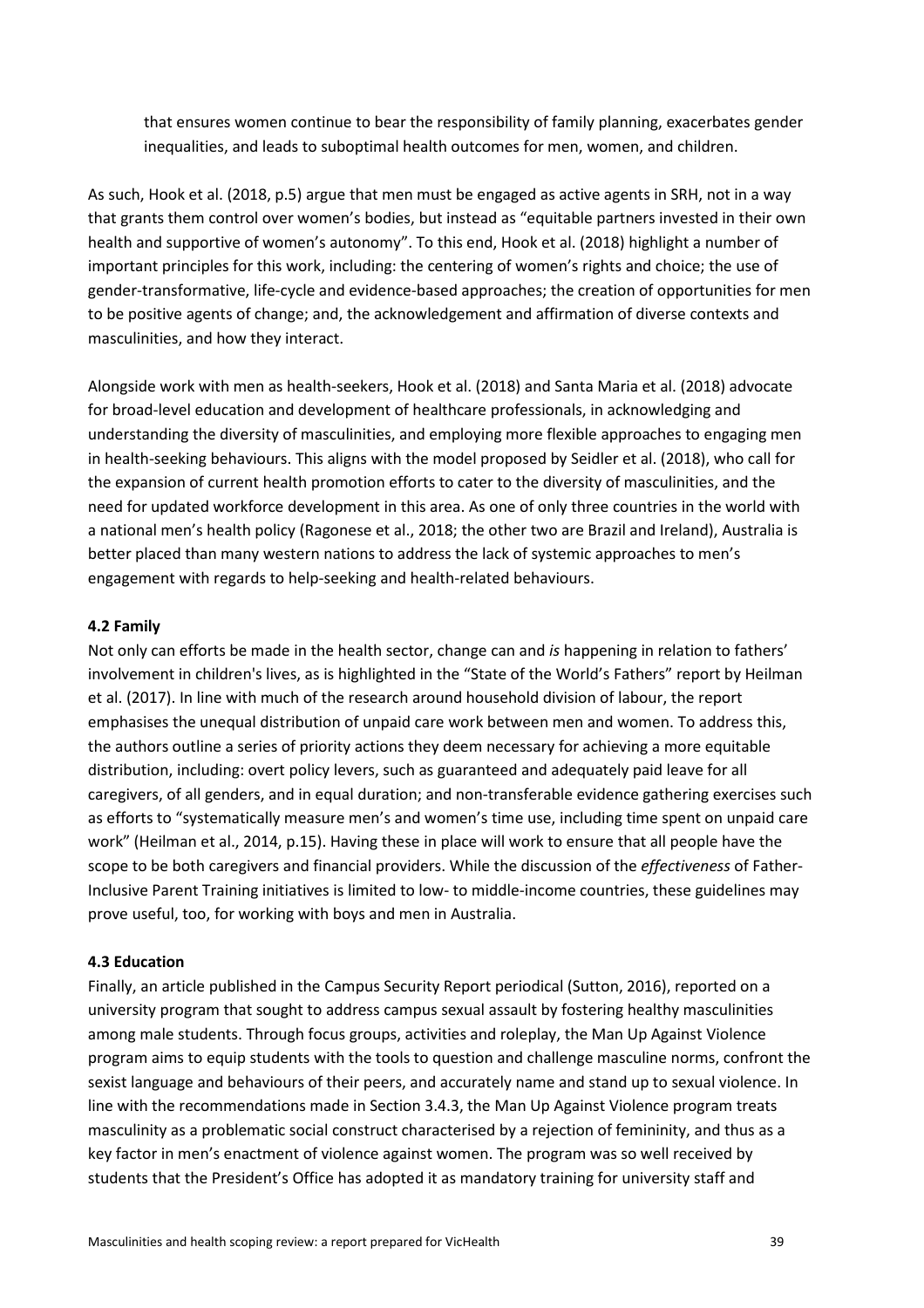administrators. However, the article does not provide any formal evaluative data to indicate the efficacy of the program, and the long-term impact on participants' attitudes around masculinity and sexual assault.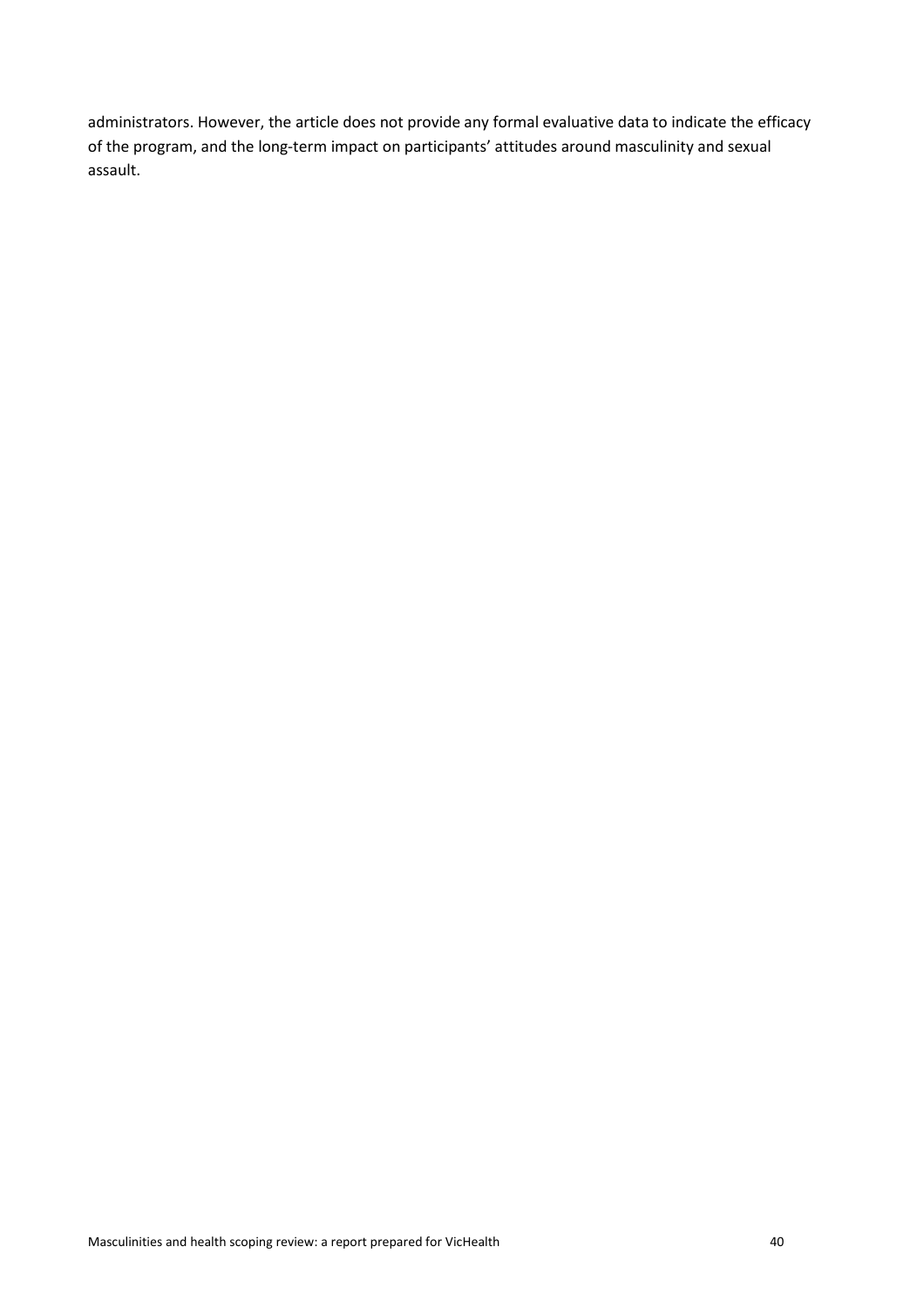# **Conclusions**

The primary objective of this scoping review was to search for and critically assess literature related to the concept of healthy/ier masculinity/ies. This is a concept with growing traction among health promoters, academics and other stakeholders interested in men's potential role in achieving gender equality. The nomenclature is evolving and has only started to take hold in the last few years; nonetheless, as the review has illustrated, the term and/or its associated ideas appears in a wide variety of literature, academic or otherwise.

The literature included in the review was sourced via a systematic method, applying various strings of pre-defined key terms into a search of established scientific databases (see the Appendix), and all is, to greater or lesser extents, related to ideas about healthy/ier masculinity/ies. Despite using a systematic review method, this is not an exhaustive account of the literature. Some literature relating to healthy masculinities may have fallen outside the search parameters. Other bodies of work that focus on gender-transformative approaches, but which do not make mention of healthy masculinities, will have also been excluded. This is especially the case in respect of the literature on gender-based violence, which was largely avoided as the objective of the review was to explore the emerging body of work on healthy masculinities beyond the realm of gendered violence. Several pieces of literature focusing on gender-based violence are discussed, but only where they fell within the search parameters because of the keyword search.

First and foremost, we were interested in the literature that documents and evaluates health promotion strategies and behaviour change interventions for men and boys, in the Western context, that used the language of healthy masculinities (Section 1). The clear finding from these 16 papers is that, despite an increasing trend over the past couple of years, there is a paucity of program evaluations. Additionally, extant programs rarely deploy long-term evaluation methods. The evidence base is extremely thin, making it difficult to identify best practice.

The review also sourced four models for promoting healthy masculinity. These were somewhat disparate, and each lacked official evaluation data (Section 2). Nonetheless they each speak to the growing traction of the concept across various domains and offer possibilities for program design in various ways.

Beyond this, the most extensive component of our scoping review has been a critical discussion of the wider academic literature (Section 3). The search procedures returned far more academic research papers (55) than any other kind of material. These were both empirical and/or theoretical in orientation, and covered a wide array of settings, including community, education, family, health, media, psychology, sport, workplaces and the criminal justice system.

Lastly, the review briefly discussed a collection of six "other" pieces of literature (Section 4), comprising grey literature, academic commentaries and advocacy or position statements. Despite there being very little in the way of robust evaluation data, the academic research and 'other' literatures provide many important and useful insights.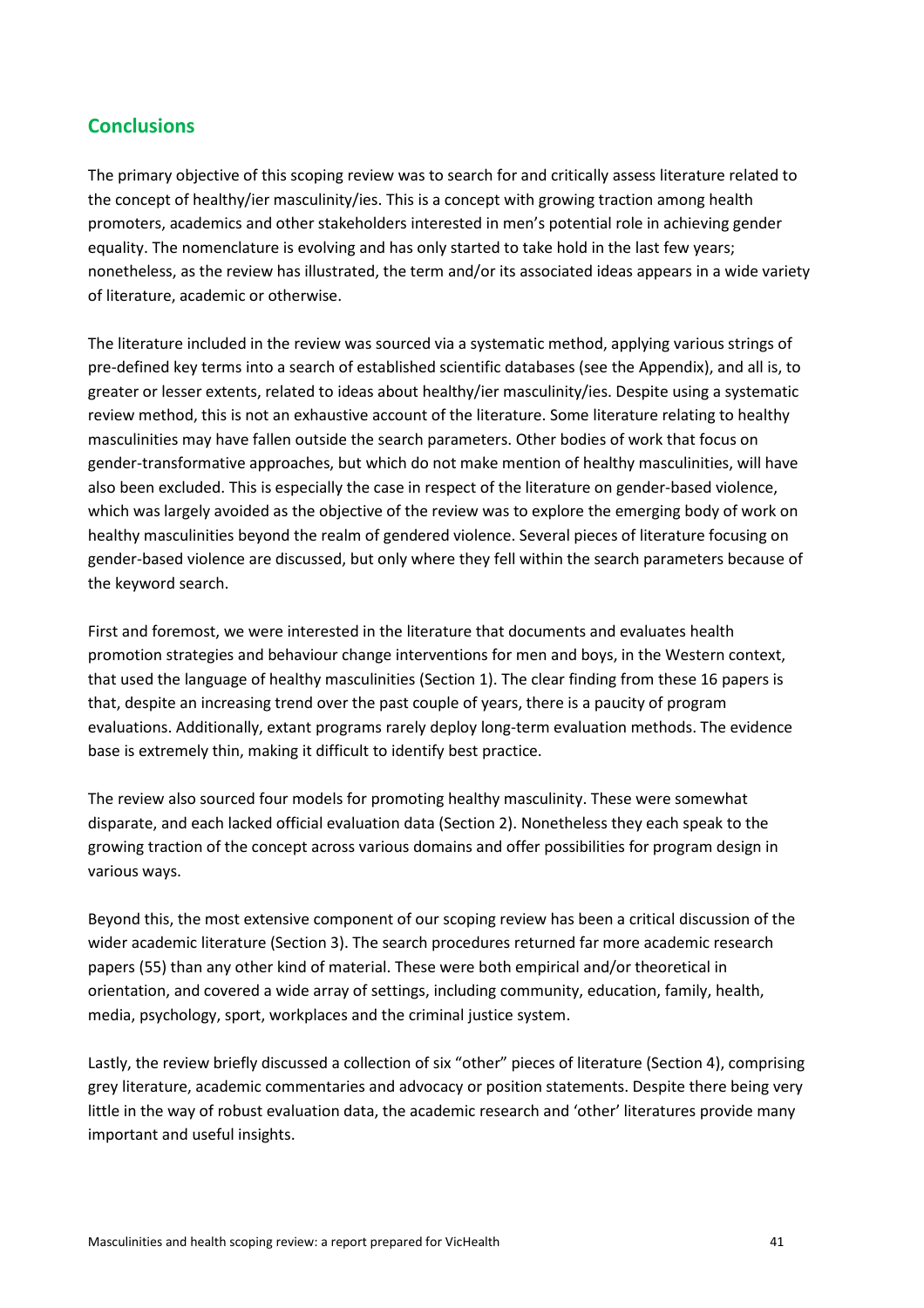The key message, in line with the arguments presented in this review, is that there is a need in the Victorian context for a coordinated series of widely implemented, evidence-based interventions that are monitored, evaluated and funded for long-term effectiveness. Evaluations must also look to the gendered dynamics of programs – with assumptions that facilitators and/or audiences should be allmale lacking in evidence.

Even in the absence of that evaluation data, the literature nonetheless points to a number of important underlying foundations and principles that are crucial for the future program development and health promotion messaging and the work of wider stakeholders. These include that program design and promotion, and associated staff, should have a *gender-transformative* orientation. This is an orientation that rejects essentialist logic that situates gendered behaviour as having a biological underpinning; understands that gender is built into social structures and institutions; and is confident in deploying gender theory to move beyond gender roles and stereotypes and in so doing transform gender and the social norms, inequalities, and power relations that are associated with it. This is an orientation that focuses less on men and boys 'manning up' or being a 'real man' as a solution of any kind, and more on questioning the characteristics of traditional masculine stereotypes. The ambition is not simply to create more "gender equal men", but to retain an emphasis on the need to deconstruct gender binaries and gendered power hierarchies.

Gender-transformative projects, and their staff and advocates, should account not only for settingspecific conditions, but also give due consideration to the intersecting and potentially compounding effects of social characteristics such as class, race, and ability. This will lead to opportunities to recognise the diversity of masculinities, to develop more appropriate responses for specific populations of men, and to design programs that encourage and accommodate multiple masculinities. There can be no one-size-fits-all approach. At the same time, though, there is a pressing need to re-think assumptions about which men are most likely to hold progressive views and align themselves with gender equality.

There should also be recognition that programs or interventions must be developed with the understanding that progress achieved in a manufactured setting is not always practically translatable into people's everyday lives. Furthermore, targeting individual attitudes in the pursuit of healthier masculinities is not sufficient; reconfiguring the culturally idealised form of masculinity is the greater, more important, challenge and one to which the sector must aspire. This must be the chief concern given that awareness of gender inequality does not necessarily translate into support for *challenging*  gender inequality. Achieving this aspiration will require addressing socio-structural factors; creating space for open discussion and critical reflection around gendered experiences; grounding strategies and interventions in research and theory; and commitment, patience, and critical self-reflection on the part of facilitators.

Lastly, while there is a need to ensure that gender equality is not positioned as a zero sum game, there must also be recognition that widespread achievement of healthier masculinities demands a rebalancing of the unequal distribution of power and privilege that favours men.

See the full set of recommendations on Page 5.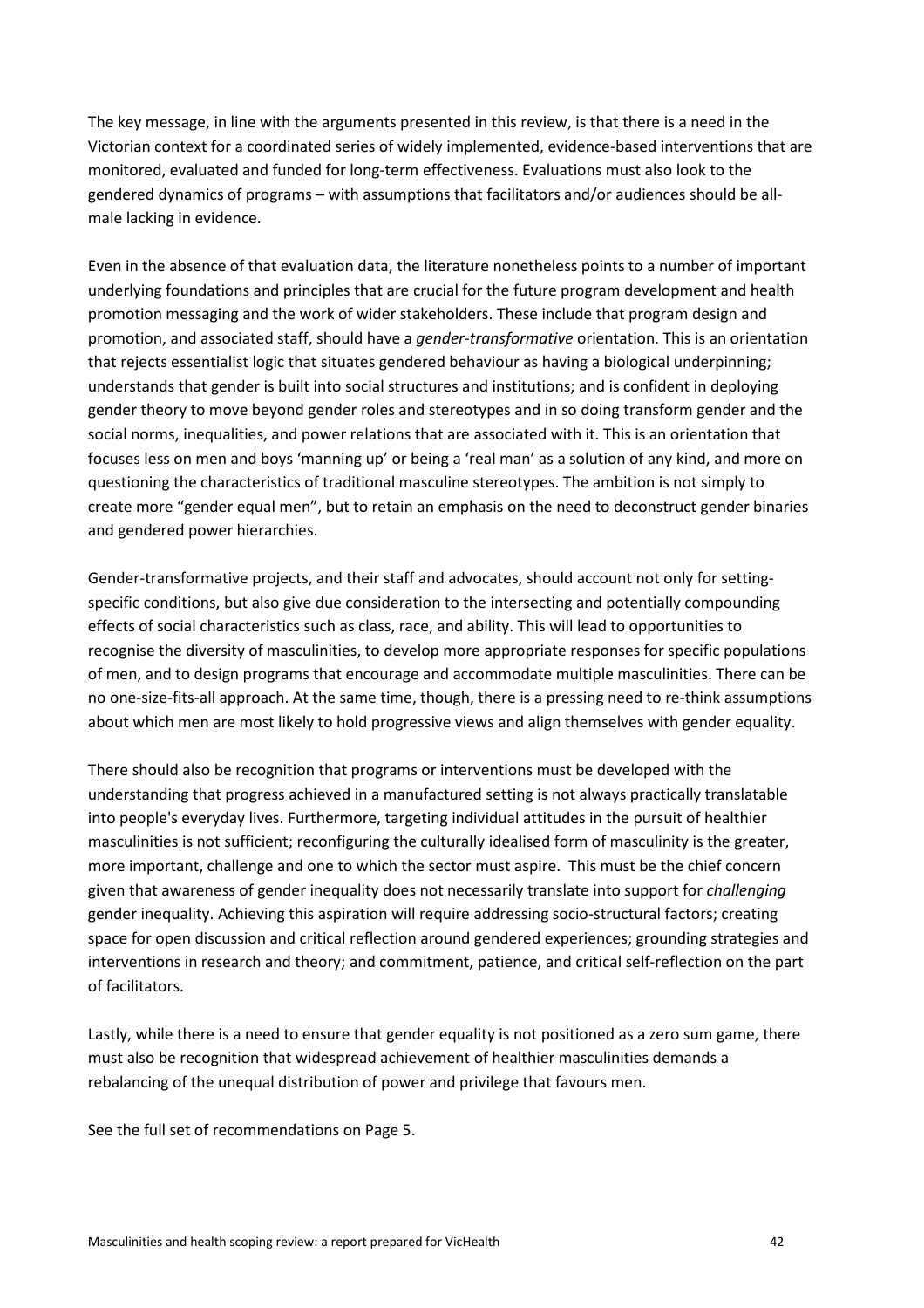# **References**

- 1. Abebe, K. Z., Jones, K. A., Ciaravino, S., Ripper, L., Paglisotti, T., Morrow, S. E., … Miller, E. (2017). A clusterrandomized trial of a middle school gender violence prevention program: Design, rationale, and sample characteristics. *Contemporary Clinical Trials, 62*, 11-20.
- 2. Abebe, K. Z., Jones, K. A., Culyba, A. J., Feliz, N. B., Anderson, H., Torres, I. … Miller, E. (2018). Engendering healthy masculinities to prevent sexual violence: Rationale for and design of the Manhood 2.0 trial. *Contemporary Clinical Trials*, *71*, 18-32.
- 3. Adegbosin, A. E., Plummer, D., Yau, M., Franklin, R., Cordier, R. & Sun, J. (2019). Larrikins? Wowsers? Hipsters? Snags? What does it mean to be a 'real man' in modern-day Australia? *Journal of Sociology*, *55*(3), 551-570.
- 4. Barker, G. (2020). The art of medicine: Creating a culture of care for men. *The Lancet, 395*, 408-409.
- *5.* Barker, G., Heilman, B. & Reichert, M. (2020). *Staying at Home With our Sons: Fostering Healthy Masculinity in Challenging Times.* Promundo-US and the Kering Foundation.
- 6. Barker, G., Ricardo, C., Nascimento, M., Olukoya, A & Santos, C. (2010). Questioning gender norms with men to improve health outcomes: Evidence of impact. *Global Public Health*, *5*(5), 539.
- 7. Barlow, R. M. & Hetzel-Riggin, M. D. (2018). Predicting posttraumatic growth in survivors of interpersonal trauma: Gender role adherence is more important than gender. *Psychology of Men and Masculinity*, *19*(3), 446-456.
- 8. Bartlett, T. S. & Eriksson, A. (2018). How fathers construct and perform masculinity in a liminal prison space. *Punishment and Society*, [https://doi.org/10.1177/1462474518757092](https://doi.org/10.1177%2F1462474518757092)
- 9. Baynard, V. L., Edwards, K. M., Rizzo, A. J., Theodores, M., Tardiff, R., Lee, K. & Greenberg, P. (2019). Evaluating a gender transformative violence prevention program for middle school boys: A pilot study. *Children and Youth Review, 101*, 165-173.
- 10. Berdahl, J. L., Cooper, M., Glick, P., Livingston, R. W. & Williams, J. C. (2018). Work as a masculinity contest. *Journal of Social Issues*, 74(3), 422-448.
- 11. Block, S., Brown, C., Barretti, L. M., Walker, E., Yudt, M. & Fretz, R. (2014). A mixed-method assessment of a parenting program for incarcerated fathers. *The Journal of Correctional Education*, *65*(1), 50-67.
- 12. Booth, N. R., McDermott, R. C., Cheng, H. L. & Borgogna, N. C. (2019). Masculine gender role stress and selfstigma of seeking help: The moderating roles of self-compassion and self-coldness. *Journal of counseling psychology, 66*(6), 755–762.
- 13. Boswell, G., Poland, F. & Price, A. (2010). Prison-based family support: An evaluation of the effectiveness of the Safe Ground/Pact/Jigsaw family support worker pilot role in four English prisons during 2009-10.
- 14. Brooks-Hay, O. & Lombard, N. (2018). "Home game": domestic abuse and football. *Journal of Gender-Based Violence*, *2*(1), 93-108.
- 15. Brown, T., Flynn, C., Fernandez Arias, P. & Clavijo, C. (2016). *A Study of The Impact On Men & Their Partners In The Short Term & In The Long Term Of Attending Men's Behaviour Change Programs*. Melbourne: Violence Free Families.
- 16. Burrell, S. (2018). The contradictory possibilities of engaging men and boys in the prevention of men's violence against women in the UK. *Journal of Gender-Based Violence*, *2*(3), 447-464.
- 17. Buston, K. (2018). Recruiting, retaining and engaging men in social interventions: Lessons for implementation focusing on a prison-based parenting intervention for young incarcerated fathers. *Child Care in Practice*, *24*(2), 164-180.
- 18. Casey, E. & Smith, T. (2010). "How Can I Not?": Men's Pathways to Involvement in Anti-Violence Against Women Work. *Violence Against Women*, *16*(8), 953-73.
- 19. Claussen, C. (2017), The WiseGuyz program: Sexual health education as a pathway to supporting changes in endorsement of traditional masculinity ideologies. *Journal of Men's Studies*, *25*(2), 150-167.
- 20. Connell, R.W. (1987). *Gender and power: Society, the person and sexual politics*. Stanford University Press.
- 21. Connell, R.W. (2000) *The Men and the Boys*. Sydney: Allen & Unwin.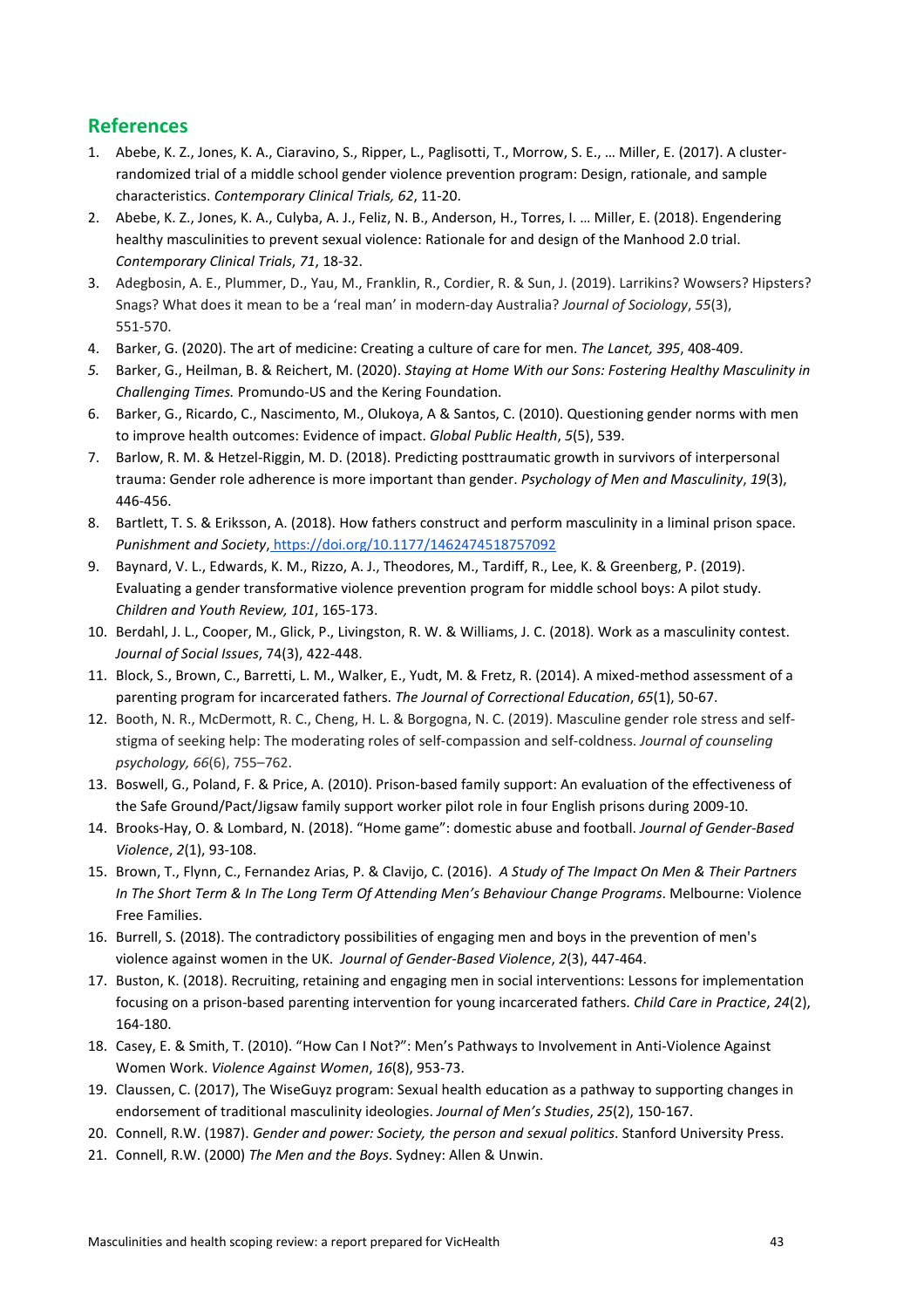- 22. Coyne, S. M., Linder, J. R., Rasmussen, E. E., Nelson, D. A. & Collier, K. M. (2014). It's a Bird! It's a Plane! It's a Gender Stereotype!: Longitudinal Associations Between Superhero Viewing and Gender Stereotyped Play. *Sex Roles*, *70*(9-10), 416-430.
- 23. Crenshaw, K. (1990). Mapping the margins: Intersectionality, identity politics, and violence against women of color. *Stanford Law Review, 43*, 1241.
- 24. Degney, J., Hopkins, B., Hosie, A., Lim, S., Rajendren, A. V. & Vogl, G. (2012). *Counting the Cost: The Impact of Young Men's Mental Health on the Australian Economy*. Melbourne: Ernst & Young.
- 25. Dworkin, S. L., Fleming, P. J. & Colvin, C. J. (2015). The promises and limitations of gender-transformative programming with men: critical reflections from the field. *Culture, Health and Sexuality*, *17*(2), pp. 128-143.
- 26. Dworkin, S. L., Treves-kagan, S. & Lippman, S. A. (2013). Gender-Transformative Interventions to Reduce HIV Risks and Violence with Heterosexually-Active Men: A Review of the Global Evidence. *AIDS and Behavior, 17*(9), 2845-63.
- 27. Ebert, A. & Strehlow, K. (2017). Does on-site chaplaincy enhance the health and wellbeing of fly-in, fly-out (FIFO) personnel? *Health Promotion Journal of Australia*, *28*(2), 118-122.
- 28. Edwards, K. E. & Banyard, V. L. (2018). Preventing Sexual Violence among Adolescents and Young Adults, in Adolescent Dating Violence: Theory, Research, and Prevention. In D. A. Wolfe & J. R. Temple (Eds.), *Adolescent Dating Violence* (pp. 415-435). London: Academic Press.
- 29. Ellsberg, M., Ullman, C., Blackwell, A., Hill, A. & Contreras, M. (2018). What Works to Prevent Adolescent Intimate Partner and Sexual Violence? A Global Review of Best Practices', in Adolescent Dating Violence: Theory, Research, and Prevention. In D. A. Wolfe & J. R. Temple (Eds.), *Adolescent Dating Violence* (pp. 381- 414). London: Academic Press.
- 30. Estrada, F. & Jimenez, P. (2018). Machismo and higher education: Examining the relation between *caballerismo* and ethnic identity, support seeking, and sense of connectedness among college Latinos. *Journal of Latinos and Education*, *17*(3), 215-224.
- 31. Exner-Cortens, D., Hurlock, D., Wright, A., Carter, R. & Krause, P. (2020). Preliminary evaluation of a gendertransformative healthy relationships program for adolescent boys. *Psychology of Men and Masculinities, 21*(1), 168-175.
- 32. Exner-Cortens, D., Wright, A., Hurlock, D., Carter, R., Krause, P. & Crooks, C. (2019). Preventing adolescent dating violence: An outcomes protocol for evaluating a gender-transformative healthy relationships promotion program. Contemporary Clinical Trials Communication, 16, 10484. [https://doi.org/10.1016/j.conctc.2019.100484](https://doi-org.ezproxy.lib.monash.edu.au/10.1016/j.conctc.2019.100484)
- 33. Farrell, F. (2016). "Learning to listen": boys' gender narratives implications for theory and practice. *Education and Training*, *58*(3), 283-297.
- 34. Fleming, P. J., Lee, J. G. & Dworkin, S. L. (2014). "Real Men Don't": Constructions of Masculinity and Inadvertent Harm in Public Health Interventions. *American Journal of Public Health*, 104(6), 1029-35.
- 35. Fleming, PJ, Agnew-Brune, C, (2015), Current trends in the study of gender norms and health behaviors. *Current Opinion in Psychology*, 5, 72-77.
- 36. Fleming, P. J., DiClemente, R. J. & Barrington, C. (2016). Masculinity and HIV: Dimensions of Masculine Norms that Contribute to Men's HIV-Related Sexual Behaviors. *AIDS and Behavior*, *20*(4), 788-798.
- 37. Flood, M. (2010). *Where men stand: Men's roles in ending violence against women, A White Ribbon Prevention*. Research Series No. 2. Sydney: White Ribbon Australia.
- 38. Flood, M. (2015). Work with men to end violence against women: A critical stocktake. *Culture, Health and Sexuality*. *17*(Suppl 2), 159-176.
- 39. Flood, M. (2018, October 16). *Australian study reveals the dangers of 'toxic masculinity' to men and those around them*. The Conversation. Retrieved fro[m https://theconversation.com/australian-study-reveals-the](https://theconversation.com/australian-study-reveals-the-dangers-of-toxic-masculinity-to-men-and-those-around-them-104694)[dangers-of-toxic-masculinity-to-men-and-those-around-them-104694](https://theconversation.com/australian-study-reveals-the-dangers-of-toxic-masculinity-to-men-and-those-around-them-104694)
- 40. Flood, M. (2019). The art of medicine: Gender equality: Engaging men in change. *The Lancet, 393*, 2386-2387.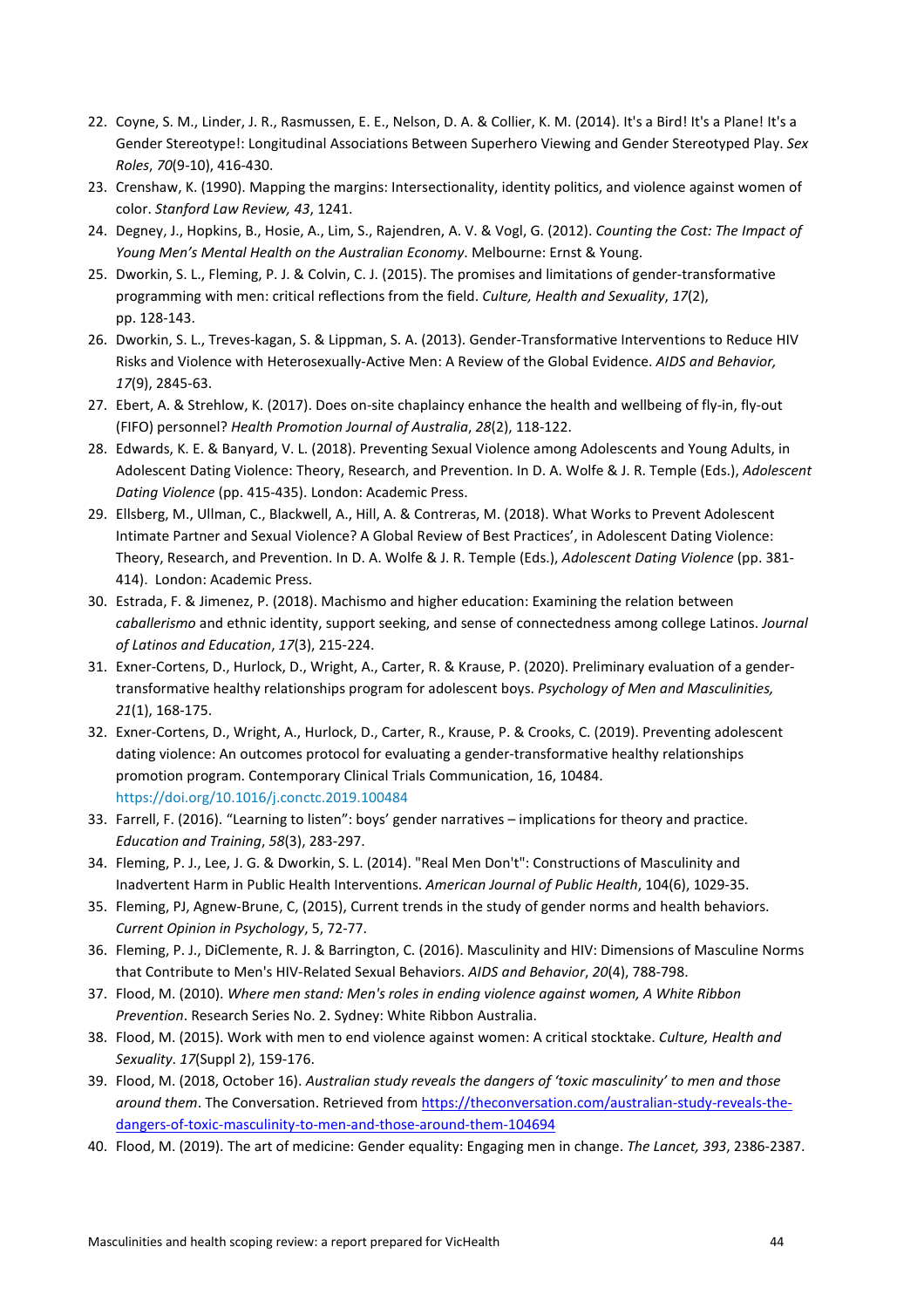- 41. Gibbs, A., Sikweyiya, Y. & Jewkes, R. (2014). *'Men value their dignity': securing respect and identity construction in urban informal settlements in South Africa.* Glob Health Action. 7:23676.
- 42. Gibbs, A., Jacobson, J. & Wilson, A. K. (2017). A global comprehensive review of economic interventions to prevent intimate partner violence and HIV risk behaviours. *Global Health Action*, 10, 87-102.
- 43. Gough, B. (2006). Try to be healthy, but don't forgo your masculinity: Deconstructing men's health discourse in the media. *Social Science and Medicine*, *63*(9), 2476-2488.
- 44. Greaves, L. (2014). Can Tobacco Control Be Transformative? Reducing Gender Inequity and Tobacco Use among Vulnerable Populations. *International Journal of Environmental Research and Public Health*, *11*(1), 792-803.
- 45. Gwyther, K., Swann, R., Casey, K., Purcell, R. & Rice, S. M. (2019). Developing young men's wellbeing through community and school-based programs: A systematic review. *PLoS ONE, 14*(5), e0216955.
- 46. Harnois, C. E. (2017). Intersectional Masculinities and Gendered Political Consciousness: How Do Race, Ethnicity and Sexuality Shape Men's Awareness of Gender Inequality and Support for Gender Activism? *Sex Roles*, *77*(3-4), 141-154.
- 47. Heilman, B., Levtov, R., van der Gaag, N., Hassink, A. & Barker, G. (2017). *State of the World's Fathers: Time for Action*. Washington, DC: Promundo, Sonke Gender Justice, Save the Children, and MenEngage Alliance.
- 48. Hook, C., Miller, A., Shand, T. & Stiefvater, E. (2018). *Getting to Equal: Engaging Men and Boys in Sexual and Reproductive Health and Rights and Gender Equality*. Washington, DC: Promundo-US.
- 49. Houle, J., Meunier, S., Coulombe, S., Tremblay, G., Gaboury, I et al. (2015). Masculinity ideology among male workers and its relationship to self-reported health behaviors. *International Journal of Men's Health,* 14(2), 163-171, 173-182.
- 50. Jewkes, R., Flood, M. G. & Lang, J. (2015a). From work with men and boys to changes of social norms and reduction of inequities in gender relations: A conceptual shift in prevention of violence against women and girls. *The Lancet*, *385*(9977), 1580-1589
- 51. Jewkes, R., Morrell, R., Hearn, J., Lundqvist, E., Blackbeard, D., Lindegger, G., Quayle, M., Sikeyiya, Y. & Gottzen, L. (2015b). Hegemonic masculinity: combining theory and practice in gender interventions. *Culture Health & Sexuality*, *17*(2), 96-111.
- 52. Kato-Wallace, J., Barker, G., Garg, A., Feliz, N., Levack, A., Ports, K. & Miller, E. (2019). Adapting a global gender-transformative violence prevention program for U.S. community-based setting for work with young men. *Global Social Welfare, 6*, 121-130.
- 53. Katz, J., Heisterkamp, H. A. & Fleming, W. M. (2011). The social justice roots of the mentors in violence prevention model and its application in a high school setting. *Violence Against Women, 17*(6), 684–702.
- 54. Kiselica, M. S. (2011). Promoting positive masculinity while addressing gender role conflict: A balanced theoretical approach to clinical work with boys and men. In C. Blazina & D. Shen-Miller (Eds.), *An international psychology of men: Theoretical advances, case studies, and clinical innovations* (pp. 127-156). New York: Routledge.
- 55. Lander, N. R. & Nahon, D. (2017). An Integrity Model, Existential Perspective in Clinical Work With Men From a Gender and Health Perspective. In M. Pilar Sánchez-López & R. M. Limiñana-Gras (Eds.). *The Psychology of Gender and Health* (pp. 251-273). Academic Press: [https://doi.org/10.1016/B978-0-12-811797-2.00012-8.](https://doi.org/10.1016/B978-0-12-811797-2.00012-8)
- 56. Latzman, N. E., D'Inverno, A. S., Niolon, P. H., Reidy, D. E. (2018). Gender Inequality and Gender-Based Violence: Extensions to Adolescent Dating Violence. In D. Wolfe, J. R. Temple (Eds), *Adolescent Dating Violence.*

(Pages 283-314). Academic Press: [\(https://doi.org/10.1016/B978-0-12-811797-2.00012-8.](https://doi.org/10.1016/B978-0-12-811797-2.00012-8))

- 57. Lei, M., Simons, R., Simons, L & Edmond, M. (2014). Gender Equality and Violent Behavior: How Neighborhood Gender Equality Influences the Gender Gap in Violence. *Violence and Victims,* 29(1), 89-100.
- 58. Levy, J. K., Darmstadt, G. L., Ashby, C., Quandt, M., Halsey, E., Nagar, A. & Greene, M. E. (2020). Characteristics of successful programmes targeting gender inequality and restrictive gender norms for the health and wellbeing of children, adolescents and young adults: a systematic review. *Lancet Global Health, 8*(2), PE225-E236.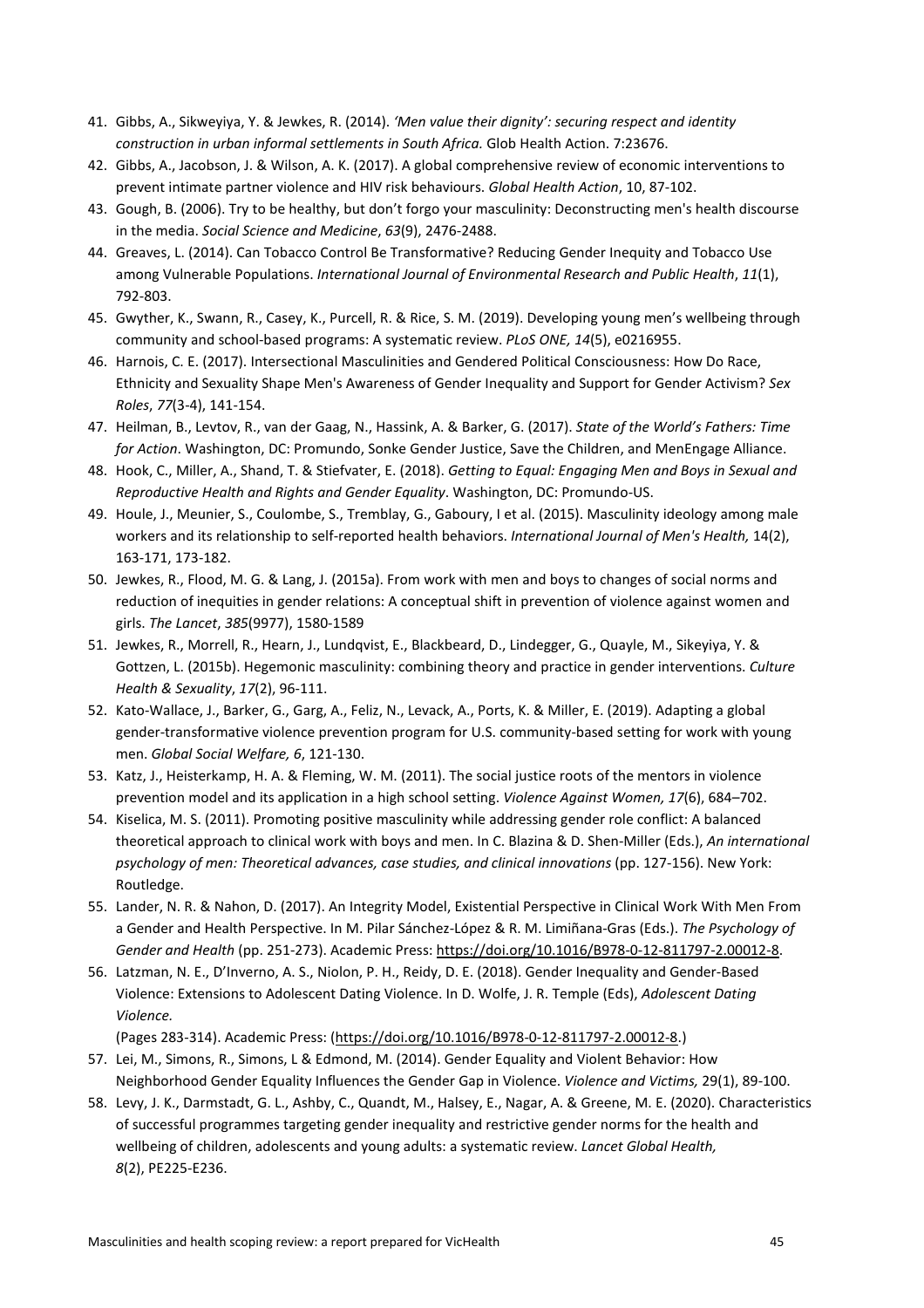- 59. Limmer, M. (2014). The Pressure to Perform: Understanding the Impact of Masculinities and Social Exclusion on Young Men's Sexual Risk Taking. *International Journal of Men's Health*, 13(3), 184-202.
- 60. Lorimer, K., McMillan, L., McDaid, L., Milne, D., Russell, S. & Hunt, K. (2017). Exploring masculinities, sexual health and wellbeing across areas of high deprivation in Scotland: The depth of the challenge to improve understandings and practices. *Health and Place*, *50*, 27-41.
- 61. Lundgren, R. & Amin, A. (2015). Addressing Intimate Partner Violence and Sexual Violence Among Adolescents: Emerging Evidence of Effectiveness. *Journal of Adolescent Health*, *56*(1), S42-S50.
- 62. Lyonette, C. & Crompton, R. (2015). Sharing the load? Partners' relative earnings and the division of domestic labour. *Work, Employment and Society*, 29(1), 23-40.
- 63. Maclaran, P. (2015). Feminism's fourth wave: a research agenda for marketing and consumer research. *Journal of Marketing Management*, 31(15-16), 1732-1738.
- 64. MacNeill, K., Coles, A., Kokkinos, A. & Robertson, M. (2018). *Promoting gender equality through the arts and creative industries: a review of case studies and evidence*. Melbourne: Victorian Health Promotion Foundation.
- 65. MenEngage Alliance (2017a, June). *Policy Brief: Accelerating efforts to eliminate violence against women:*  Engaging men and boys in preventing and responding to violence against all women and girls. Inputs on the 35th Session of the Human Rights Council United Nations, Geneva.
- 66. MenEngage Alliance (2017b, July). *Policy Brief: Engaging men and boys in social norms transformation as a means to achieving Agenda 2030 and the SDGs*. High Level Political Forum for Sustainable Development, UN Headquarters, New York.
- 67. Miller, E., Jaime, M. C. D. & McCauley, H. M. (2016). "Coaching boys into men": A social norms change approach to sexual violence prevention. In E. L. Jeglic & C. Calkins (Eds.). *Sexual Violence* (pp. 227-248), Pittsburgh: Springer International Publishing.
- 68. Molenaar, C. & Liang, C. T. H. (2020). A brief qualitative exploration of men's possible masculinities. *Psychology of Men & Masculinities, 21*(2), 321-326.
- 69. Morell, J. D. (2014). *Men of Faith, Responsibility, and Stress: A Phenomenological Study of White Evangelical College Men and Masculinity* (PhD thesis). Retrieved from ProQuest.
- 70. Oliffe, J. L., Rice, S., Kelly, M. T., Ogrodniczuk, J. S., Broom, A., Robertson, S. & Black, N. (2019). A mixedmethods study of the health-related masculine values among young Canadian men. *Psychology of Men & Masculinity, 20*(3), 310–323.
- 71. O'Neil, J. M. (2010). Is criticism of generic masculinity, essentialism, and positive healthy-masculinity a problem for the psychology of men? *Psychology of Men and Masculinity*, 11(2), pp. 98-106.
- 72. O'Neil, J., Challenger, C., Renzulli, S., Crapser, B. & Webster, E. (2013). 'The Boy's Forum: An evaluation of a brief intervention to empower middle-school urban boys. *The Journal of Men's Studies*, *21*(2), 191-205.
- 73. Our Watch. (2019). Men in focus: unpacking masculinities and engaging men in the prevention of violence against women, Our Watch, Melbourne, Australia.
- 74. Our Watch, ANROWS & VicHealth (2015) Change the Story: National framework for the prevention of violence against women and their children, available at https://www.anrows.org.au/project/change-the-storynational-framework-for-the-prevention-of-violence-against-women-and-their-children/
- 75. Parekh, J., Finocharo, J., Kim, L. & Manlove, J. (2018). *Young Men's Experiences in a Pregnancy Prevention Program for Males*. Retrieved from [https://www.childtrends.org/publications/young-mens-experiences-in-a](https://www.childtrends.org/publications/young-mens-experiences-in-a-pregnancy-prevention-program-for-males)[pregnancy-prevention-program-for-males](https://www.childtrends.org/publications/young-mens-experiences-in-a-pregnancy-prevention-program-for-males)
- 76. Pasciak, A. R. & Kelley, T. M. (2013). Conformity to traditional gender norms by male police officers exposed to trauma: Implications for critical incident stress debriefing. *Applied Psychology in Criminal Justice, 9*(2), 137- 156.
- 77. Promundo. (2019). Program H. Retrieved from<https://promundoglobal.org/programs/program-h/>
- 78. Promundo-US. (2019). *Manhood 2.0: Program Overview and Final Results*. Washington, DC: Promundo.
- 79. Quam, S., Passarello, A., Miller, E. & Culyba, A. (2020). 156. Connections with staff facilitate participant investment in gender-transformative curricula: A qualitative review of the Manhood 2.0 trial. *Journal of Adolescent Health, 66*(2), S79-S80.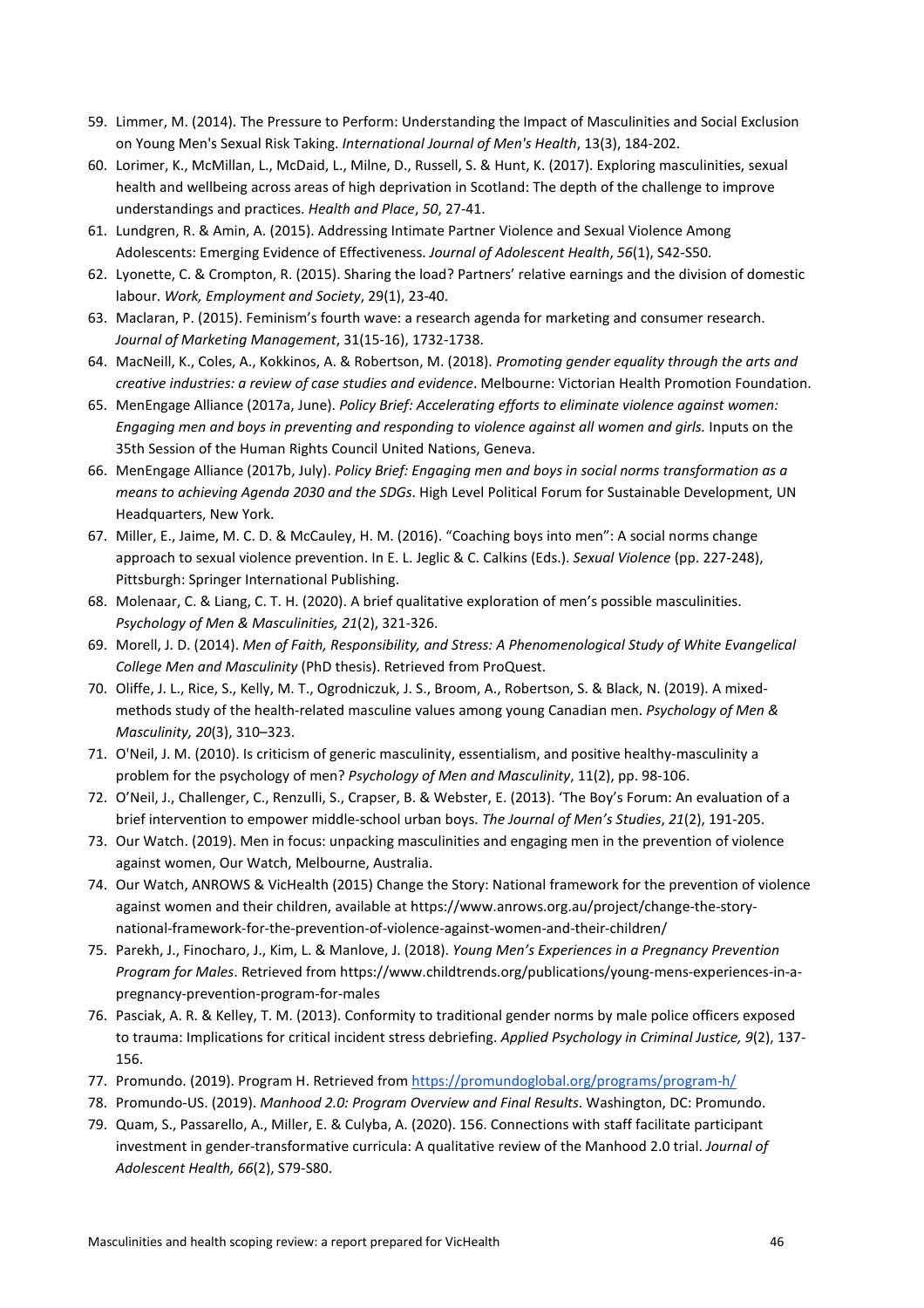- 80. Ragonese, C. & Barker, G. (2019). Understanding masculinities to improve men's health. *The Lancet, 394*, 198- 199.
- 81. Ragonese, C., Shand, T. & Barker, G. (2018). *Masculine norms and men's health: Making the connections: Executive Summary*. Washington DC: Promundo.
- 82. Rice, S. M., Purcell, R. & McGorry, P. D. (2018). Adolescent and Young Adult Male Mental Health: Transforming System Failures into Proactive Models of Engagement. J*ournal of Adolescent Health*, *62*(3), Supplement, S9-S17.
- 83. Robb, M., Featherstone, B., Ruxton, S. & Ward, M. (2015). *Beyond Male Role Models: gender identities and work with young men*. UK: Economic and Social Research Council.
- 84. Roberts, S. (2018). *Young working-class men in transition*. Routledge.
- 85. Ruane-McAteer, E., Hanratty, J., Lynn, F., Reid, E., Khosla, R., Amin, A. & Lohan, M. (2018). *Interventions addressing men, masculinities and gender equality in sexual and reproductive health: An evidence and gap map and systematic review of reviews*. Oslo: The Campbell Collaboration.
- 86. Ruppanner, L., Perales, F. & Baxter, J. (2018). Harried and Unhealthy? Parenthood, Time Pressure, and Mental Health. *Journal of Marriage and Family*. Online first. Retrieved from <https://onlinelibrary.wiley.com/doi/full/10.1111/jomf.12531>
- 87. Salgado, D. M., Knowlton, A. L. & Johnson, B. L. (2019). Men's health-risk and protective behaviors: The effects of masculinity and masculine norms. *Psychology of Men & Masculinities*, *20*(2), 266.
- 88. Santa Maria, D., Rafferty, J., Lau, M., Guilamo-Ramos, V., Tebb, K., Chadi, N. … Marcell, A. (2018). Advocating for Adolescent and Young Adult Male Sexual and Reproductive Health: A Position Statement From the Society for Adolescent Health and Medicine. *Journal of Adolescent Health*, *63*(5), 657-661.
- 89. Schlichthorst, M., King, K., Reifels, L., Phelps, A. & Pirkis, J. (2019). Using Social Media Networks to Engage Men in Conversations on Masculinity and Suicide: Content Analysis of Man Up Facebook Campaign Data. *Social Media + Society*, *5*(4)[, https://doi-org.ezproxy.lib.monash.edu.au/10.1177/2056305119880019.](https://doi-org.ezproxy.lib.monash.edu.au/10.1177%2F2056305119880019)
- 90. Seaton, C. L., Bottorff, J. L., Oliffe, J. L., Medhurst, K. & DeLeenheer, D. (2019). Mental health promotion in male-dominated workplaces: Perspectives of male employees and workplace representatives. *Psychology of Men & Masculinity, 20*(4), 541-552.
- 91. Seidler, Z. E., Dawes, A. J., Rice, S. M., Oliffe, J. L., Dhillon, H. M. (2016). The role of masculinity in men's helpseeking for depression: A systematic review. *Clinical Psychology Review*, *49*, 106-118.
- 92. Seidler, Z. E., Rice, S. M., River, J., Oliffe, J. & Dhillon, H. M. (2018). Men's Mental Health Services: The Case for a Masculinities Model. *Journal of Men's Studies*, *26*(1), 92-104.
- 93. Seidler, Z. E., Rice, S. M., Ogrodniczuk, J. S., Oliffe, J. L., Shaw, J. M. & Dhillon, H. M. (2019). Men, masculinities, depression: Implications for mental health services from a Delphi expert consensus study. *Professional Psychology: Research and Practice*, *50*(1), 51-61.
- 94. Sloan, C., Gough, B. & Conner, M. (2010). Healthy masculinities? How ostensibly healthy men talk about lifestyle, health and gender. *Psychology and Health*, *25*(7), 783-803.
- 95. Smith, J. A. (2007). Beyond masculine stereotypes: Moving men's health promotion forward in Australia. *Health Promotion Journal of Australia*, *18*(1), 20-25.
- 96. Smith, J. A., Watkins, D. C. & Griffith, D. M. (2020). Equity, gender and health: New directions for global men's health promotion. *Health Promotion Journal of Australia, 31*, 161-165.
- 97. Stewart, R. (2019). Healthier Masculinities Scoping Report (Internal Report). Melbourne, Australia: VicHealth.
- 98. Stewart, R., Wright, B., Smith, L., Roberts, S. & Russell, N. (2020). Gendered stereotypes and norms: A systematic review of interventions designed to shift attitudes and behaviour. Manuscript submitted for publication.
- 99. Stick, M. (2017). *Mismatched: A quantitative evaluation of thinking versus doing masculinity in Canadian Sport* (Master's thesis), Dalhousie University, Nova Scotia, Canada.
- 100.Struik, L. L., Abramowicz, A., Riley, B., Oliffe, J. L., Bottorff, J. L. & Stockton, L. D. (2019). Evaluating a tool to support the integration of gender in programs to promote men's health. *American Journal of Men's Health*, 13(6)[. https://doi.org/10.1177/1557988319883775](https://doi.org/10.1177/1557988319883775)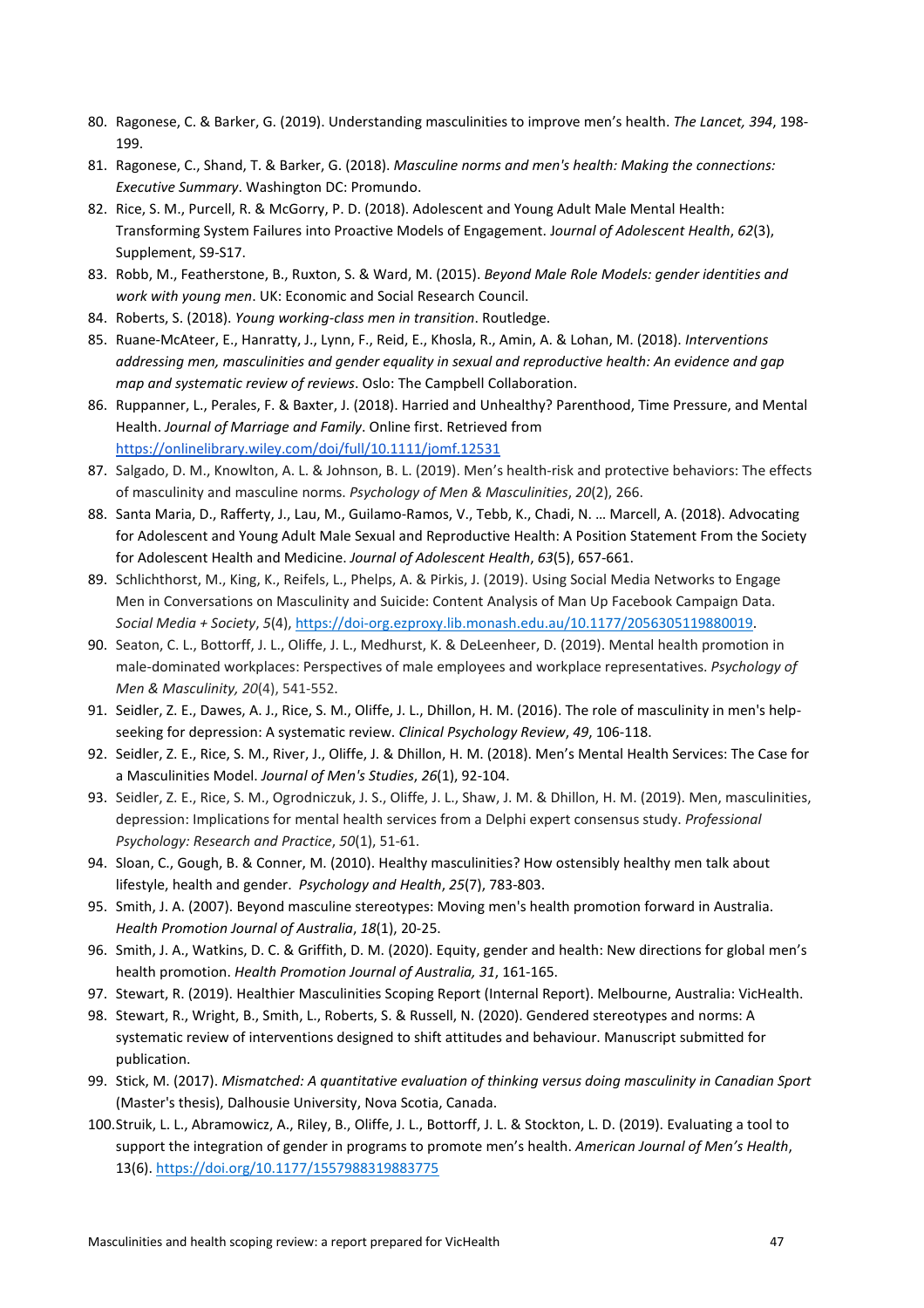- 101.Suwada, K. & Plantin, L. (2014). On Fatherhood, Masculinities, and Family Policies in Poland and Sweden a Comparative Study. *Polish Sociological Review*, *188*, 509-524.
- 102.Sutton, H. (2016). Eradicate sexual assault by fostering healthy masculinities. *Campus Security Report*, *13*(5), 3-5.
- 103.Stykes, J. B. (2015). What matters most? Money, relationships, and visions of masculinity as key correlates of father involvement. *Fathering*, *13*(1), 60-79.
- 104.The Men's Project & Flood, M. (2018). *The Man Box: A Study on Being a Young Man in Australia*. Melbourne: Jesuit Social Services.
- 105.Tillapaugh, D. (2016). Understanding sexual minority male students' meaning-making about their multiple identities: An exploratory comparative study. *Canadian Journal of Higher Education*, *46*(1), 91-108.
- 106.TMI Project (2018). Locker room talk. Author. Retrieved from<https://www.tmiproject.org/lockerroomtalk/>
- 107.Victorian Government. (2016). *Safe and strong: A Victorian gender equality strategy*. State of Victoria, Melbourne.
- 108.Wilson, N. J. & Cordier, R. (2013). A narrative review of Men's Sheds literature: reducing social isolation and promoting men's health and well-being. *Health & social care in the community*, *21*(5), 451-463.
- 109.Wilton, R., DeVerteuil, G. & Evans, J. (2014). 'No more of this macho bullshit': drug treatment, place and the reworking of masculinity. *Transactions of the Institute of British Geographers*, *39*(2), 291-303.
- 110.World Health Organization (2007). Engaging men and boys in changing gender-based inequity in health: Evidence from program interventions. Geneva: World Health Organization.
- 111.Xiao, Y. & Watson, M. (2017). Guidance on conducting a systematic literature review. *Journal of Planning Education and Research, 0*(0), 1-20.
- 112.Ye Kim, S. Fouad, N., Lee, J. (2018). The roles of work and family in men's lives: Testing the social cognitive model of career self-management, *Journal of Vocational Behavior*, *106*, 153-164.

#### **Media pieces that were ultimately excluded**

- 1. Aratani, L. (2015). Men's health coordinator backs 'healthy masculinity', *Brown Daily Herald*, Feb 6, Carlsbad.
- 2. Bragg, M. A. (2013). White Ribbon Day asks men to embrace 'positive masculinity', *Tribune Business News*, March 06, Washington.
- 3. Chicago Tribune (2018). YWCA Evanston/North Shore Honors Students for Completing Healthy Masculinity Program, *Chicago Tribune*, August 6, Chicago.
- 4. Gockowski, A. (2018). Department of Justice funds college's 'Masculinity Mondays' program to 'create healthier masculinities', *The Examiner*, Washington, DC.
- 5. Lovio, G (2016). Educate teenagers about how to stop abuse, violence in their relationships, *Contro Costa Times,* January 01, Walnut Creek, CA.
- 6. O'Roark, E. (2015). Women's Center receives funding to create new position, *University Wire*, January 16, Carlsbad.
- 7. Patrick, J (2018). 'Healthy Masculinities' college program put on hold for internal review, *The Examiner*, 17 June, Washington, DC.
- 8. PR Newswire (2013) Report suggests healthy masculinity as positive solution to men's violence and Unhealthy Life Choices: New report documents results of the Healthy Masculinity Summit, the launch of a two-year project to build a new generation of male leaders who model healthier life choice and strength without violence, *PR Newswire*, New York.
- 9. PR Newswire (2016). Futures Without Violence & The Representation Project Use the Big Game as Backdrop for Innovative Public Campaign: #BeAModelMan: Obscura Digital Teams Up with Bay Area Nonprofits to Use Mobile Projector Mounted on a Tesla To Inspire Healthy Images of Masculinity, *PR Newswire*, February 01, New York.
- 10. Smith, B. (2015). Peace Potluck brings about food and social justice discussions, *University Wire*, 22 November, Carlsbad.
- 11. Tappan, M (2016). Column: Taking stock of 'toxic masculinity', *Central Maine,* October 26, Maine.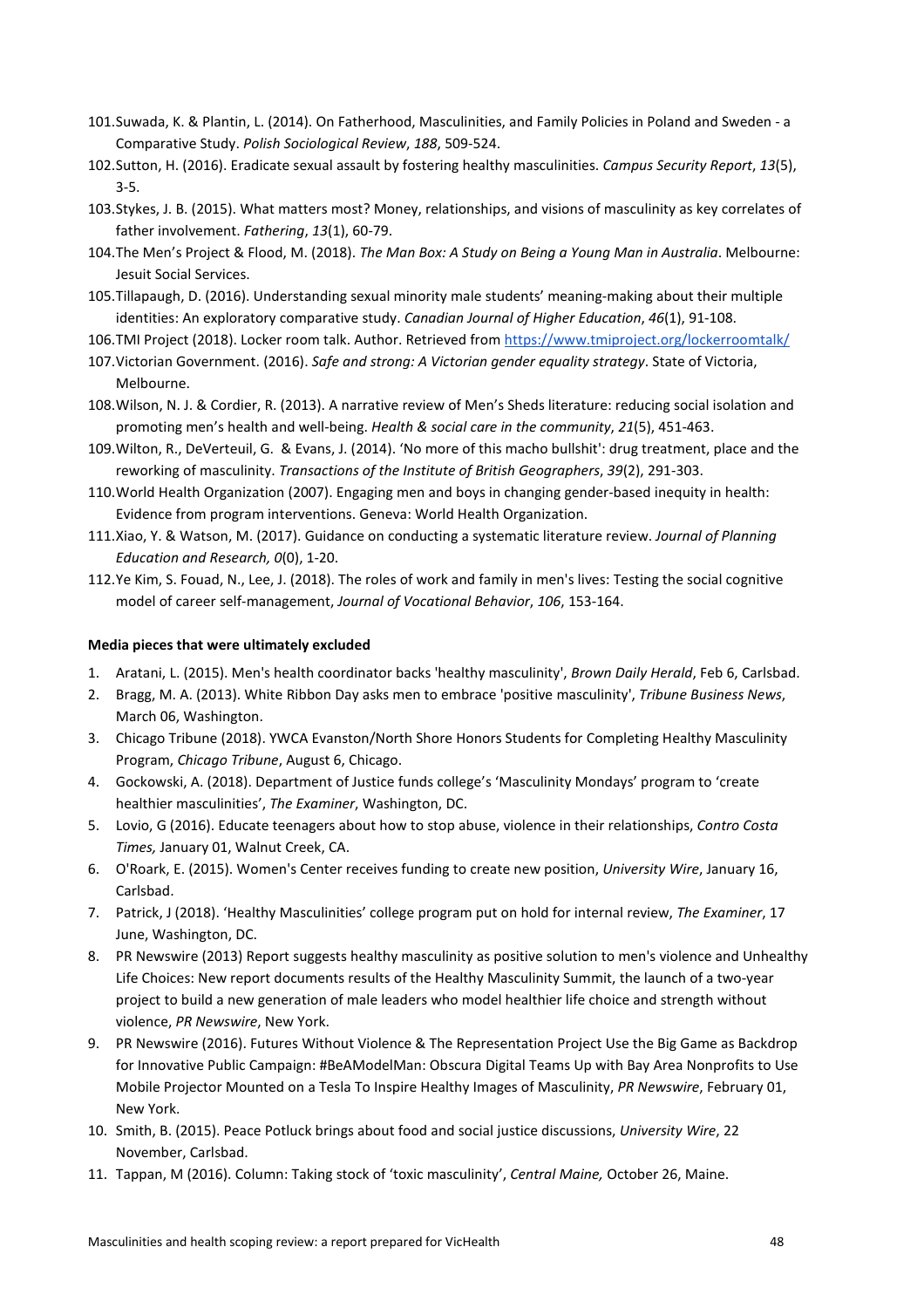# **Appendix: Literature Search and Evaluation**

#### **Inclusion criterion**

There are limited evaluations of healthier masculinities programs in Australia. Accordingly, the inclusion criteria were initially quite broad in order to scope the overall subject. As such, this review includes a wide range of sources including peer-reviewed journal articles, reports, book chapters, books, dissertations, manuals, and grey literature.

The initial inclusion criteria includes programs, evaluations, preventions, promotions, psychological/psychotherapy models (or methodologies), reviews, or theoretical discussion relating to healthy/healthier or positive masculinity for young men and men of all ages. The written material is drawn from the United Kingdom (UK), the US, Canada, Australia, New Zealand (NZ), or Scandinavian countries and all the articles and results included are written in English. Initially, articles were included if they involved boys or men. This means that some articles include discussion of boys, girls, men, and women.

### **Exclusion criterion**

Results were excluded if they were not relevant, for example when they related to men's health more generally, or were not explicitly related to or using the terms healthier or healthy masculinities. Articles were also excluded if they were a book review, about research methods, and not directly relating to a program, evaluation, policy or evaluation, and if the full text was not available. Publications relating to girls or women only were excluded as well as those located outside the countries mentioned above.

#### **Literature identification: Stage 1**

The initial search at Stage 1 involved 7 search strategies all with keywords relating to masculinity and/or program and/or policy and/or evaluation as is shown in Table 1. below. Whenever possible, truncated terms were used; however, due to limitations in some databases that did not allow truncated words these words, such a "health\*" and "masculinit\*" were swapped for "healthy" and "masculinity".

| <b>Search</b><br>strategy | <b>Publication date</b> | <b>Keywords</b>                                                                                             |
|---------------------------|-------------------------|-------------------------------------------------------------------------------------------------------------|
|                           | $2014 - 2018$           | ("positive masculinit*" OR "Health* masculinit*") AND<br>(Prevention OR Promotion)                          |
|                           | $2001 - 2018$           | ("positive masculinit*" OR "Health* masculinit*") AND<br>(Prevention OR Promotion)                          |
| 3                         | $2001 - 2018$           | ("positive masculinit*" OR "Health* masculinit*") AND<br>(Prevention OR Promotion OR evaluation OR program) |
| 4                         | $2001 - 2018$           | ("positive masculinit*" OR "Health* masculinit*") AND (Program<br>OR Policy OR framework OR evaluation)     |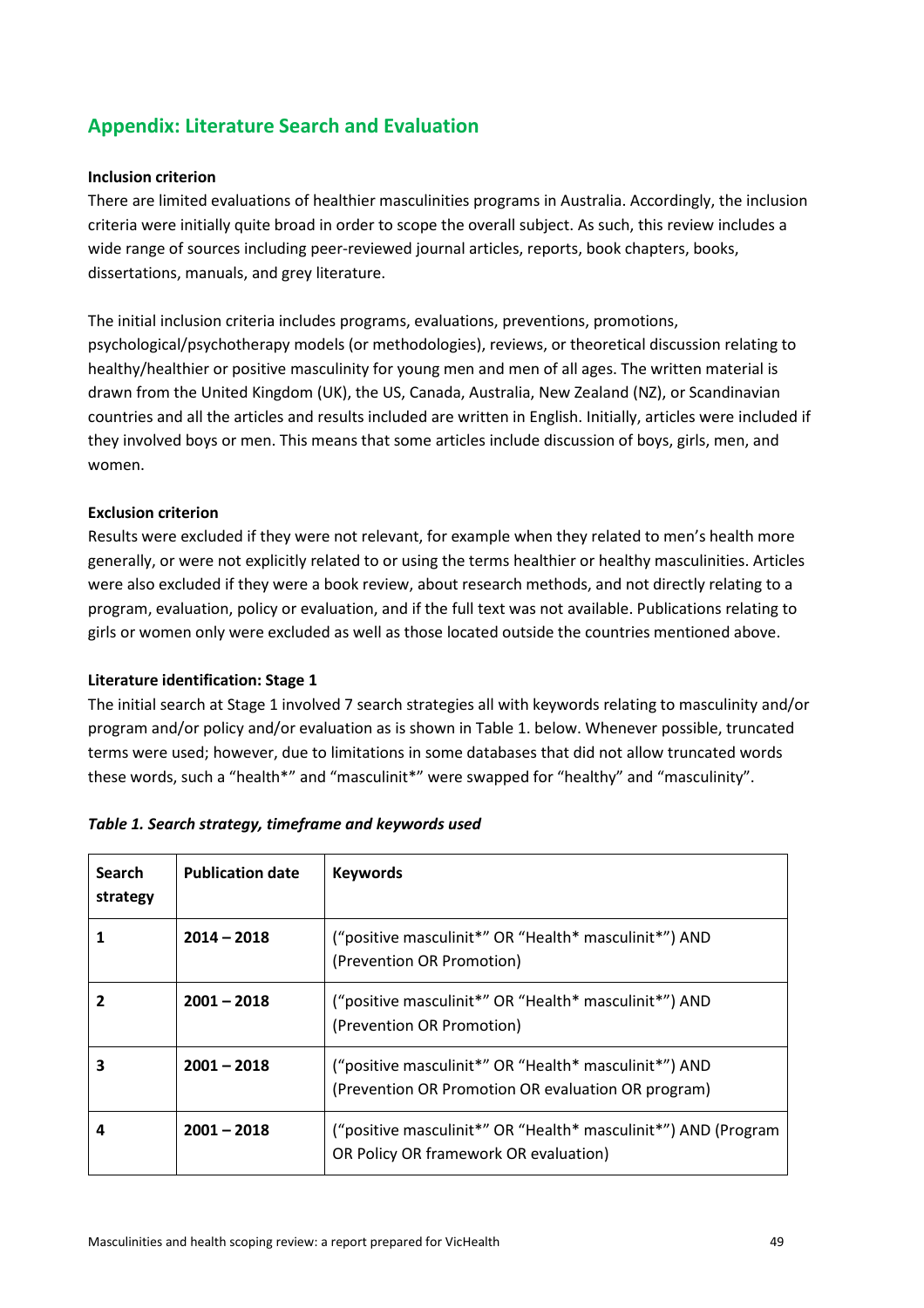| 5 | $2001 - 2018$ | ("gender equality" OR "Health* masculinit*") AND (Program OR<br>Policy)                                   |
|---|---------------|-----------------------------------------------------------------------------------------------------------|
| 6 | $2001 - 2018$ | (Masculinit* OR "positive masculinit*" OR "Health*<br>masculinit*") AND (Program OR Policy OR evaluation) |
|   | $2001 - 2018$ | ("gender transformative" or "Healthy masculinit*") AND<br>(Program or Policy or framework or evaluation)  |

One initial test search was conducted in PsycINFO and ScienceDirect using search strategy 1, and publications were limited to between 2014 and 2018 as the aim was to build this review based on recent literature. Articles were selected by searching the title and abstract only. From this initial search, there were three results from PsycINFO and six results from ScienceDirect. Due to the low number of results, the publication date was increased to publications between 2001 to 2018 to include a wider scope of literature. Search strategies 1 to 7 were then run in the following databases: PsycINFO, ScienceDirect, Cochrane, and ProQuest. These databases were included as they were recommended by an expert as the databases to use when searching for documents relating to men's program and sociology. At Stage 1, 86 publications fit the initial inclusion criteria out of 357 articles (excluding those that came up in multiple searches in the same database).

To ensure consistency, all search strategies were conducted in the same way. There are, however, a few cases to note. In the initial search at Stage 1 there were four searches (one in PsycINFO, two in ScienceDirect, and one in ProQuest) that resulted in over 1,000 results, with some up to 21,612 publications<sup>[2](#page-50-0)</sup>. In these instances, after reading over a sample of 27 titles for each of these four searches, it was determined that the search strategy was too broad; all results in this search were excluded. ProQuest permitted the use of filters used to narrow the search. Consequently, the following filters were used in an attempt to get a more refined result: publication date between 2014 and 2018, peer reviewed only, full text, excluding South Africa, Africa, Brazil, and India. This resulted in 128 publications. As noted above, the researchers read through a sample of 27 articles, with eight being determined to be relevant. A further scan was conducted of the remaining 101 titles. Only when an article fit the criteria was the abstract then read to assess inclusion.

#### **Screening for inclusion: Stage 2**

 $\overline{a}$ 

At Stage 2, the 86 publications were then read by two researchers to determine relevance. Crosschecking was employed, where each researcher read over the title and abstract of the publications identified by the other researcher and any articles that did not fit the inclusion criteria were excluded. After screening for inclusion, 31 publications were excluded leaving a total of 55 publications used in this review as identified using the search strategies above.

<span id="page-50-0"></span><sup>2</sup> These searches included: PsycINFO search strategy 6 with 21,612 publications (excluded); ScienceDirect search strategy 5 with 5,320 publications (excluded); ScienceDirect search strategy 6 with 10,372 publications (excluded); and ProQuest search strategy 6 with 1,692 publications (excluded).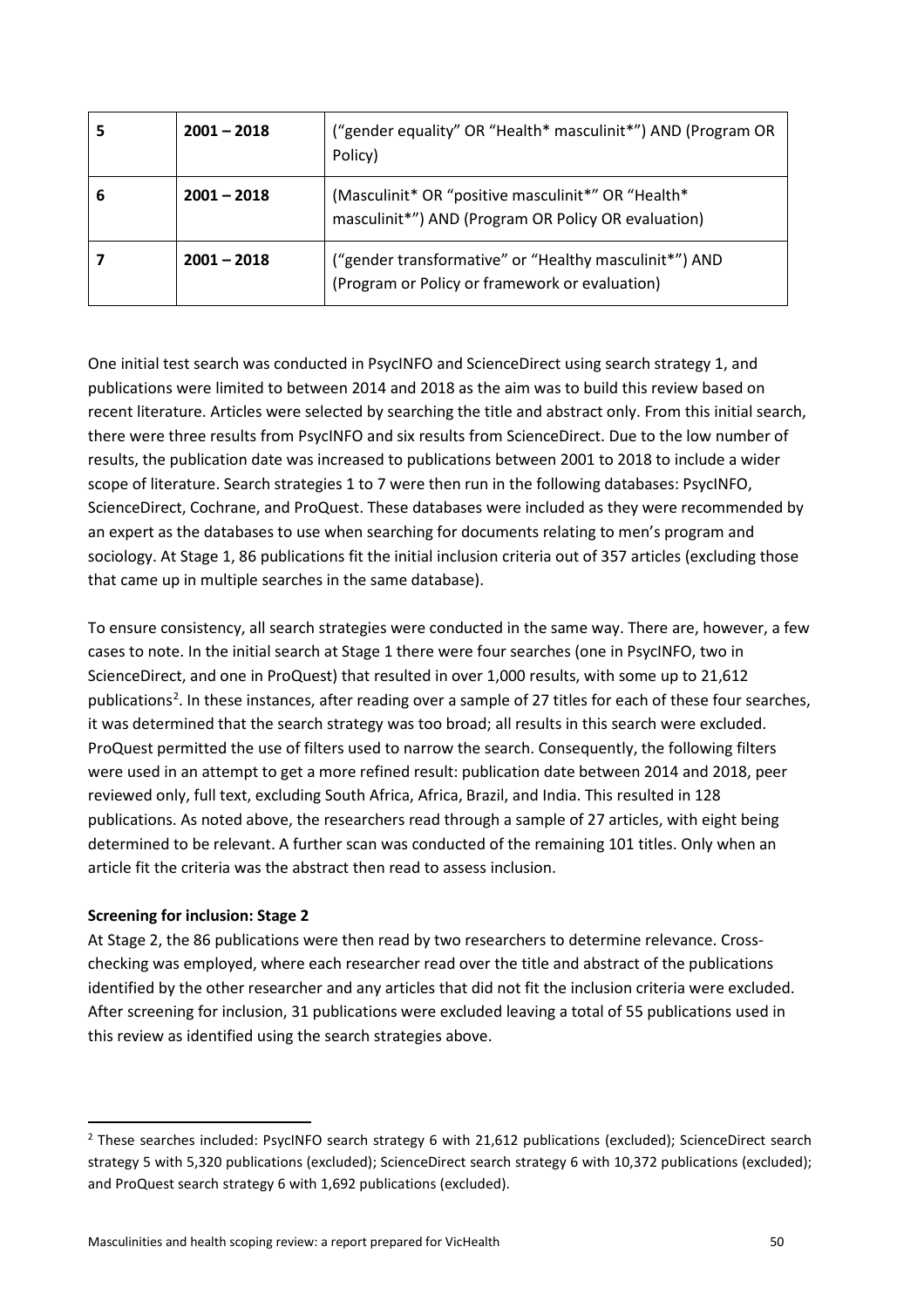The search strategies returned 11 items (of the 86 read in total) that were advocacy pieces that appeared in the US-based press. While we have heard anecdotally that there are concerns about potential backlash to health promotion activities that focus on positive or healthy masculinities, these types of commentary make clear that the nomenclature is in the public domain (see also the Introduction). That said, while most of these media pieces were supportive or somewhat neutral about local colleges/universities implementing programs related to toxic, healthy or plural masculinities, one article in Washington-based *The Enquirer* reported that a "healthy masculinities" program at the University of Texas was placed on hold to be internally reviewed following negative press coverage. Beyond this, there are no overt lessons to be taken from these press pieces and they have therefore been excluded from this review.

#### **Quality assessment**

We based the quality of assessment on a model identified by Xiao and Watson (2017) in an article that provides guidance on conducting systematic literature reviews. As per Xiao and Watson (2017) our process included skimming the full-text articles to ascertain quality and eligibility and in doing so to take note of, for example, reputation of the publisher, whether the item is peer reviewed, and whether the logic of argument and results seems consistent with (social) scientific principles. Peer review was important but not essential for inclusion in our review; as such we have also included some grey literature.

#### **Iterations**

To supplement the literature search methods, as noted above, the research team drew on formal knowledge within the area of healthier masculinities and added 11 articles to the previous 55 articles identified. These were drawn from the researchers' personal libraries and were known publications and reports that had not shown up in the initial search. Discussion between researchers determined that these articles included keywords relating to men and boys, behaviour change, and violence; however, masculinity or healthier masculinities was a subject implied within the article, rather than being front and centre, and therefore did not emerge in initial database searches using the keywords identified previously. In May 2020 the above search strategies were replicated to capture new literature published from 2019. Using the same databases and search strings, 15 publications fit the initial inclusion criteria out of 325 articles (excluding those that came up in multiple searches in the same database). Of these, six were incorporated into Section 1 and the remaining nine were incorporated into Section 3. As a result the review in total encapsulates discussion of 81 articles.

#### **Data extraction and analysis**

When assessing each study, the researchers extracted information relating to the following subtopics: (2) the type of study or article, such as program evaluation, and (1) the setting of the study, such as sport. The research team extracted further information related to (where appropriate) methods, findings and core arguments from the publications, and, after cross-checking several articles together, divided up the work of extraction and analysis for the remaining articles. This is an established method used for systematic literature reviews (Xiao & Watson, 2017). The literature was then split into further subtopics based on themes identified within the literature, such as "The use of integrative approaches", and these are presented within the "type" of study/ article sections.